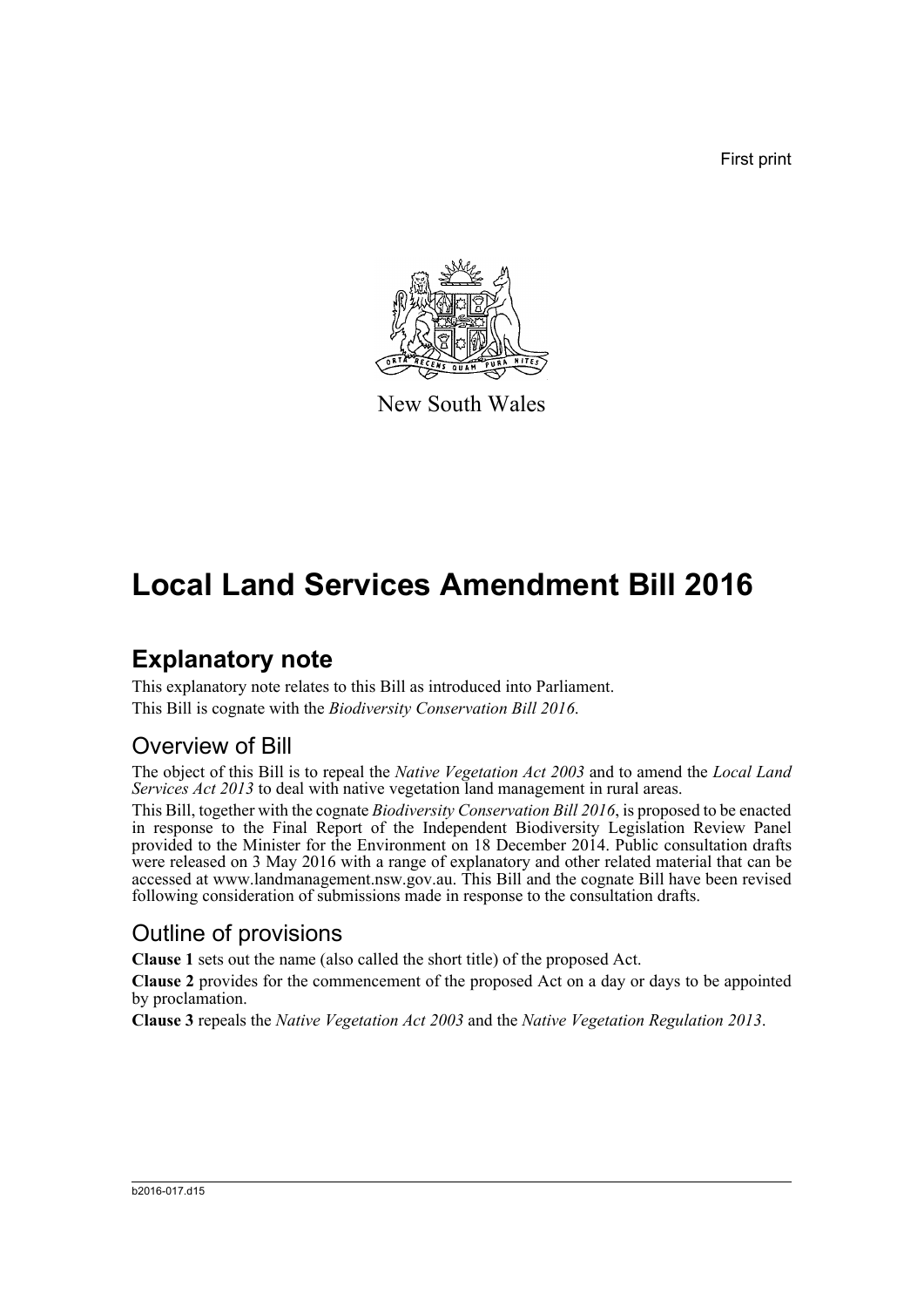### **Schedule 1 Amendment of Local Land Services Act 2013 No 51**

**Schedule 1 [1]** amends the object of the Act of ensuring the proper management of natural resources in the social, economic and environmental interests of the State so as to refer specifically to acting consistently with the principles of ecologically sustainable development.

**Schedule 1 [2]** confers on Local Land Services the new functions with respect to native vegetation land management in rural areas conferred by proposed Part 5A and Schedule 5A.

**Schedule 1 [3]** inserts proposed Part 5A into the Act, which deals with native vegetation land management in rural areas.

**Proposed Division 1** contains preliminary provisions.The proposed Part applies to areas of the State other than urban areas (where proposed *State Environmental Planning Policy (Urban Vegetation) 2017* will deal with the protection of trees and other vegetation) and other than the national park estate, certain other conservation areas and State forestry land. The proposed Division defines words and expressions used in the proposed Part. *Native vegetation* is broadly defined to mean any tree, understorey plant, groundcover or wetland plant (other than marine vegetation) native to New South Wales—the definition extends to certain dead or non-native plants that are situated on land designated as category 2-vulnerable regulated land. A *regulated rural area* is defined as any part of the State to which the proposed Part applies that is designated as category 2-regulated land (including category 2-vulnerable regulated land). The *Environment Agency Head* is defined as the Chief Executive of the Office of Environment and Heritage.

**Proposed Division 2** provides for the designation and categorisation of areas of the State for the purposes of the proposed Part. A *native vegetation regulatory map* prepared and published by the Environment Agency Head is to designate the areas of the State:

- (a) where the clearing of native vegetation is not regulated under the proposed Part (*category 1-exempt land*), and
- (b) where the clearing of native vegetation is regulated under the proposed Part (*category 2-regulated land*), and
- (c) where the clearing of native vegetation is regulated under the proposed Part but is subject to additional restrictions because of its vulnerability (*category 2-vulnerable regulated land*).

The proposed Division sets out the criteria for each category of designation. During a transitional period before the relevant native vegetation regulatory maps are prepared and published, the proposed Part will operate on the basis of the appropriate categories determined by reference to the criteria on which the maps are to be prepared. The proposed Division also provides for the determinations that may be made by the Environment Agency Head for the purposes of the mapping of land under the proposed Division and provides for the re-categorisation of mapped land and reviews of and judicial appeals against categorisation and re-categorisation decisions.

**Proposed Division 3** deals with the regulation of the clearing of native vegetation in regulated rural areas. **Proposed section 60N** makes it an offence for a person to clear native vegetation in a regulated rural area unless the person establishes:

- (a) that the clearing is for an allowable activity authorised under proposed Schedule 5A, or
- (b) that the clearing is authorised by a land management (native vegetation) code under proposed Division 5, or
- (c) that the clearing is authorised by an approval of the Native Vegetation Panel under proposed Division 6, or
- (d) that the clearing is authorised under other legislation as set out in **proposed section 60O**.

**Proposed section 60P** provides that local environmental plans under the *Environmental Planning and Assessment Act 1979* (other than mandatory provisions of the standard instrument under that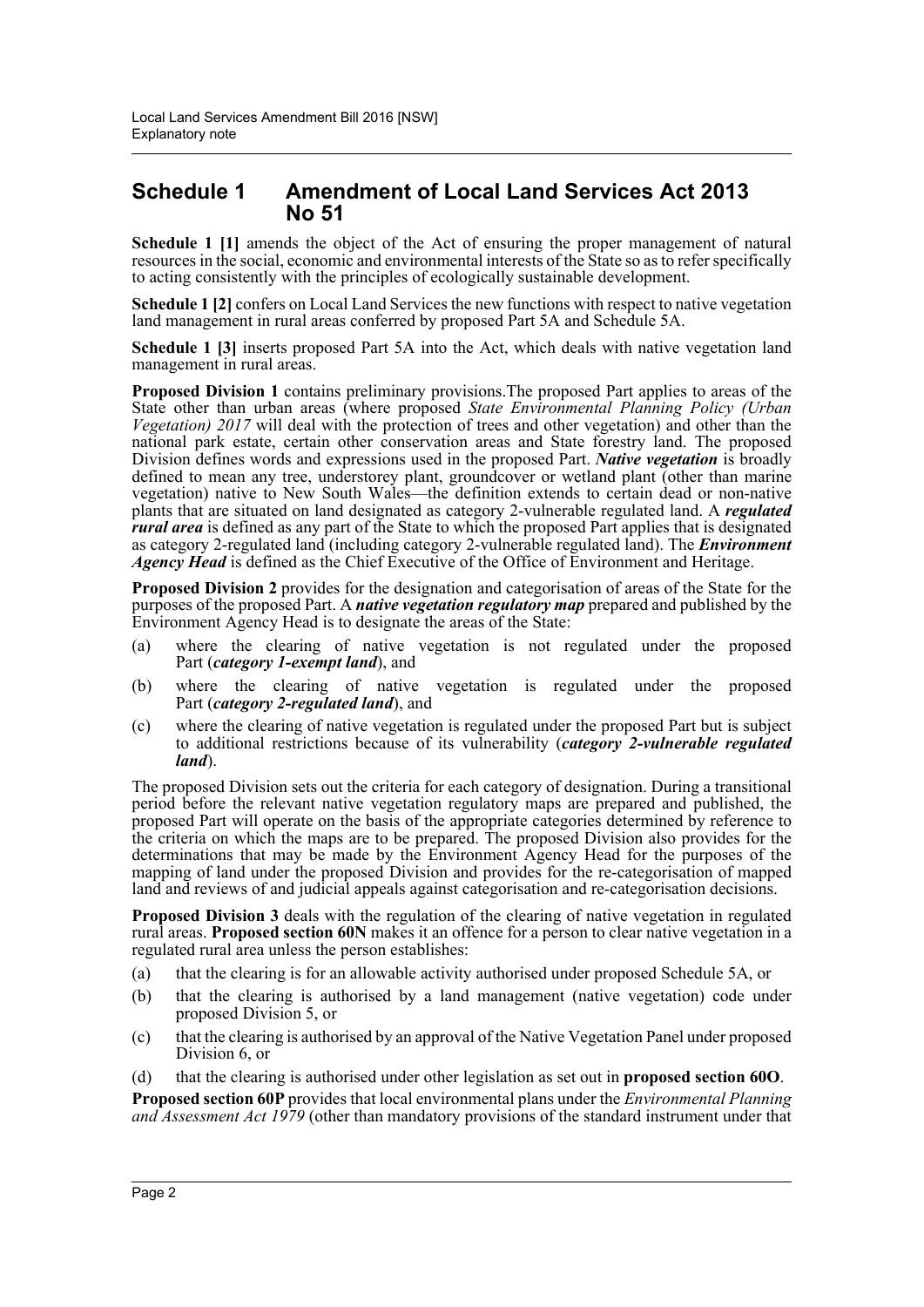Act) may not require development consent only for the clearing of native vegetation in an area of the State to which the proposed Part applies.

**Proposed Division 4** provides that proposed Schedule 5A sets out the clearing of native vegetation in regulated rural areas for allowable activities that is authorised without any approval or other authority under the proposed Part. The proposed Division enables regulations to amend proposed Schedule 5A. The proposed Division makes clear that it does not authorise clearing or other activities without obtaining any authority required by or under, or in contravention of, other Acts.

**Proposed Division 5** contains provisions with respect to the clearing of native vegetation authorised under land management (native vegetation) codes. **Proposed section 60S** provides that clearing in a regulated rural area is authorised without any approval or other authority under the proposed Part if it is clearing carried out by or on behalf of the landholder in accordance with a land management (native vegetation) code. **Proposed sections 60T–60W** make provision relating to the preparation, making, amendment and repeal of codes by the Minister administering the Act with the concurrence of the Minister administering the proposed *Biodiversity Conservation Act 2016* (including public consultation on proposed codes). **Proposed section 60X** requires a landholder to give notice to Local Land Services of any clearing that is authorised by a code (unless the landholder is exempt by the code from giving the notice). **Proposed sections 60Y– 60ZB** deal with the issue by Local Land Services of certificates relating to code compliance (including voluntary or mandatory certificates confirming that clearing may be lawfully carried out and certificates authorising minor variations of a code). **Proposed section 60ZC** contains provisions relating to vegetation set aside areas required under certain codes when clearing is carried out in reliance on the code. Existing and future landholders will have obligations to maintain the set aside areas once established and registered on a public register kept by Local Land Services.

**Proposed Division 6** deals with the approval of the clearing of native vegetation that is not otherwise authorised under the proposed Part. **Proposed section 60ZE** provides for the establishment of a specialist 3 member Native Vegetation Panel, having the function of determining applications under the proposed Division for approval to clear native vegetation for a purpose for which planning approval is not required. The Panel is generally not subject to the control or direction of the Minister. **Proposed section 60ZF** sets out the grounds for granting or refusing applications for approvals and the conditions that may be imposed on approvals. Approvals cannot be granted if the clearing is assessed as having serious and irreversible impacts on biodiversity values. **Proposed section 60ZG** requires an applicant for an approval to obtain a biodiversity development assessment report under the proposed *Biodiversity Conservation Act 2016* in respect of the proposed clearing and makes provision for the retirement of biodiversity credits to offset the residual impact of the clearing after proposed measures to avoid or minimise those impacts. **Proposed sections 60ZH–60ZK** provide for the making of regulations with respect to applications and approvals, the modification of approvals and appeals against approval decisions. **Proposed section 60ZL** enables a SEPP to apply the proposed Division to approvals for clearing in certain areas that are not regulated rural areas under the proposed Part.

**Proposed Division 7** makes provision with respect to miscellaneous matters, including the enforcement of the proposed Part under the proposed *Biodiversity Conservation Act 2016*, annual reporting by Local Land Services on rates of allowable clearing, the establishment of public information registers containing information about notices, certificates, approvals and applications under the proposed Part and the making of regulations under the proposed Part.

**Schedule 1 [4]** makes a consequential amendment in relation to provisions of the Act relating to timber on controlled travelling stock reserves.

**Schedule 1 [5]** makes a consequential amendment in relation to the exclusion of protected animals and threatened species from the operation of pest control orders under the Act.

**Schedule 1 [6] and [7]** provide for the 5-year review of the proposed Part and Schedules in conjunction with the review of the proposed *Biodiversity Conservation Act 2016*.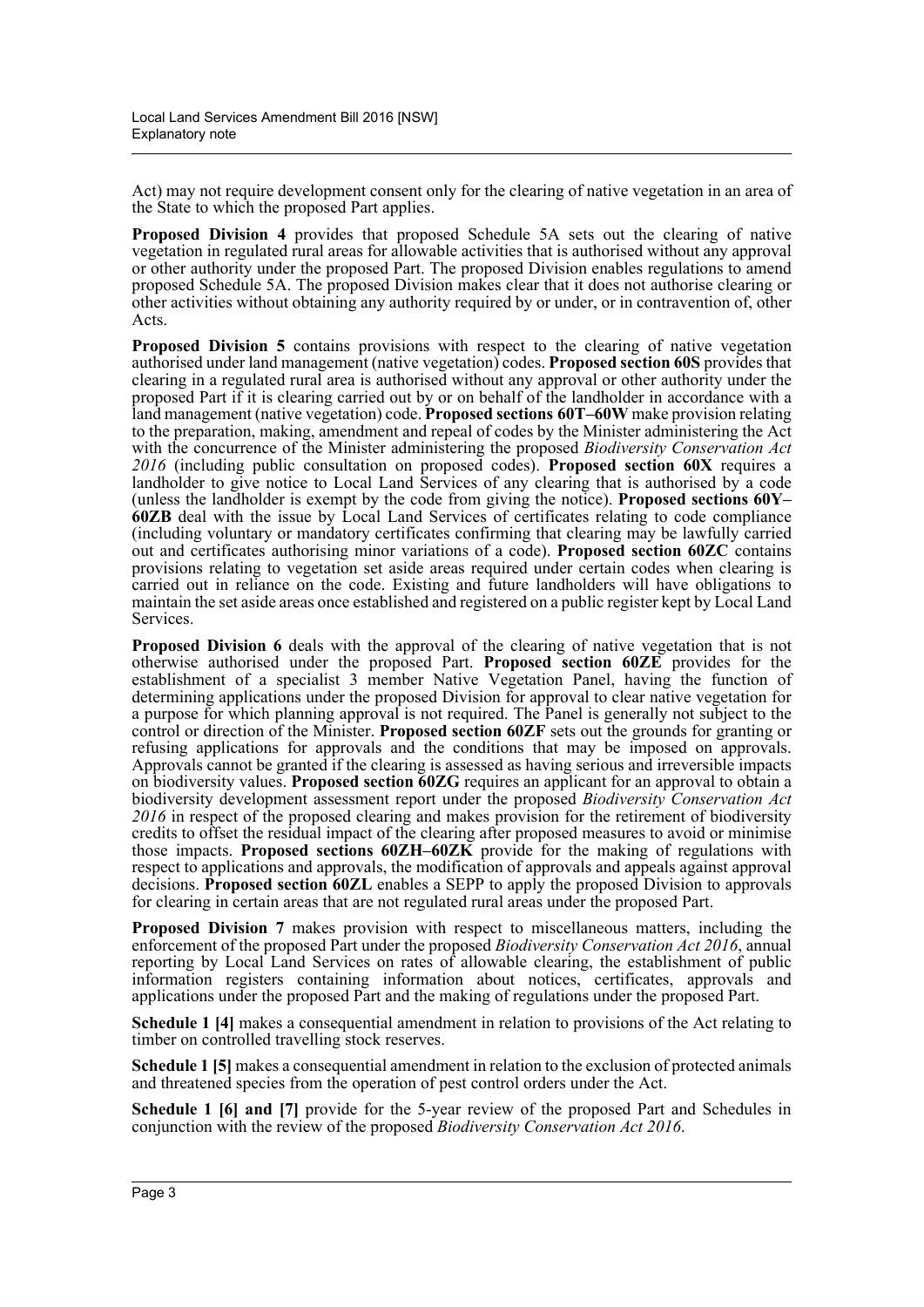**Schedule 1 [8]** inserts proposed Schedule 5A, which sets out the clearing of native vegetation for allowable activities that is authorised without any other approval under proposed Part 5A on category 2-regulated land. **Proposed section 60R** enables regulations made under the proposed Part to amend the proposed Schedule.

**Proposed Part 1** contains preliminary provisions with respect to the application and interpretation of the proposed Schedule.

**Proposed Part 2** sets out the clearing of native vegetation that is generally authorised on land in regulated rural areas. This includes clearing to remove or reduce an imminent risk of serious personal injury or damage to property, clearing to obtain timber for the construction of rural infrastructure, clearing to obtain firewood, clearing that is exempt farm forestry under the *Plantations and Reafforestation Act 1999*, clearing of planted native vegetation, clearing for a non-commercial traditional Aboriginal cultural activity, clearing for certain environmental protection works, public works, gravel pits, telecommunications infrastructure, privately owned power lines and airstrips, clearing for the maintenance of electricity transmission infrastructure, clearing during sustainable grazing and clearing for a firebreak in the Western Division of the State.

**Proposed Part 3** sets out the maximum distances of clearing of native vegetation that are authorised for rural infrastructure. A building, structure or work is *rural infrastructure* if it is used for the purposes of, or in connection with, an activity that is being carried out in a regulated rural area and does not require planning approval.

**Proposed Part 4** sets out the only clearing of native vegetation (and of dead and non-native vegetation) that is authorised on category 2-vulnerable regulated land. The clearing of native vegetation on land that is shown on the native vegetation regulatory map as protected riparian land is subject to proposed clause 35 (and the other Parts of the proposed Schedule authorising clearing for allowable activities do not apply to the land). Clearing on land that is shown on the native vegetation regulatory map as steep or highly erodible land, or on former State protected land under the *Native Vegetation Act 2003*, is subject to relevant limitations applying under that Act in relation to State protected land before the commencement of the proposed Act.

**Schedule 1 [9]** inserts proposed Schedule 5B, which provides for the membership and procedure of the Native Vegetation Panel.

**Schedule 1 [10]** omits redundant definitions of *fauna*, *protected fauna* and *threatened species*.

#### **Savings and transitional provisions**

Schedule 9 to the proposed *Biodiversity Conservation Act 2016* provides for savings and transitional provisions (including savings and transitional regulations) relating to the repeals and amendments made by this Bill (including the preservation of the operation of property vegetation plans under the *Native Vegetation Act 2003*).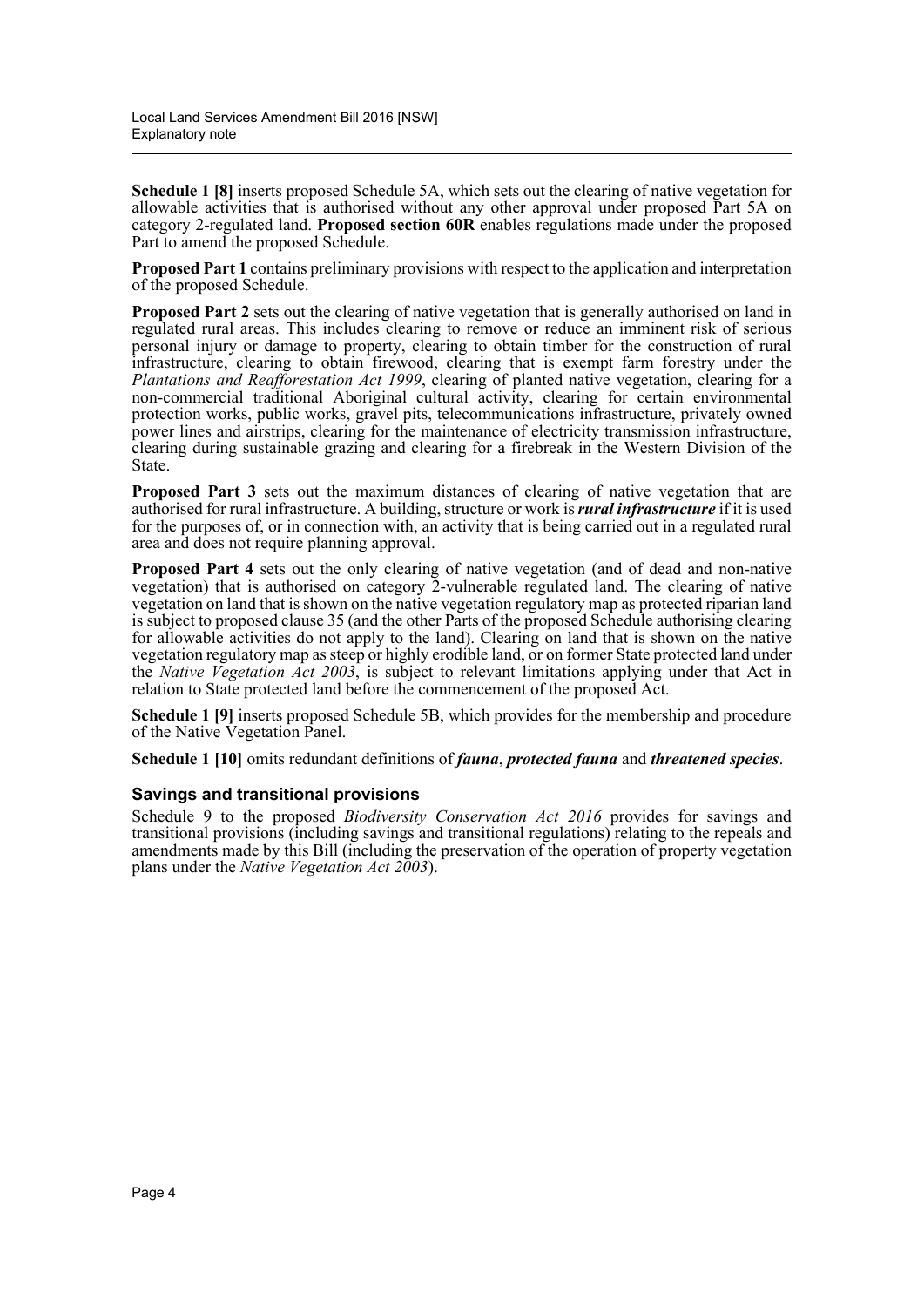First print

Page



New South Wales

# **Local Land Services Amendment Bill 2016**

# **Contents**

| <b>Amendment of Local Land Services Act 2013 No 51</b>     | 3. |
|------------------------------------------------------------|----|
| Repeal of Native Vegetation Act 2003 No 103 and regulation | 2  |
| Commencement                                               | 2. |
| Name of Act                                                |    |
|                                                            | 3  |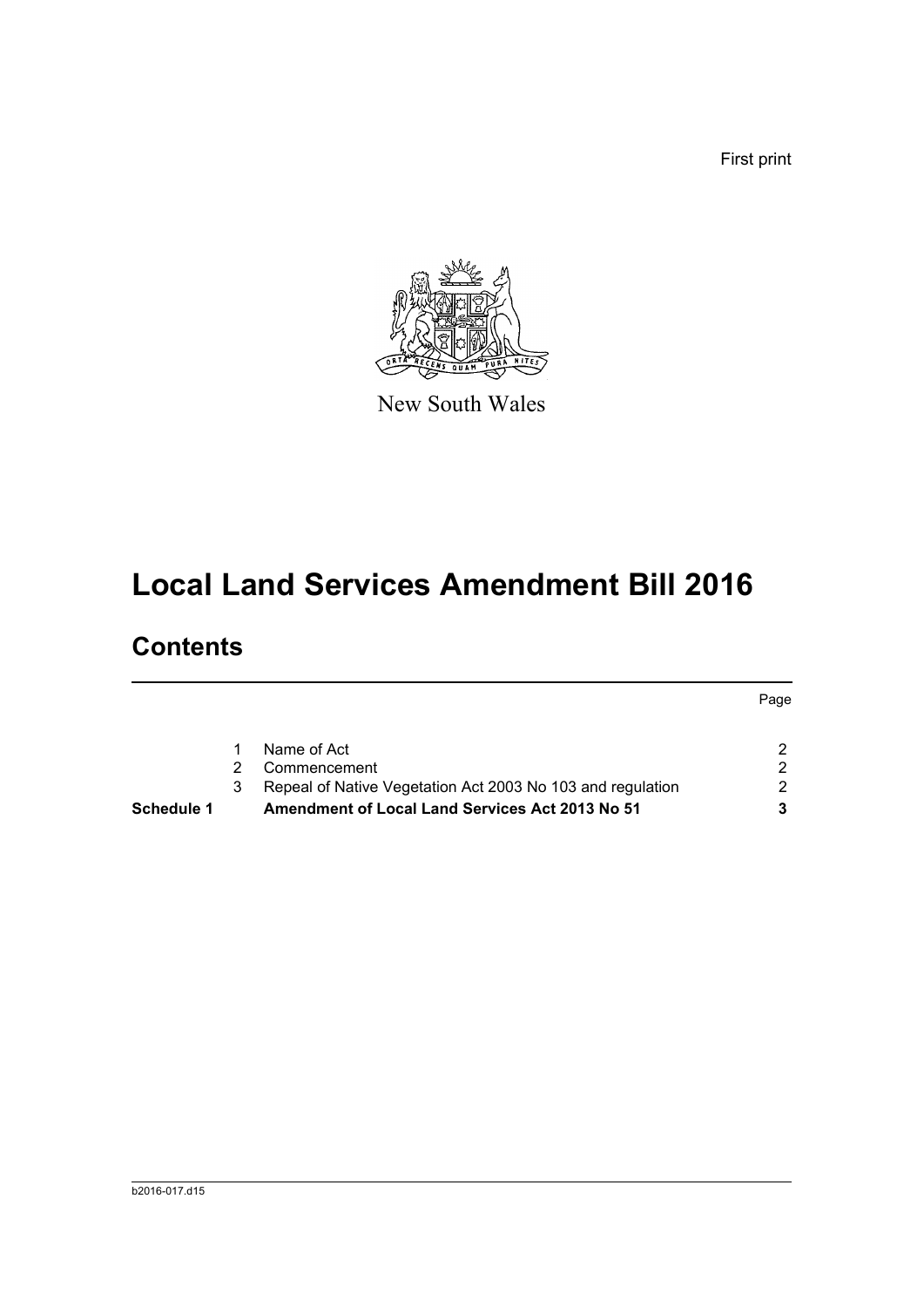

New South Wales

# **Local Land Services Amendment Bill 2016**

No , 2016

### **A Bill for**

An Act to repeal the *Native Vegetation Act 2003*; and to amend the *Local Land Services Act 2013* in relation to native vegetation land management in rural areas.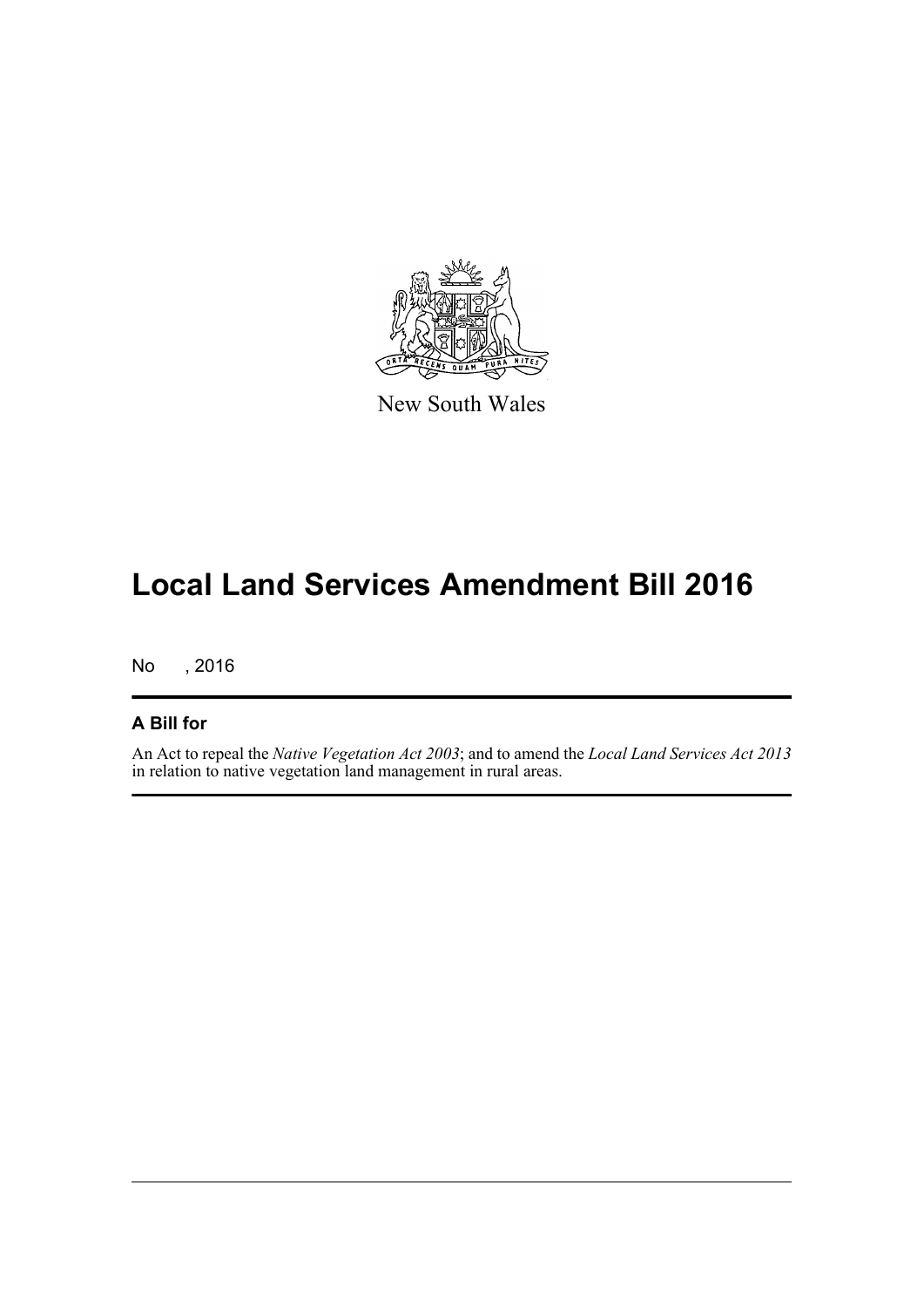<span id="page-6-2"></span><span id="page-6-1"></span><span id="page-6-0"></span>

|   | The Legislature of New South Wales enacts:                                                |                |
|---|-------------------------------------------------------------------------------------------|----------------|
|   | Name of Act                                                                               | 2              |
|   | This Act is the <i>Local Land Services Amendment Act 2016</i> .                           | 3              |
| 2 | <b>Commencement</b>                                                                       | $\overline{4}$ |
|   | This Act commences on a day or days to be appointed by proclamation.                      | 5              |
| 3 | Repeal of Native Vegetation Act 2003 No 103 and regulation                                | 6              |
|   | The Native Vegetation Act 2003 and the Native Vegetation Regulation 2013 are<br>repealed. | 7<br>8         |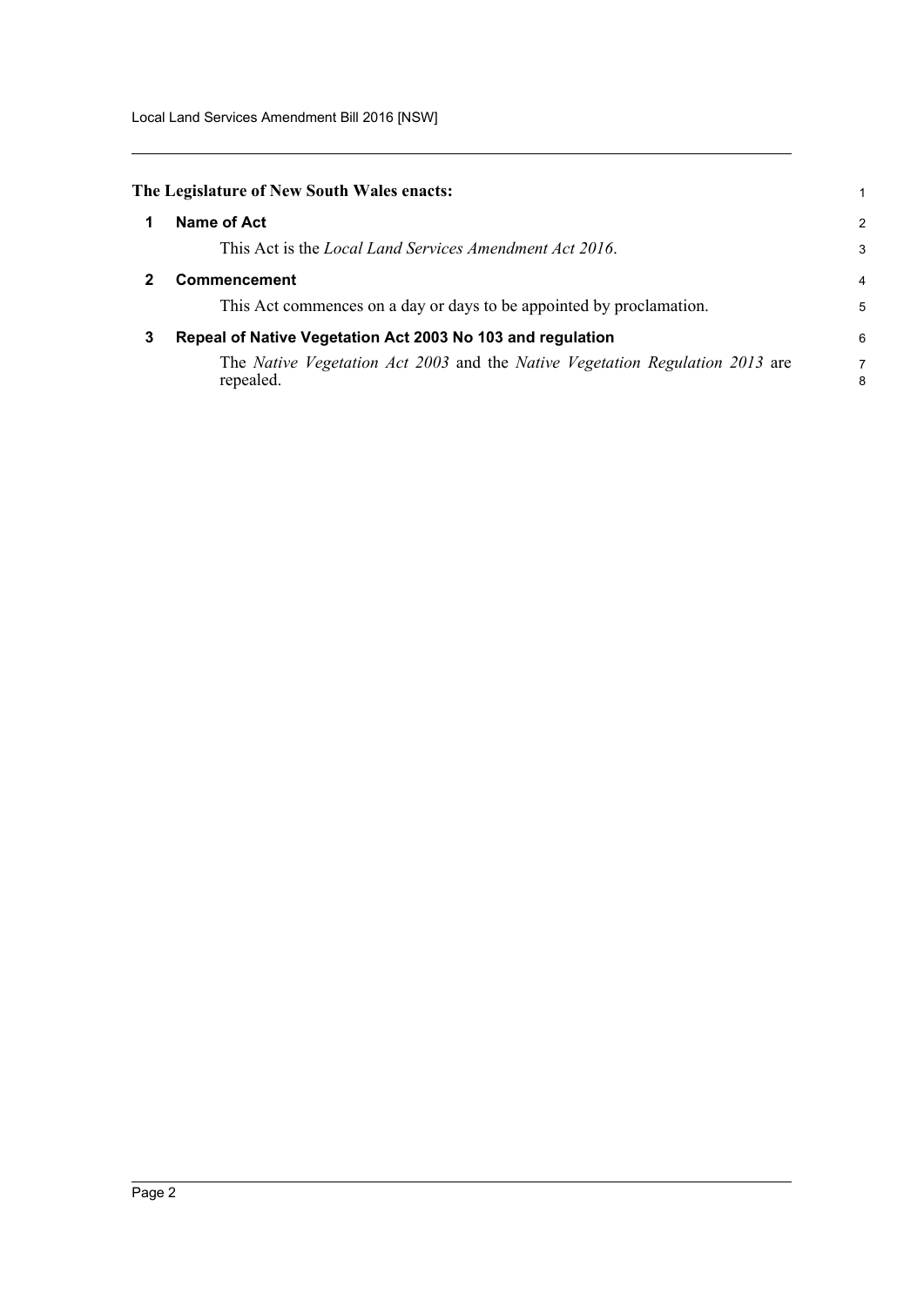<span id="page-7-0"></span>

|     | Schedule 1                            | <b>No 51</b> | <b>Amendment of Local Land Services Act 2013</b>                                                                                                                                                                                                                                                         | $\mathbf{1}$<br>$\overline{2}$                  |
|-----|---------------------------------------|--------------|----------------------------------------------------------------------------------------------------------------------------------------------------------------------------------------------------------------------------------------------------------------------------------------------------------|-------------------------------------------------|
| [1] | <b>Section 3 Objects of Act</b>       |              |                                                                                                                                                                                                                                                                                                          | 3                                               |
|     | Omit section 3 (e). Insert instead:   |              |                                                                                                                                                                                                                                                                                                          | 4                                               |
|     |                                       | (e)          | to ensure the proper management of natural resources in the social,<br>economic and environmental interests of the State, consistently with the<br>principles of ecologically sustainable development (described in<br>section 6 (2) of the Protection of the Environment Administration Act<br>$1991$ , | $\overline{5}$<br>6<br>$\overline{7}$<br>8<br>9 |
| [2] | <b>Section 14 Functions generally</b> |              |                                                                                                                                                                                                                                                                                                          | 10                                              |
|     | Insert after section $14(1)(d)$ :     |              |                                                                                                                                                                                                                                                                                                          | 11                                              |
|     |                                       | (d1)         | to exercise functions conferred on it by Part 5A and Schedule 5A,                                                                                                                                                                                                                                        | 12                                              |
| [3] | Part 5A                               |              |                                                                                                                                                                                                                                                                                                          | 13                                              |
|     | Insert after Part 5:                  |              |                                                                                                                                                                                                                                                                                                          | 14                                              |
|     |                                       |              | Part 5A Land management (native vegetation)                                                                                                                                                                                                                                                              | 15                                              |
|     | <b>Division 1</b>                     |              | Preliminary                                                                                                                                                                                                                                                                                              | 16                                              |
|     | 60A                                   |              | Rural areas of State to which Part applies                                                                                                                                                                                                                                                               | 17                                              |
|     |                                       |              | This Part applies to any area of the State, other than the following:                                                                                                                                                                                                                                    | 18                                              |
|     |                                       | (a)          | urban areas of the State to which State Environmental Planning Policy<br>(Urban Vegetation) 2017 applies,                                                                                                                                                                                                | 19<br>20                                        |
|     |                                       | (b)          | national park estate and other conservation areas, namely:                                                                                                                                                                                                                                               | 21                                              |
|     |                                       | (i)          | a wilderness area declared under the <i>Wilderness Act 1987</i> , or                                                                                                                                                                                                                                     | 22                                              |
|     |                                       | (ii)         | land reserved under the National Parks and Wildlife Act 1974 or<br>acquired by the Minister administering that Act under Part 11 of<br>that Act, or                                                                                                                                                      | 23<br>24<br>25                                  |
|     |                                       | (iii)        | land dedicated or set apart as a flora reserve under the <i>Forestry</i><br><i>Act 2012</i> (or any Act repealed by that Act), or                                                                                                                                                                        | 26<br>27                                        |
|     |                                       | (iv)         | land to which an interim heritage order or listing on the State<br>Heritage Register under the <i>Heritage Act 1977</i> applies, or                                                                                                                                                                      | 28<br>29                                        |
|     |                                       | (v)          | a declared area of outstanding biodiversity value under the<br>Biodiversity Conservation Act 2016, or                                                                                                                                                                                                    | 30<br>31                                        |
|     |                                       | (vi)         | an area declared to be critical habitat under Division 3 of Part 7A<br>of the Fisheries Management Act 1994, or                                                                                                                                                                                          | 32<br>33                                        |
|     |                                       | (vii)        | a declared World Heritage property within the meaning of the<br>Environment Protection and Biodiversity Conservation Act 1999<br>of the Commonwealth, or                                                                                                                                                 | 34<br>35<br>36                                  |
|     |                                       | (viii)       | land dedicated or reserved under the Crown Lands Act 1989 for<br>similar public purposes for which land is reserved, declared or<br>listed under the other Acts referred to in this paragraph, or                                                                                                        | 37<br>38<br>39                                  |
|     |                                       | (ix)         | land to which an interim protection order under Part 11<br>(Regulatory compliance mechanisms) of the Biodiversity<br>Conservation Act 2016 applies, or                                                                                                                                                   | 40<br>41<br>42                                  |
|     |                                       | (x)          | Lord Howe Island,                                                                                                                                                                                                                                                                                        | 43                                              |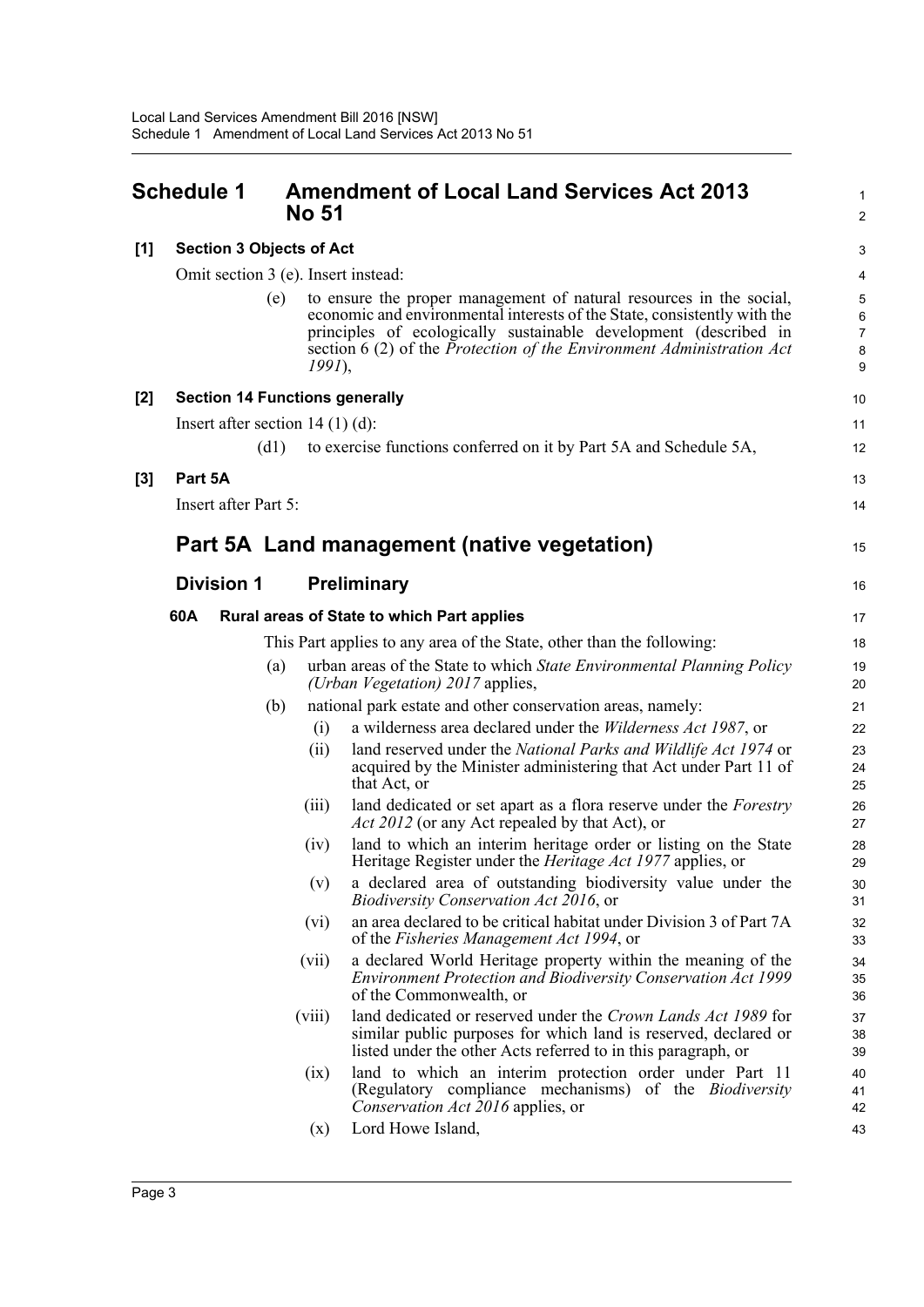|     |     | (c) |                          | State forestry land, namely:                                                                                                                                                                                                                                                                                                                                                                                                      | $\mathbf{1}$                                  |
|-----|-----|-----|--------------------------|-----------------------------------------------------------------------------------------------------------------------------------------------------------------------------------------------------------------------------------------------------------------------------------------------------------------------------------------------------------------------------------------------------------------------------------|-----------------------------------------------|
|     |     |     | (i)                      | land that is a State forest or timber reserve under the <i>Forestry Act</i><br>2012, or                                                                                                                                                                                                                                                                                                                                           | $\boldsymbol{2}$<br>$\ensuremath{\mathsf{3}}$ |
|     |     |     | (ii)                     | land acquired under Division 4 of Part 3 of the Forestry Act 2012<br>for the purposes of a State forest (not being any such land<br>acquired for the purposes of a timber plantation).                                                                                                                                                                                                                                            | $\overline{\mathbf{4}}$<br>5<br>6             |
|     |     |     |                          | The regulations may amend this section for the purposes of adding or<br>removing areas of the State to which this Part applies (or of revising references<br>to areas of the State).                                                                                                                                                                                                                                              | $\overline{7}$<br>$\bf 8$<br>9                |
| 60B |     |     |                          | <b>Meaning of "native vegetation"</b>                                                                                                                                                                                                                                                                                                                                                                                             | 10                                            |
|     | (1) |     |                          | For the purposes of this Part, <i>native vegetation</i> means any of the following<br>types of plants native to New South Wales:                                                                                                                                                                                                                                                                                                  | 11<br>12                                      |
|     |     | (a) |                          | trees (including any sapling or shrub or any scrub),                                                                                                                                                                                                                                                                                                                                                                              | 13                                            |
|     |     | (b) |                          | understorey plants,                                                                                                                                                                                                                                                                                                                                                                                                               | 14                                            |
|     |     | (c) |                          | groundcover (being any type of herbaceous vegetation),                                                                                                                                                                                                                                                                                                                                                                            | 15                                            |
|     |     | (d) |                          | plants occurring in a wetland.                                                                                                                                                                                                                                                                                                                                                                                                    | 16                                            |
|     | (2) |     |                          | A plant is native to New South Wales if it was established in New South Wales<br>before European settlement. The regulations may authorise conclusive<br>presumptions to be made of the species of plants native to New South Wales<br>by adopting any relevant classification in an official database of plants that is<br>publicly accessible.                                                                                  | 17<br>18<br>19<br>20<br>21                    |
|     | (3) |     |                          | For the purposes of this Part, native vegetation extends to a plant that is dead<br>or that is not native to New South Wales if:                                                                                                                                                                                                                                                                                                  | 22<br>23                                      |
|     |     | (a) |                          | the plant is situated on land that is shown on the native vegetation<br>regulatory map as category 2-vulnerable regulated land, and                                                                                                                                                                                                                                                                                               | 24<br>25                                      |
|     |     | (b) |                          | it would be native vegetation for the purposes of this Part if it were<br>native to New South Wales.                                                                                                                                                                                                                                                                                                                              | 26<br>27                                      |
|     | (4) |     |                          | For the purposes of this Part, native vegetation does not extend to marine<br>vegetation (being mangroves, seagrasses or any other species of plant that at<br>any time in its life cycle must inhabit water other than fresh water). A<br>declaration under section 14.7 of the Biodiversity Conservation Act 2016 that<br>specified vegetation is or is not marine vegetation also has effect for the<br>purposes of this Part. | 28<br>29<br>30<br>31<br>32<br>33              |
| 60C |     |     |                          | Meaning of "clearing" native vegetation                                                                                                                                                                                                                                                                                                                                                                                           | 34                                            |
|     |     |     |                          | For the purposes of this Part, <i>clearing</i> native vegetation means any one or<br>more of the following:                                                                                                                                                                                                                                                                                                                       | 35<br>36                                      |
|     |     | (a) |                          | cutting down, felling, uprooting, thinning or otherwise removing native<br>vegetation,                                                                                                                                                                                                                                                                                                                                            | 37<br>38                                      |
|     |     | (b) |                          | killing, destroying, poisoning, ringbarking or burning native vegetation.                                                                                                                                                                                                                                                                                                                                                         | 39                                            |
| 60D |     |     | <b>Other definitions</b> |                                                                                                                                                                                                                                                                                                                                                                                                                                   | 40                                            |
|     |     |     | In this Part:            |                                                                                                                                                                                                                                                                                                                                                                                                                                   | 41                                            |
|     |     |     |                          | <i>category 1-exempt land</i> means areas of the State to which this Part applies<br>designated as category 1-exempt land on the native vegetation regulatory map.                                                                                                                                                                                                                                                                | 42<br>43                                      |
|     |     |     |                          | <i>category 2-regulated land</i> means areas of the State to which this Part applies<br>designated as category 2-regulated land on the native vegetation regulatory<br>map (including category 2-vulnerable regulated land that is so designated).                                                                                                                                                                                | 44<br>45<br>46                                |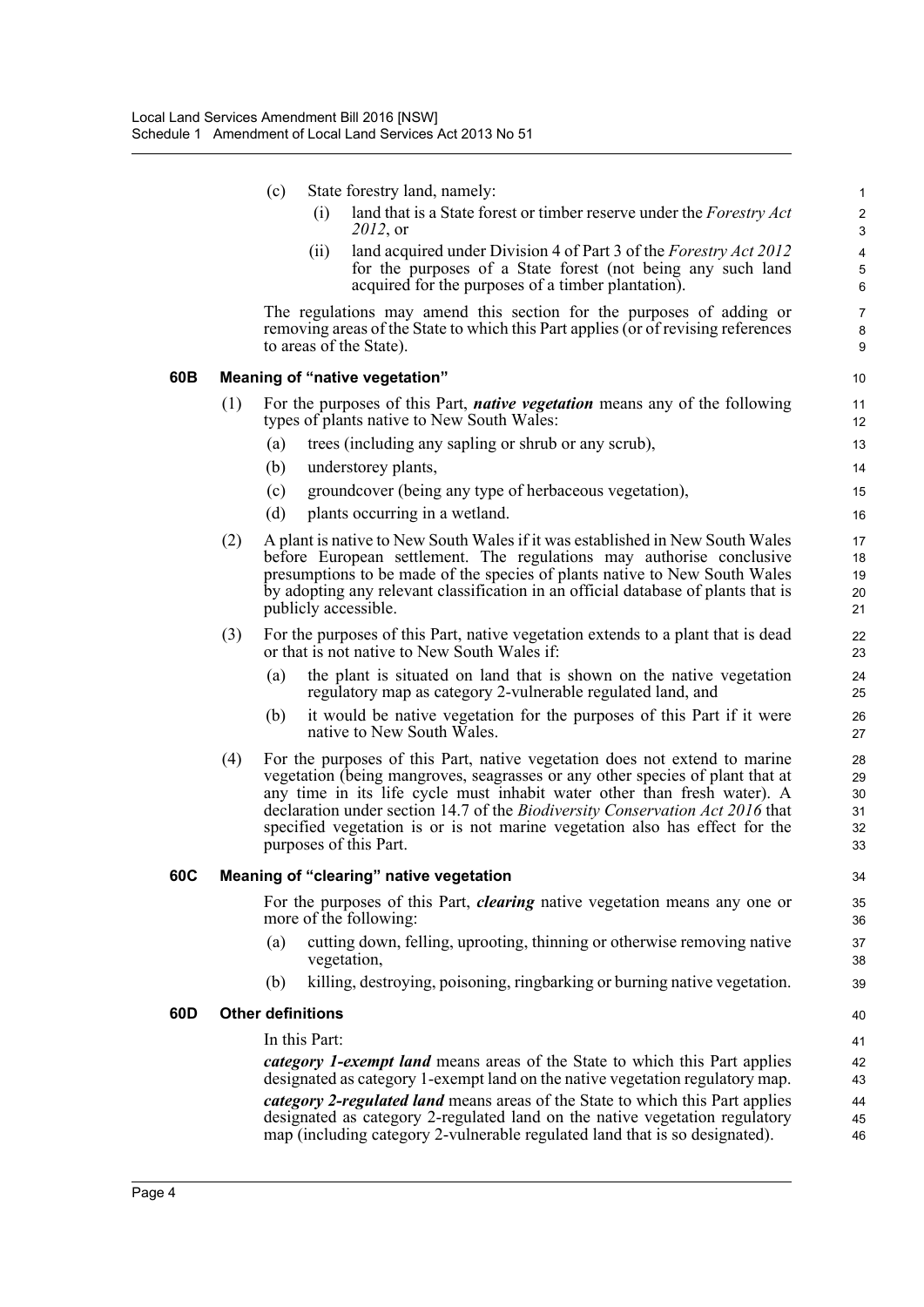*Environment Agency Head* means the Chief Executive of the Office of Environment and Heritage.

23

*land management (native vegetation) code* means a land management (native vegetation) code made under Division 5 and in force.

*landholder* means a person who is the owner of land or who, whether by reason of ownership or otherwise, is in lawful occupation or possession, or has lawful management or control, of land.

*landholding* includes several parcels of land (whether held under the same title, different titles or different kinds of titles) that constitute or are worked as a single property and that:

- (a) are contiguous with one another or are separated from one another only by a road, river, creek or other watercourse, or
- (b) are certified in writing by Local Land Services to be in the same sub-bioregion and within sufficient proximity to one another so as to constitute a single landholding for the purposes of this Part.

*native vegetation regulatory map* means a native vegetation regulatory map prepared and published under Division 2.

*plant* means any plant, whether vascular or non-vascular, and in any stage of biological development, and includes fungi and lichens, but does not include marine vegetation.

*regulated rural area* means any area of the State to which this Part applies that is category 2-regulated land.

#### **Division 2 Native vegetation regulatory map**

#### **60E Purpose of native vegetation regulatory map**

The purpose of the native vegetation regulatory map is to designate areas of the State to which this Part applies:

- (a) where the clearing of native vegetation is not regulated under this Part (*category 1-exempt land*), and
- (b) where the clearing of native vegetation is regulated under this Part (*category 2-regulated land*), and
- (c) where the clearing of native vegetation is regulated under this Part but (because of its vulnerability) is subject to additional restrictions and extended to the clearing of dead and non-native plants (*category 2-vulnerable regulated land*).

#### **60F Transitional arrangement until preparation of maps**

- (1) This section applies to an area of the State to which this Part applies during the period from the commencement of this Part until the area has been designated on a native vegetation regulatory map (the *transitional period*).
- (2) For the purposes of this Part, the area is taken, during the transitional period, to be:
	- (a) category 1-exempt land, if this Part requires the land to be designated as category 1-exempt land on the native vegetation regulatory map, or
	- (b) category 2-regulated land, if this Part requires the land to be designated as category 2-regulated land on the native vegetation regulatory map (except as provided by paragraph (c)), or
	- (c) category 2-vulnerable regulated land, if the land is designated on a transitional native vegetation regulatory map published by the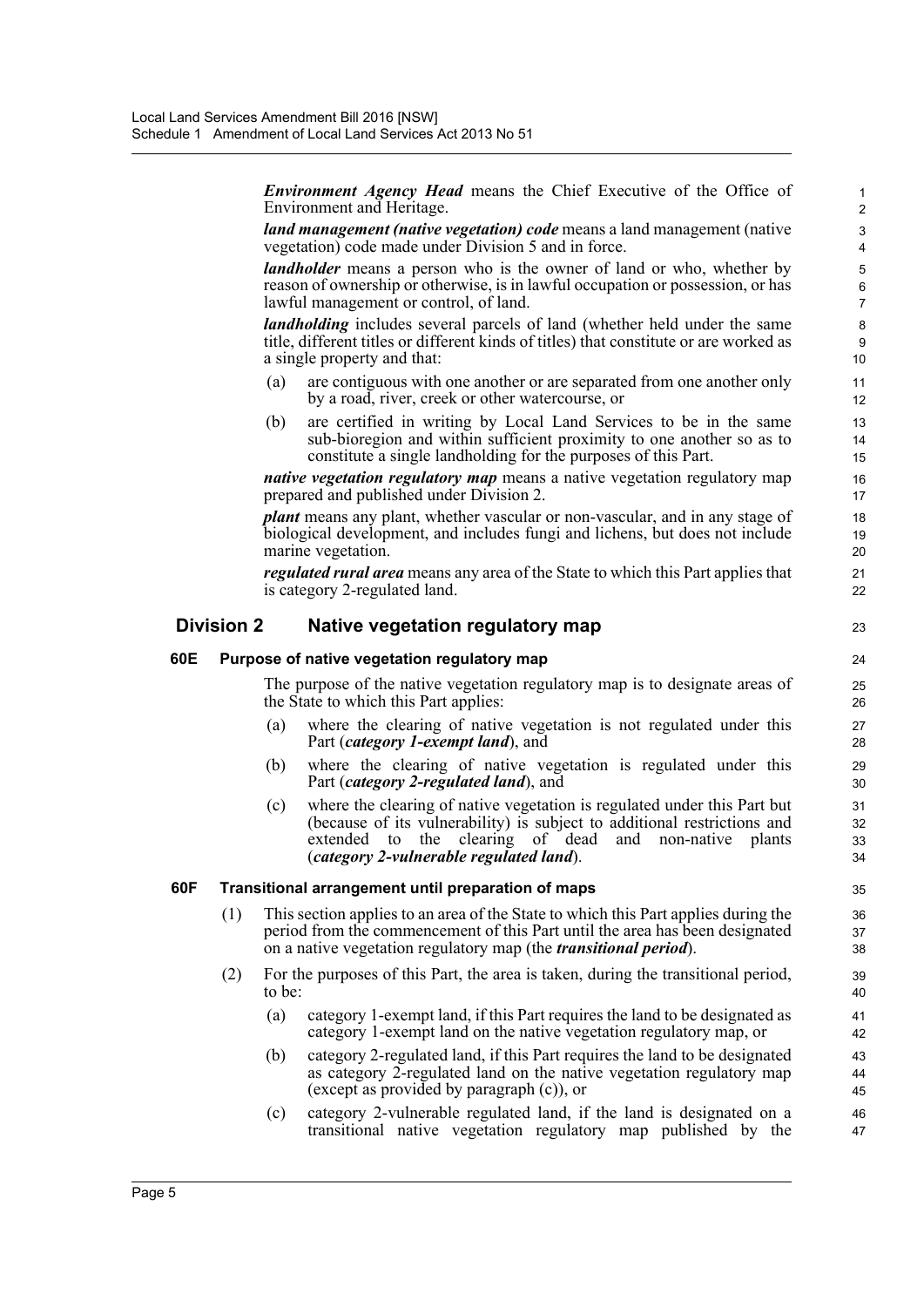Environment Agency Head as steep or highly erodible land, as protected riparian land or as special category land.

1

46

- (3) For the purposes of this Part, an area is taken, during the transitional period, to be low conservation value grasslands if it comprises only groundcover whose clearing was permitted by section 20 of the *Native Vegetation Act 2003*, as in force immediately before the repeal of that Act. **Note.** Generally that section permitted clearing if the vegetation comprised less than 50% of indigenous species of vegetation. (4) A provision of this Part that determines the relevant categorisation of land by reference to a reasonable belief of the Environment Agency Head about a particular matter is to be construed, for the purposes of this section, as a reference to what a reasonable person would believe about the matter. (5) The Environment Agency Head may, in connection with any legal proceedings against a landholder, issue a certificate that the land described in the certificate is (for the reasons set out in the certificate) category 1-exempt land or category 2-regulated land (including category 2-vulnerable regulated land). The certificate is, in those legal proceedings, prima facie evidence of the category of the land during the transitional period. (6) The regulations may make further provision with respect to the application of this Part during the transitional period, including: (a) provisions applying to the identification of low conservation value grasslands, and (b) the issue of certificates by the Environment Agency Head, at the request of a landholder, as to the relevant categorisation of land, and (c) the preparation and publication of draft native vegetation regulatory maps for the purposes of the publication of maps at the end of the transitional period and the application of provisions of this Part in relation to those draft maps. **60G Responsibility for preparation and publication of maps** (1) The Environment Agency Head is responsible for preparing and publishing native vegetation regulatory maps under this Part. (2) Native vegetation regulatory maps are to be prepared in relation to the areas of the State to which this Part applies. (3) A native vegetation regulatory map may designate: (a) category 1-exempt land, and (b) category 2-regulated land (including category 2-vulnerable regulated land), and (c) any other sub-category prescribed by the regulations. (4) The Environment Agency Head is to publish information about the scientific method used to prepare a native vegetation regulatory map. (5) A native vegetation regulatory map is to be published on a government website. **60H Category 1-exempt land mapping** (1) Land is to be designated as category 1-exempt land if the Environment Agency Head reasonably believes that: 2 3 4 5 6 7 8 9 10 11 12 13 14 15 16 17 18 19 20 21 22 23 24 25 26 27 28 29  $30$ 31 32 33 34 35 36 37 38 39 40 41 42 43 44 45
	- (a) the land was cleared of native vegetation as at 1 January 1990, or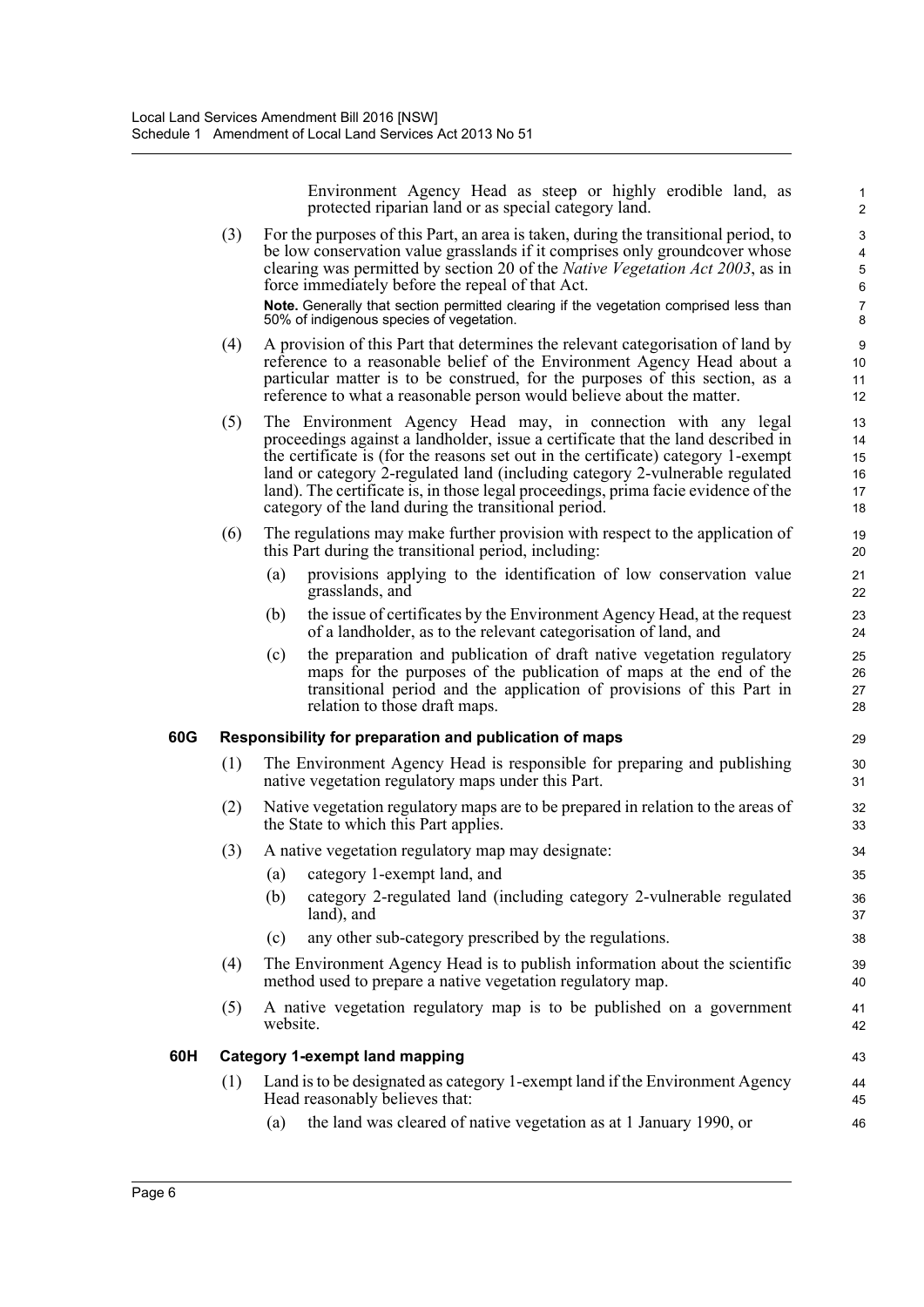(b) the land was lawfully cleared of native vegetation between 1 January 1990 and the commencement of this Part.

- (2) Land is to be designated as category 1-exempt land if the Environment Agency Head reasonably believes that:
	- (a) the land contains low conservation value grasslands, or
	- (b) the land contains native vegetation that was identified as regrowth in a property vegetation plan referred to in section 9 (2) (b) of the *Native Vegetation Act 2003,* or
	- (c) the land is of a kind prescribed by the regulations as category 1-exempt land.
- (3) Land is to be designated as category 1-exempt land if the land is biodiversity certified under Part 8 of the *Biodiversity Conservation Act 2016* or under any Act repealed by that Act.
- (4) However:
	- (a) land described in subsection (1) or (2) is not to be designated as category 1-exempt land if section 60I (2) requires the land to be designated as category 2-regulated land, and
	- (b) land described in subsection (1) (a) is not to be designated as category 1-exempt land if the land was unlawfully cleared of native vegetation after  $\overline{1}$  January 1990, and
	- (c) land described in subsection (2) (a) is not to be designated as category 1-exempt land if the land was unlawfully cleared of native vegetation after 1 January 1990.
- (5) The regulations may make provision for the purposes of determining whether grasslands are low conservation value grasslands for the purposes of this Division.

#### **60I Category 2-regulated land mapping**

- (1) Land is to be designated as category 2-regulated land if the Environment Agency Head reasonably believes that:
	- (a) the land was not cleared of native vegetation as at 1 January 1990, or
	- (b) the land was unlawfully cleared of native vegetation after 1 January 1990.
- (2) Land is to be designated as category 2-regulated land if the Environment Agency Head reasonably believes that:
	- (a) the land contains native vegetation that was grown or preserved with the assistance of public funds (other than funds for forestry purposes), or
	- (b) the land is eligible for designation as category 2-vulnerable regulated land, or
	- (c) the land is subject to a private land conservation agreement under the *Biodiversity Conservation Act 2016*, or
	- (d) the land is subject to be set aside under a requirement made in accordance with a land management (native vegetation) code under this Part, or
	- (e) the land contains grasslands that are not low conservation value grasslands, or
	- (f) the land is or was subject to a requirement to take remedial action to restore or protect the biodiversity values of the land under this Part or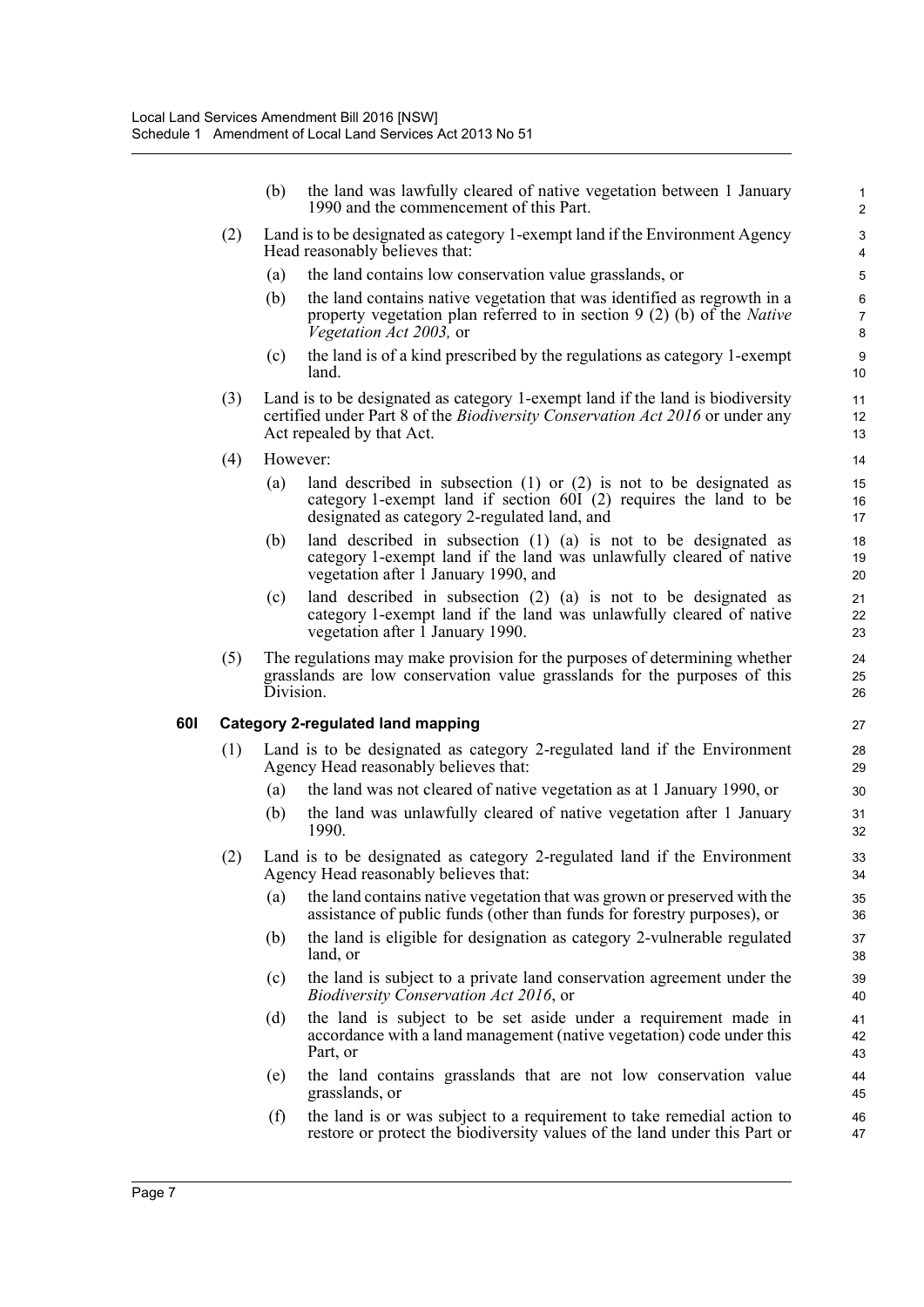the *Biodiversity Conservation Act 2016* or under the *Native Vegetation Act 2003* or the *National Parks and Wildlife Act 1974*, or

- (g) the land is subject to an approved conservation measure that was the basis for other land being biodiversity certified under Part 8 of the *Biodiversity Conservation Act 2016* or under any Act repealed by that Act, or
- (h) the land is an offset under a property vegetation plan under the *Native Vegetation Act 2003* or is a set aside under a Ministerial order under Division 3 of Part 6 of the *Native Vegetation Regulation 2013*, or
- (i) the land is in the coastal wetlands and littoral rainforests area of the coastal zone referred to in the *Coastal Management Act 2016*, or
- (j) the land is identified as koala habitat (of a kind prescribed by the regulations) in a plan of management made under *State Environmental Planning Policy No 44—Koala Habitat Protection*, or
- (k) the land is a declared Ramsar wetland within the meaning of the *Environment Protection and Biodiversity Conservation Act 1999* of the Commonwealth, or
- (l) the land has (subject to the regulations) been mapped by the Environment Agency Head as land containing critically endangered species of plants under the *Biodiversity Conservation Act 2016*, or
- (m) the land has been mapped by the Environment Agency Head as land containing a critically endangered ecological community under the *Biodiversity Conservation Act 2016*, or
- (n) the land is of a kind prescribed by the regulations as category 2-regulated land.
- (3) However, land described in subsection (1) is not to be designated as category 2-regulated land if section 60H (2) or (3) requires the land to be designated as category 1-exempt land.

#### **60J Matters relating to determination of mapped category of land**

- (1) This section makes provision relating to the mapping of land under this Division as category 1-exempt land or category 2-regulated land.
- (2) Native vegetation that comprises grasslands or other non-woody vegetation is taken to have been cleared if the native vegetation was significantly disturbed or modified. The regulations may make provision for the purposes of determining whether native vegetation has been significantly disturbed or modified for the purposes of this Division.
- (3) Determinations may be made by the Environment Agency Head that land was unlawfully cleared of native vegetation only if compliance or enforcement action of a kind prescribed by regulations was taken in relation to the clearing.
- (4) Determinations may be made by the Environment Agency Head that land was cleared of native vegetation as at 1 January 1990 or between that date and the commencement of this Part only on the basis of the best available aerial photographs or satellite imagery before and after the relevant date, and any evidence provided by the landholder under section 60K (8).
- (5) Determinations made (or taken on appeal to have been made) by the Environment Agency Head as to whether land was or was not unlawfully cleared of native vegetation does not affect any decision made with respect to compliance or enforcement action taken under this or any other Act in relation to the clearing.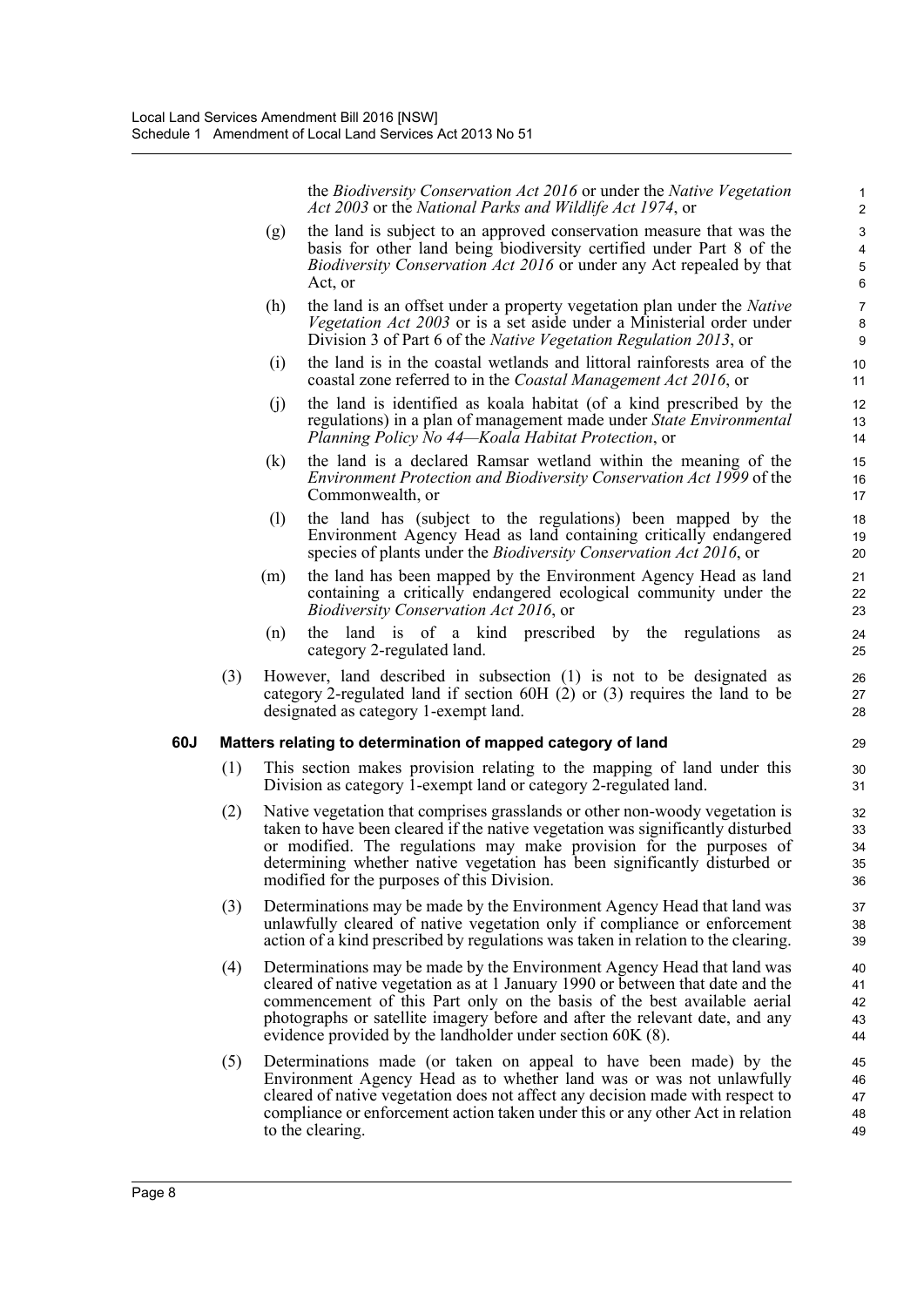#### **60K Re-categorisation of mapped land**

|     | Re-categorisation of mapped land                                                                                                                                                                                                                                                                                                                                                                                                                                                                                                                                                                                                                                                              | $\mathbf{1}$                                                    |
|-----|-----------------------------------------------------------------------------------------------------------------------------------------------------------------------------------------------------------------------------------------------------------------------------------------------------------------------------------------------------------------------------------------------------------------------------------------------------------------------------------------------------------------------------------------------------------------------------------------------------------------------------------------------------------------------------------------------|-----------------------------------------------------------------|
| (1) | Re-categorisation of land is the preparation and publication of a native<br>vegetation regulatory map in accordance with this Part for any of the following<br>purposes:                                                                                                                                                                                                                                                                                                                                                                                                                                                                                                                      | $\boldsymbol{2}$<br>$\ensuremath{\mathsf{3}}$<br>$\overline{4}$ |
|     | (a)<br>the designation of land that is designated on a published map as one<br>category to another category,                                                                                                                                                                                                                                                                                                                                                                                                                                                                                                                                                                                  | $\mathbf 5$<br>6                                                |
|     | the designation of land that is not designated as any category on a<br>(b)<br>published map as land of a particular category,                                                                                                                                                                                                                                                                                                                                                                                                                                                                                                                                                                 | $\overline{7}$<br>8                                             |
|     | the removal of the designation of land on a published map.<br>(c)                                                                                                                                                                                                                                                                                                                                                                                                                                                                                                                                                                                                                             | 9                                                               |
| (2) | The Environment Agency Head is to keep the categorisation of land under<br>review and undertake an annual review of published maps.                                                                                                                                                                                                                                                                                                                                                                                                                                                                                                                                                           | 10<br>11                                                        |
| (3) | The Environment Agency Head may re-categorise land if:                                                                                                                                                                                                                                                                                                                                                                                                                                                                                                                                                                                                                                        | 12                                                              |
|     | there is an error in a published map, or<br>(a)                                                                                                                                                                                                                                                                                                                                                                                                                                                                                                                                                                                                                                               | 13                                                              |
|     | (b)<br>the Environment Agency Head obtains new or improved information<br>about historical vegetation cover or land use for a particular<br>landholding, or                                                                                                                                                                                                                                                                                                                                                                                                                                                                                                                                   | 14<br>15<br>16                                                  |
|     | in the case of category 2-regulated land that the landholder applies to be<br>(c)<br>re-categorised as category 1-exempt land—the Environment Agency<br>Head reasonably believes that the land has been lawfully cleared after<br>the commencement of this Part in accordance with a property vegetation<br>plan under the <i>Native Vegetation Act 2003</i> that remains in force, with an<br>approval under Division 6 or with a development consent under the<br><i>Environmental Planning and Assessment Act 1979</i> or an approval under<br>Part 5.1 of that Act (unless the land concerned is required to be<br>re-vegetated under the conditions of any such approval or consent), or | 17<br>18<br>19<br>20<br>21<br>22<br>23<br>24<br>25              |
|     | the land is subject to a successful review or appeal of an existing<br>(d)<br>categorisation or of a re-categorisation (and the re-categorisation gives<br>effect to the decision on the review or appeal), or                                                                                                                                                                                                                                                                                                                                                                                                                                                                                | 26<br>27<br>28                                                  |
|     | the land is authorised to be re-categorised by a land management (native<br>(e)<br>vegetation) code, or                                                                                                                                                                                                                                                                                                                                                                                                                                                                                                                                                                                       | 29<br>30                                                        |
|     | (f)<br>the land is authorised to be re-categorised by the regulations.                                                                                                                                                                                                                                                                                                                                                                                                                                                                                                                                                                                                                        | 31                                                              |
| (4) | The Environment Agency Head is required to re-categorise land if the status<br>of the land changes so that:                                                                                                                                                                                                                                                                                                                                                                                                                                                                                                                                                                                   | 32<br>33                                                        |
|     | the land becomes (or ceases to be) an area that is excluded from the<br>(a)<br>operation of this Part, or                                                                                                                                                                                                                                                                                                                                                                                                                                                                                                                                                                                     | 34<br>35                                                        |
|     | the land is required to be designated as land of a different category.<br>(b)                                                                                                                                                                                                                                                                                                                                                                                                                                                                                                                                                                                                                 | 36                                                              |
|     | A change in the status of land that results in the land being excluded from the<br>operation of this Part has effect when the status of the land changes, whether<br>or not the land has been re-categorised by the Environment Agency Head.                                                                                                                                                                                                                                                                                                                                                                                                                                                  | 37<br>38<br>39                                                  |
| (5) | The Secretary of the Department of Planning and Environment is to notify the<br>Environment Agency Head and the Secretary of the Department (within the<br>meaning of this Act) of any proposed environmental planning instrument that<br>is likely to result in land becoming (or ceasing to be) an area that is excluded<br>from the operation of this Part or that is likely to result in a re-categorisation<br>of a kind prescribed by the regulations.                                                                                                                                                                                                                                  | 40<br>41<br>42<br>43<br>44<br>45                                |
| (6) | Land that is category 2-regulated land cannot be re-categorised as<br>category 1-exempt land because of:                                                                                                                                                                                                                                                                                                                                                                                                                                                                                                                                                                                      | 46<br>47                                                        |
|     | any clearing activity authorised under this Part, or<br>(a)                                                                                                                                                                                                                                                                                                                                                                                                                                                                                                                                                                                                                                   | 48                                                              |

(a) any clearing activity authorised under this Part, or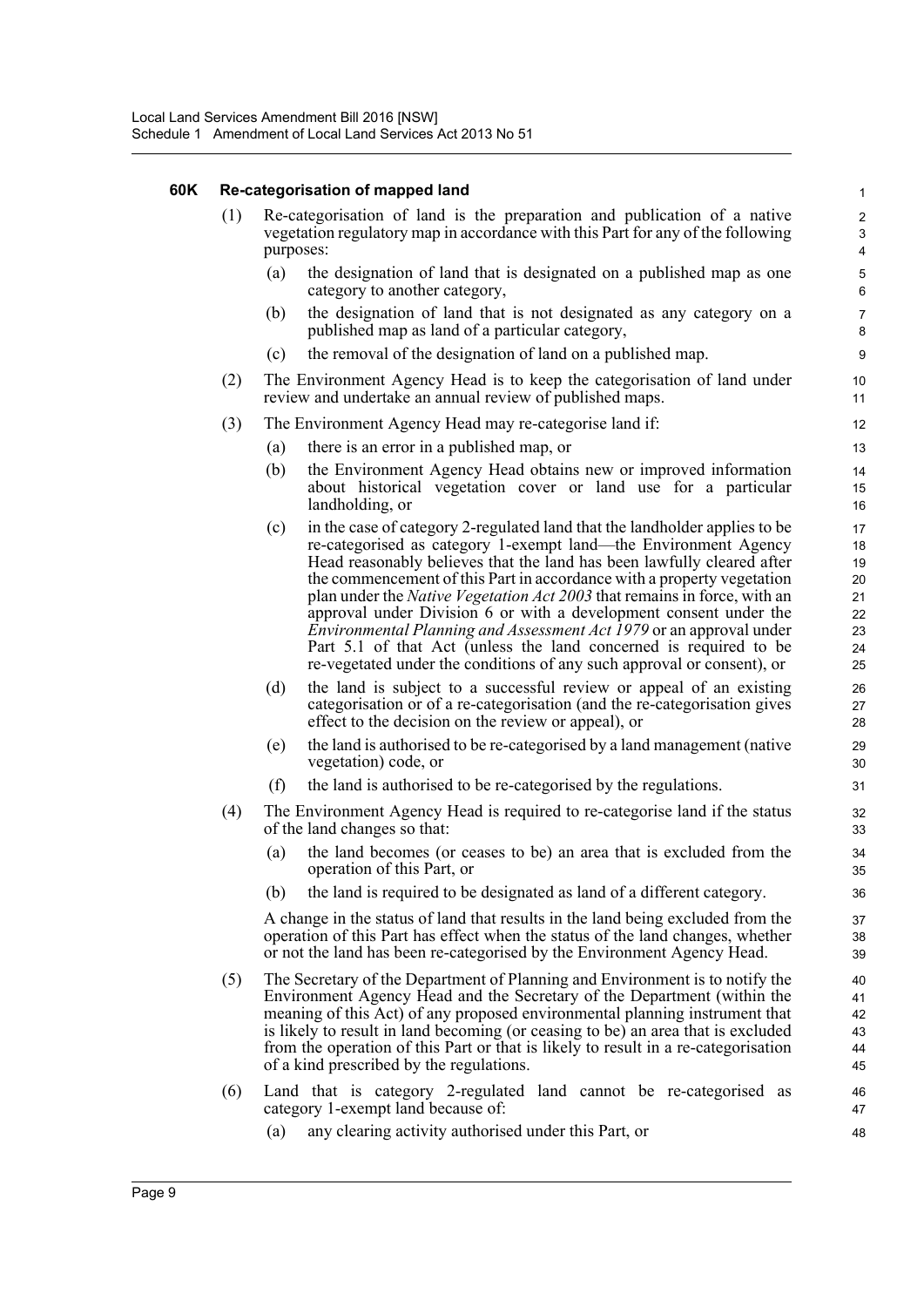(b) any authorised clearing activity referred to in section 60O (Clearing authorised under other legislation),

unless the re-categorisation is authorised by this Part, a land management (native vegetation) code or the regulations.

- (7) The Environment Agency Head is required to consult the landholders concerned before land is re-categorised and to give the landholders at least 30 days to make submissions to the Environment Agency Head about proposed re-categorisations, unless the re-categorisation has been requested by the landholder or relates to the exclusion of land from (or inclusion of land into) the operation of this Part. The regulations may make provision for consultation by individual notification to all or specified landholders of any land or by a public consultation process.
- (8) The Environment Agency Head, when making a determination that grasslands or other non-woody vegetation was significantly disturbed or modified on 1 January 1990 or between that date and the commencement of this Part for the purposes of a re-categorisation of the land, is to take into account any evidence provided by the landholder.
- (9) If the Environment Agency Head notifies the landholder of category 1-exempt land of a proposed re-categorisation of the land to category 2-regulated land, the land is taken to be category 2-regulated land until whichever of the following first occurs:
	- (a) the Environment Agency Head notifies the landholder that the land is not to be re-categorised or the land is recategorised,
	- (b) the period prescribed by the regulations for the purposes of this subsection expires.

The Environment Agency Head is required to advise the landholder of the effect of this subsection when notifying the landholder of the proposed re-categorisation.

- (10) If a person commits an offence against section 60N in relation to land to which subsection (9) applies, the maximum penalty for the offence is (despite that section) a Tier 3 monetary penalty (within the meaning of the *Biodiversity Conservation Act 2016*).
- (11) The regulations may make further provision for or with respect to authorising or preventing the clearing of native vegetation during the process of the consideration of a re-categorisation of land or pending the publication of new maps to give effect to a re-categorisation decision.

#### **60L Review of categorisation decisions**

- (1) The relevant landholder may request the Environment Agency Head to review a decision relating to the categorisation or re-categorisation of land on a native vegetation regulatory map.
- (2) The grounds on which a request for a review may be made are the same grounds on which the Environment Agency Head may re-categorise the land.
- (3) The grounds on which a request for a review may be made extend to a categorisation based on whether or not clearing was lawful, unless the categorisation was based on a determination of the matter made by a court.
- (4) The Environment Agency Head is to determine a request for a review, and for that purpose may arrange for an official who was not responsible for the original decision to conduct the review.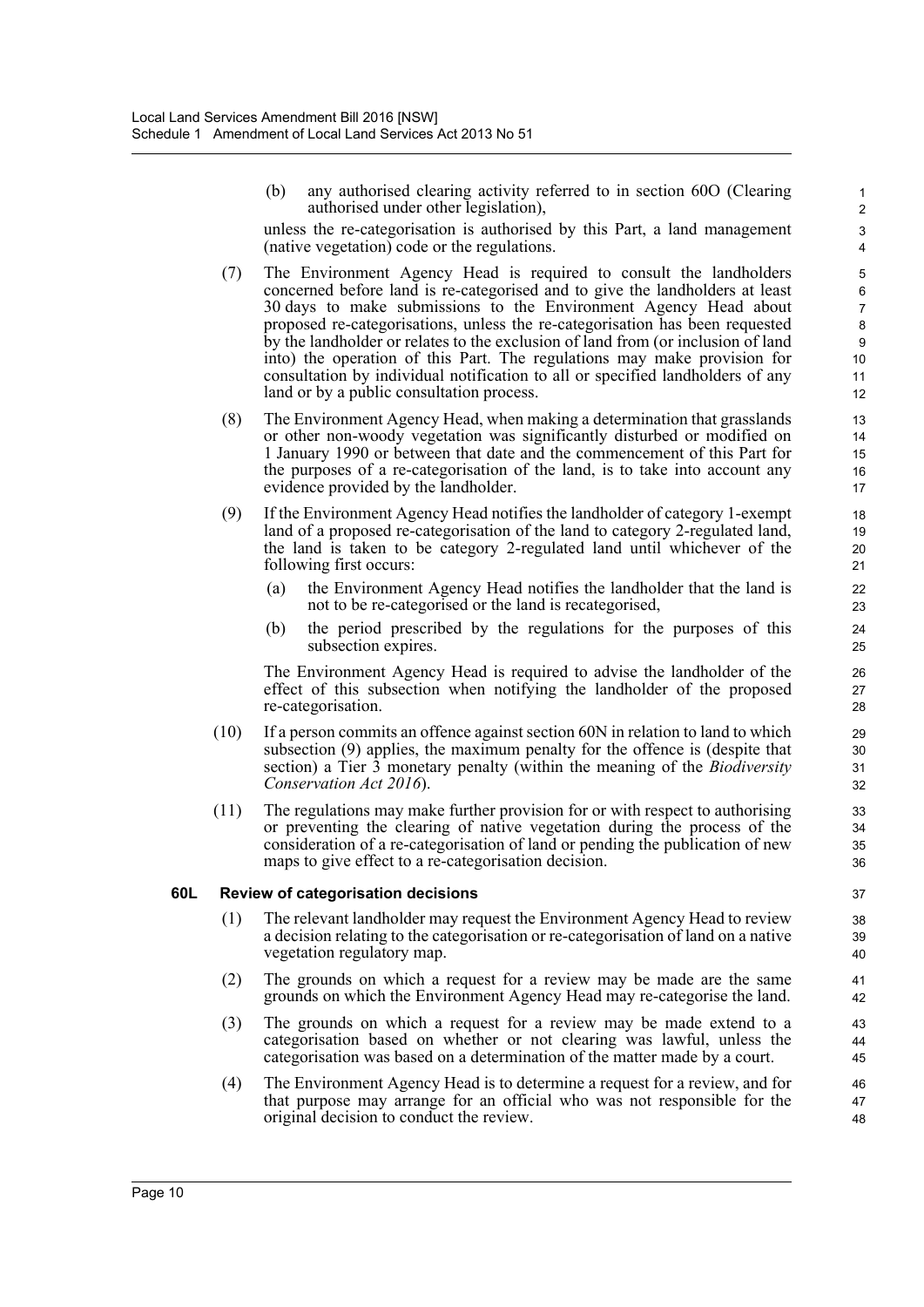|     | (5)                                                                                          |     | The regulations may make provision for or with respect to reviews, including<br>the following:                                                                                                   | $\mathbf{1}$<br>$\overline{c}$   |
|-----|----------------------------------------------------------------------------------------------|-----|--------------------------------------------------------------------------------------------------------------------------------------------------------------------------------------------------|----------------------------------|
|     |                                                                                              | (a) | the form of requests for a review,                                                                                                                                                               | 3                                |
|     |                                                                                              | (b) | the information to be provided in connection with a request for a review,                                                                                                                        | 4                                |
|     |                                                                                              | (c) | the extension of any request relating to a part of the landholding<br>concerned to other parts of the landholding,                                                                               | $\overline{5}$<br>$6\phantom{1}$ |
|     |                                                                                              | (d) | the fee payable for dealing with a request for a review,                                                                                                                                         | $\overline{7}$                   |
|     |                                                                                              | (e) | notification of and consultation with affected persons or bodies.                                                                                                                                | 8                                |
| 60M |                                                                                              |     | Appeal against categorisation or re-categorisation decisions                                                                                                                                     | 9                                |
|     | (1)                                                                                          |     | The relevant landholder may appeal to the Land and Environment Court<br>against a decision relating to the categorisation or re-categorisation of land on<br>a native vegetation regulatory map. | 10<br>11<br>12                   |
|     | (2)                                                                                          |     | An appeal cannot be made against any such decision unless:                                                                                                                                       | 13                               |
|     |                                                                                              | (a) | it is a decision made after a review under section 60L, or                                                                                                                                       | 14                               |
|     |                                                                                              | (b) | a request has been made for a review of the decision under section 60L<br>but the review has not been determined within the period prescribed by<br>the regulations.                             | 15<br>16<br>17                   |
|     | (3)                                                                                          |     | An appeal is to be made within the time prescribed by the regulations.                                                                                                                           | 18                               |
|     | (4)                                                                                          |     | The lodging of an appeal does not, except to the extent the Court otherwise<br>directs in relation to the appeal, operate to stay the decision appealed against.                                 | 19<br>20                         |
|     | <b>Division 3</b><br>Regulation of clearing of native vegetation in regulated<br>rural areas |     |                                                                                                                                                                                                  |                                  |
|     |                                                                                              |     |                                                                                                                                                                                                  | 21<br>22                         |
| 60N |                                                                                              |     | Unauthorised clearing of native vegetation in regulated rural areas-offence                                                                                                                      | 23                               |
|     | (1)                                                                                          |     | A person who clears native vegetation in a regulated rural area is guilty of an<br>offence unless the person establishes any of the following defences:                                          | 24<br>25                         |
|     |                                                                                              | (a) | that the clearing is for an allowable activity authorised under Division 4<br>and Schedule 5A,                                                                                                   | 26<br>27                         |
|     |                                                                                              | (b) | that the clearing is authorised by a land management (native vegetation)<br>code under Division 5,                                                                                               | 28<br>29                         |
|     |                                                                                              | (c) | that the clearing is authorised by an approval of the Panel under<br>Division 6,                                                                                                                 | 30<br>31                         |
|     |                                                                                              | (d) | that the clearing is authorised under section 60O (Clearing authorised<br>under other legislation etc).                                                                                          | 32<br>33                         |
|     |                                                                                              |     | Maximum penalty:                                                                                                                                                                                 | 34                               |
|     |                                                                                              | (a) | for an offence that was committed intentionally and that caused or was<br>likely to cause significant harm to the environment:                                                                   | 35<br>36                         |
|     |                                                                                              |     | in the case of a corporation—\$5 million, or<br>(i)                                                                                                                                              | 37                               |
|     |                                                                                              |     | in the case of an individual—\$1 million, or<br>(ii)                                                                                                                                             | 38                               |
|     |                                                                                              | (b) | for any other offence:<br>in the case of a corporation—\$2 million, or<br>(i)                                                                                                                    | 39<br>40                         |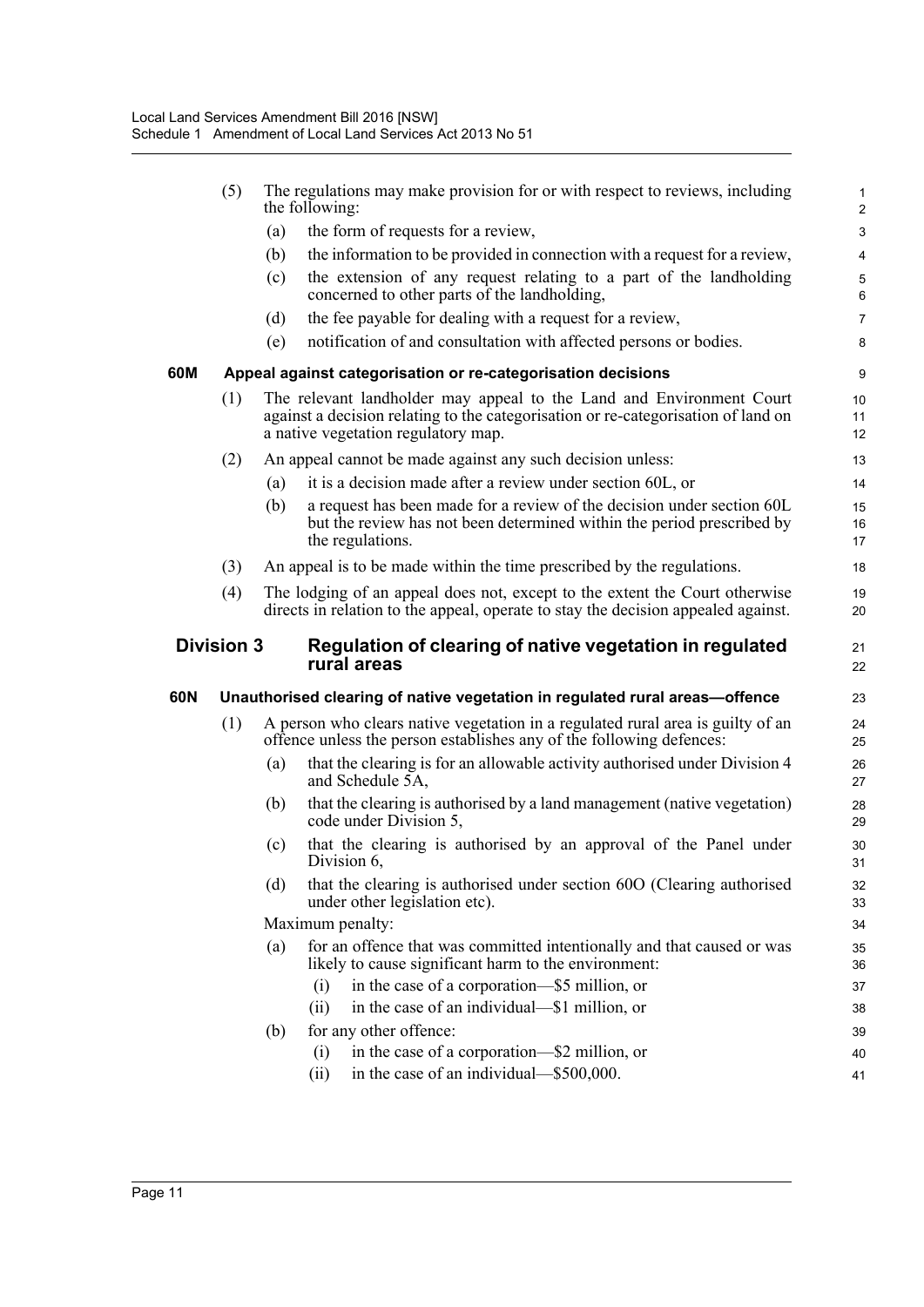|     | (2) |       | The higher maximum penalty under this section does not apply unless:                                                                                                                                                                                                                                                                                                                                                                                                                                                                                                                      | 1                                      |
|-----|-----|-------|-------------------------------------------------------------------------------------------------------------------------------------------------------------------------------------------------------------------------------------------------------------------------------------------------------------------------------------------------------------------------------------------------------------------------------------------------------------------------------------------------------------------------------------------------------------------------------------------|----------------------------------------|
|     |     | (a)   | the prosecution establishes (to the criminal standard of proof) that the<br>offence was committed intentionally and caused or was likely to cause<br>significant harm to the environment, and                                                                                                                                                                                                                                                                                                                                                                                             | $\overline{2}$<br>3<br>$\overline{4}$  |
|     |     | (b)   | the court attendance notice or application commencing the proceedings<br>alleged that those factors applied to the commission of the offence.                                                                                                                                                                                                                                                                                                                                                                                                                                             | $\overline{5}$<br>6                    |
|     |     |       | If any such allegation in the notice or application is not established by the<br>prosecution, the lower maximum penalty under this section applies (whether<br>or not the notice or application is amended).                                                                                                                                                                                                                                                                                                                                                                              | 7<br>8<br>9                            |
|     | (3) |       | For the purposes of this section, clearing of native vegetation is not authorised<br>as referred to in subsection $(1)$ unless the conditions to which the authorisation<br>is subject (including any conditions of a land management (native vegetation)<br>code relating to the clearing or any certificate or approval issued or granted for<br>the clearing) are complied with. This subsection extends to conditions that<br>impose obligations on the person who clears the native vegetation that are<br>required to be complied with before or after the clearing is carried out. | 10<br>11<br>12<br>13<br>14<br>15<br>16 |
|     | (4) |       | This section does not operate to preclude the commission of an offence under<br>the Environmental Planning and Assessment Act 1979 or the Biodiversity<br>Conservation Act 2016 in relation to the clearing of native vegetation.                                                                                                                                                                                                                                                                                                                                                         | 17<br>18<br>19                         |
| 60O |     |       | Clearing authorised under other legislation                                                                                                                                                                                                                                                                                                                                                                                                                                                                                                                                               | 20                                     |
|     |     |       | For the purposes of this Part, the clearing of native vegetation in a regulated<br>rural area is authorised under other legislation in any of the following cases:                                                                                                                                                                                                                                                                                                                                                                                                                        | 21<br>22                               |
|     |     | (a)   | <b>Planning approval</b>                                                                                                                                                                                                                                                                                                                                                                                                                                                                                                                                                                  | 23                                     |
|     |     |       | The clearing was authorised by:                                                                                                                                                                                                                                                                                                                                                                                                                                                                                                                                                           | 24                                     |
|     |     | (i)   | a development consent under Part 4 of the <i>Environmental</i><br>Planning and Assessment Act 1979, or                                                                                                                                                                                                                                                                                                                                                                                                                                                                                    | 25<br>26                               |
|     |     | (ii)  | a State significant infrastructure approval under Part 5.1 of that<br>Act, or                                                                                                                                                                                                                                                                                                                                                                                                                                                                                                             | 27<br>28                               |
|     |     | (iii) | a transitional Part 3A project approval under Schedule 6A to that<br>Act.                                                                                                                                                                                                                                                                                                                                                                                                                                                                                                                 | 29<br>30                               |
|     |     |       | Note. A planning approval may authorise clearing as part of or ancillary to the<br>carrying out of other development, but except in limited cases does not<br>authorise only clearing of native vegetation—see section 60P.                                                                                                                                                                                                                                                                                                                                                               | 31<br>32<br>33                         |
|     |     | (b)   | Other planning authorisation                                                                                                                                                                                                                                                                                                                                                                                                                                                                                                                                                              | 34                                     |
|     |     |       | The clearing was:                                                                                                                                                                                                                                                                                                                                                                                                                                                                                                                                                                         | 35                                     |
|     |     | (i)   | a part of or ancillary to the carrying out of exempt development<br>within the meaning of the <i>Environmental Planning and</i><br>Assessment Act 1979, or                                                                                                                                                                                                                                                                                                                                                                                                                                | 36<br>37<br>38                         |
|     |     | (ii)  | an activity carried out by a determining authority within the<br>meaning of Part 5 of that Act after compliance with that Part, or                                                                                                                                                                                                                                                                                                                                                                                                                                                        | 39<br>40                               |
|     |     | (iii) | authorised by an approval of a determining authority within the<br>meaning of Part 5 of that Act granted after compliance with that<br>Part.                                                                                                                                                                                                                                                                                                                                                                                                                                              | 41<br>42<br>43                         |
|     |     | (c)   | <b>Biodiversity conservation authorisation</b>                                                                                                                                                                                                                                                                                                                                                                                                                                                                                                                                            | 44                                     |
|     |     |       | The clearing was authorised by a biodiversity conservation licence                                                                                                                                                                                                                                                                                                                                                                                                                                                                                                                        | 45                                     |
|     |     |       | under the <i>Biodiversity Conservation Act 2016</i> or was authorised by a<br>regulation made under section 2.9 of that Act (including under a code of<br>practice made or adopted by any such regulation).                                                                                                                                                                                                                                                                                                                                                                               | 46<br>47<br>48                         |
|     |     |       |                                                                                                                                                                                                                                                                                                                                                                                                                                                                                                                                                                                           |                                        |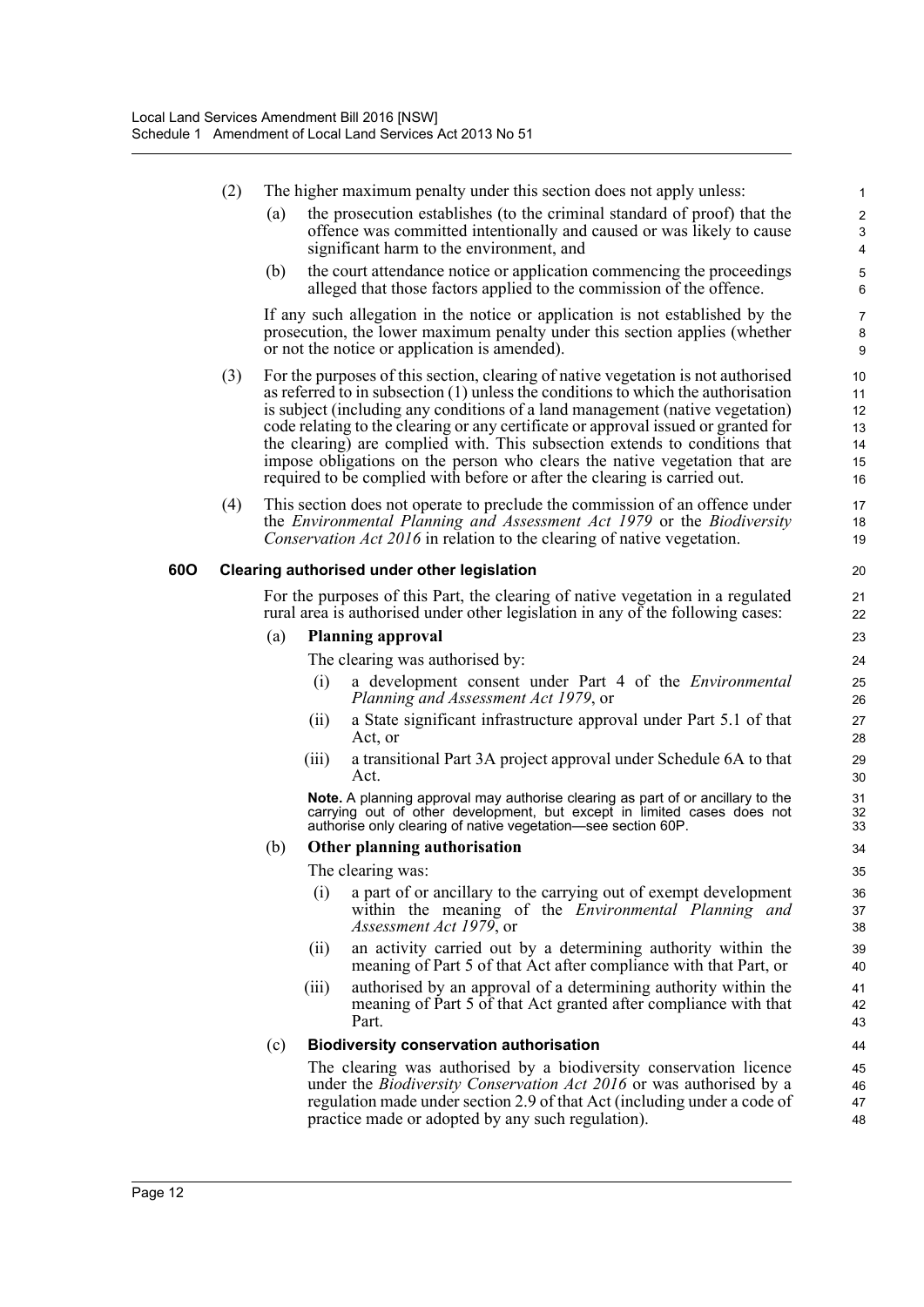#### (d) **Rural fires authorisation**

The clearing was:

(i) an emergency fire fighting act or emergency bush fire hazard reduction work within the meaning of the *Rural Fires Act 1997*, or

(ii) bush fire hazard reduction work to which section 100C (4) of the *Rural Fires Act 1997* applies or vegetation clearing work under section 100R of that Act.

#### (e) **Electricity network operator bush fire risk mitigation direction**

The clearing was required to be carried out to give effect to a direction of a network operator under Division 2A of Part 5 of the *Electricity Supply Act 1995*.

#### (f) **State emergency authorisation**

The clearing was authorised by or under the *State Emergency and Rescue Management Act 1989* or the *State Emergency Service Act 1989* and was reasonably necessary in order to avoid a threat to life or property.

#### (g) **Biosecurity authorisation**

The clearing was an authorised action for the purposes of section 386 of the *Biosecurity Act 2015*.

#### (h) **Plantation operations authorisation**

The clearing was the carrying out of a plantation operation on an authorised plantation in accordance with the *Plantations and Reafforestation Act 1999*, the conditions of the authorisation and the provisions of the Plantations and Reafforestation Code applying to the plantation.

#### (i) **Forestry operations authorisation**

The clearing was:

- (i) the carrying out of a forestry operation in a State forest or other Crown-timber land to which an integrated forestry operations approval under Part 5B of the *Forestry Act 2012* applies, being a forestry operation that is carried out in accordance with the approval, or
- (ii) the carrying out of a forestry operation authorised by Part 5C (Private native forestry) of the *Forestry Act 2012*.

#### (j) **Water management authorisation**

The clearing was authorised by a licence, permit, approval or other authority under the *Water Management Act 2000*.

#### (k) **Mining/petroleum authorisation**

The clearing was authorised by a lease, licence or other authority under the *Mining Act 1992* or the *Petroleum (Onshore) Act 1991*.

#### (l) **Fisheries management authorisation**

The clearing was authorised by a licence under Division 6 of Part 7A of the *Fisheries Management Act 1994* or was authorised under Division 3 or 4 of Part 7 of that Act.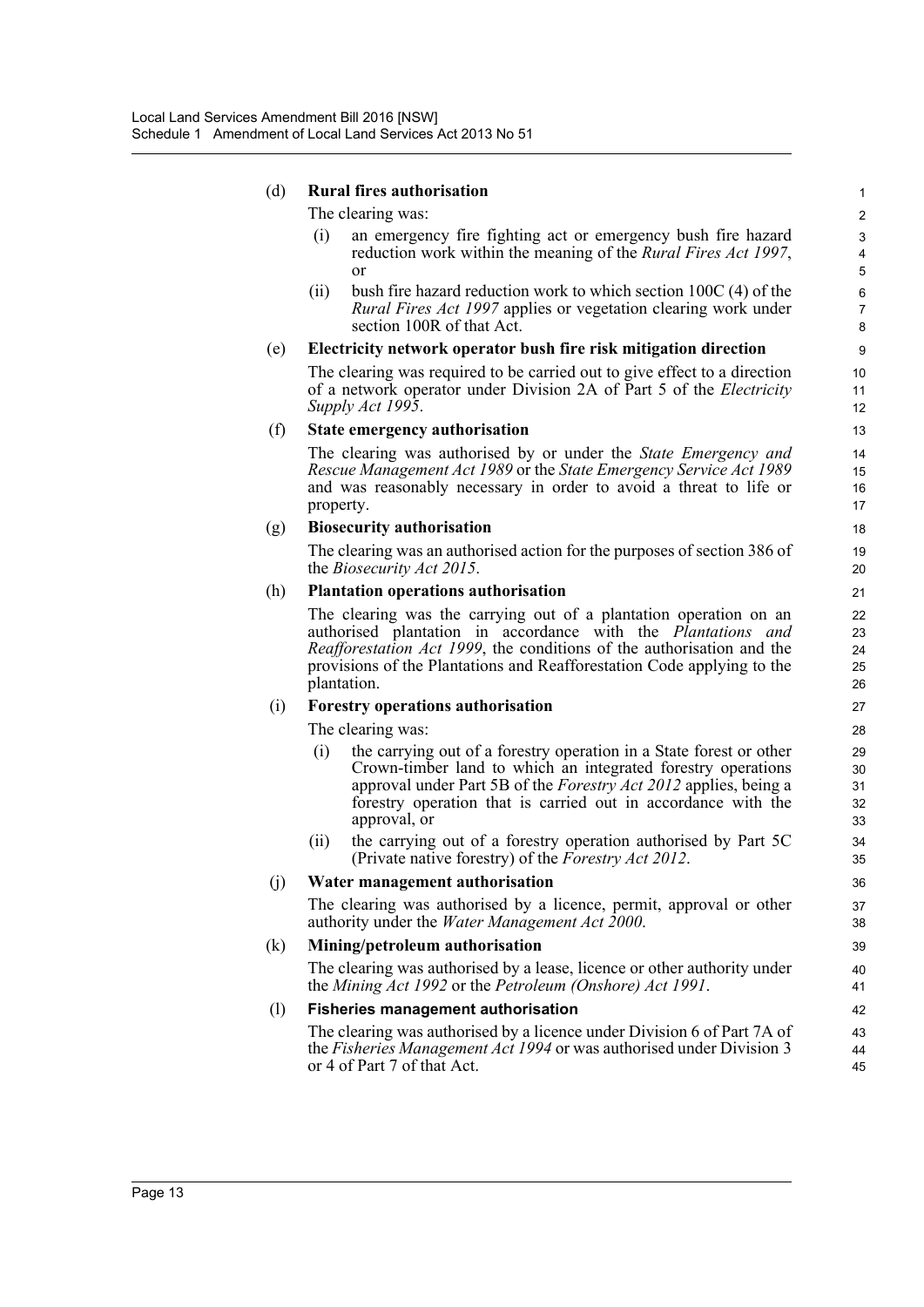|     |                   | (m)                | <b>Survey work</b>                                                                                                                                                                                                                                                                                                                                                                                                                                                                                                                                   | 1                                      |
|-----|-------------------|--------------------|------------------------------------------------------------------------------------------------------------------------------------------------------------------------------------------------------------------------------------------------------------------------------------------------------------------------------------------------------------------------------------------------------------------------------------------------------------------------------------------------------------------------------------------------------|----------------------------------------|
|     |                   |                    | The clearing was required to be carried out for the purposes of a survey<br>under the Surveying and Spatial Information Act 2002 and was carried<br>out by or under the direction of a surveyor.                                                                                                                                                                                                                                                                                                                                                     | $\boldsymbol{2}$<br>3<br>4             |
|     |                   | (n)                | Roads authorisation                                                                                                                                                                                                                                                                                                                                                                                                                                                                                                                                  | 5                                      |
|     |                   |                    | The clearing was authorised by a consent under Division 3 of Part 9 of<br>the <i>Roads Act 1993</i> .                                                                                                                                                                                                                                                                                                                                                                                                                                                | 6<br>$\overline{7}$                    |
|     |                   | $\left( 0 \right)$ | <b>Private land conservation agreement</b>                                                                                                                                                                                                                                                                                                                                                                                                                                                                                                           | 8                                      |
|     |                   |                    | The clearing was authorised by a private land conservation agreement<br>under the <i>Biodiversity Conservation Act 2016</i> .                                                                                                                                                                                                                                                                                                                                                                                                                        | 9<br>10                                |
|     |                   | (p)                | Other legislative authorisation                                                                                                                                                                                                                                                                                                                                                                                                                                                                                                                      | 11                                     |
|     |                   |                    | The clearing was authorised by or under any other Act that has effect<br>despite this Part.                                                                                                                                                                                                                                                                                                                                                                                                                                                          | 12<br>13                               |
| 60P |                   |                    | Limitation on planning instruments requiring consent for clearing only                                                                                                                                                                                                                                                                                                                                                                                                                                                                               | 14                                     |
|     | (1)               |                    | An environmental planning instrument under the <i>Environmental Planning and</i><br><i>Assessment Act 1979</i> (other than a State environmental planning policy or so<br>much of a local environmental plan that adopts a mandatory provision of a<br>standard instrument under that Act) may not be made to require development<br>consent or other authorisation only for the clearing of native vegetation in an<br>area of the State to which this Part applies. Any such requirement in an<br>environmental planning instrument has no effect. | 15<br>16<br>17<br>18<br>19<br>20<br>21 |
|     | (2)               |                    | This section does not affect the imposition of conditions relating to the<br>clearing of native vegetation on a development consent of any other kind.                                                                                                                                                                                                                                                                                                                                                                                               | 22<br>23                               |
|     | <b>Division 4</b> |                    | Allowable activities clearing of native vegetation                                                                                                                                                                                                                                                                                                                                                                                                                                                                                                   | 24                                     |
| 60Q |                   |                    | Allowable activities clearing-Schedule 5A                                                                                                                                                                                                                                                                                                                                                                                                                                                                                                            | 25                                     |
|     |                   |                    |                                                                                                                                                                                                                                                                                                                                                                                                                                                                                                                                                      |                                        |
|     | (1)               |                    | Schedule 5A sets out the clearing of native vegetation in regulated rural areas<br>for allowable activities that is authorised without any approval or other<br>authority under this Part for the clearing.                                                                                                                                                                                                                                                                                                                                          | 26<br>27<br>28                         |
|     |                   |                    | Schedule 5A does not permit clearing or any other activity:                                                                                                                                                                                                                                                                                                                                                                                                                                                                                          | 29                                     |
|     | (2)               | (a)                | without an approval or other authority required by or under another Act<br>or another Part of this Act (or in anticipation of the grant of any such<br>approval or other authority), or                                                                                                                                                                                                                                                                                                                                                              | 30<br>31<br>32                         |
|     |                   | (b)                | in contravention of any provision of or made under (or in contravention<br>of any agreement made under) another Act or another Part of this Act.                                                                                                                                                                                                                                                                                                                                                                                                     | 33<br>34                               |
| 60R |                   |                    | <b>Amendment of Schedule 5A</b>                                                                                                                                                                                                                                                                                                                                                                                                                                                                                                                      | 35                                     |
|     |                   |                    | The regulations may amend Schedule 5A.                                                                                                                                                                                                                                                                                                                                                                                                                                                                                                               | 36                                     |
|     | <b>Division 5</b> |                    | <b>Clearing native vegetation under land management</b><br>(native vegetation) code                                                                                                                                                                                                                                                                                                                                                                                                                                                                  | 37<br>38                               |
| 60S |                   |                    | Authorised clearing by landholders under codes                                                                                                                                                                                                                                                                                                                                                                                                                                                                                                       | 39                                     |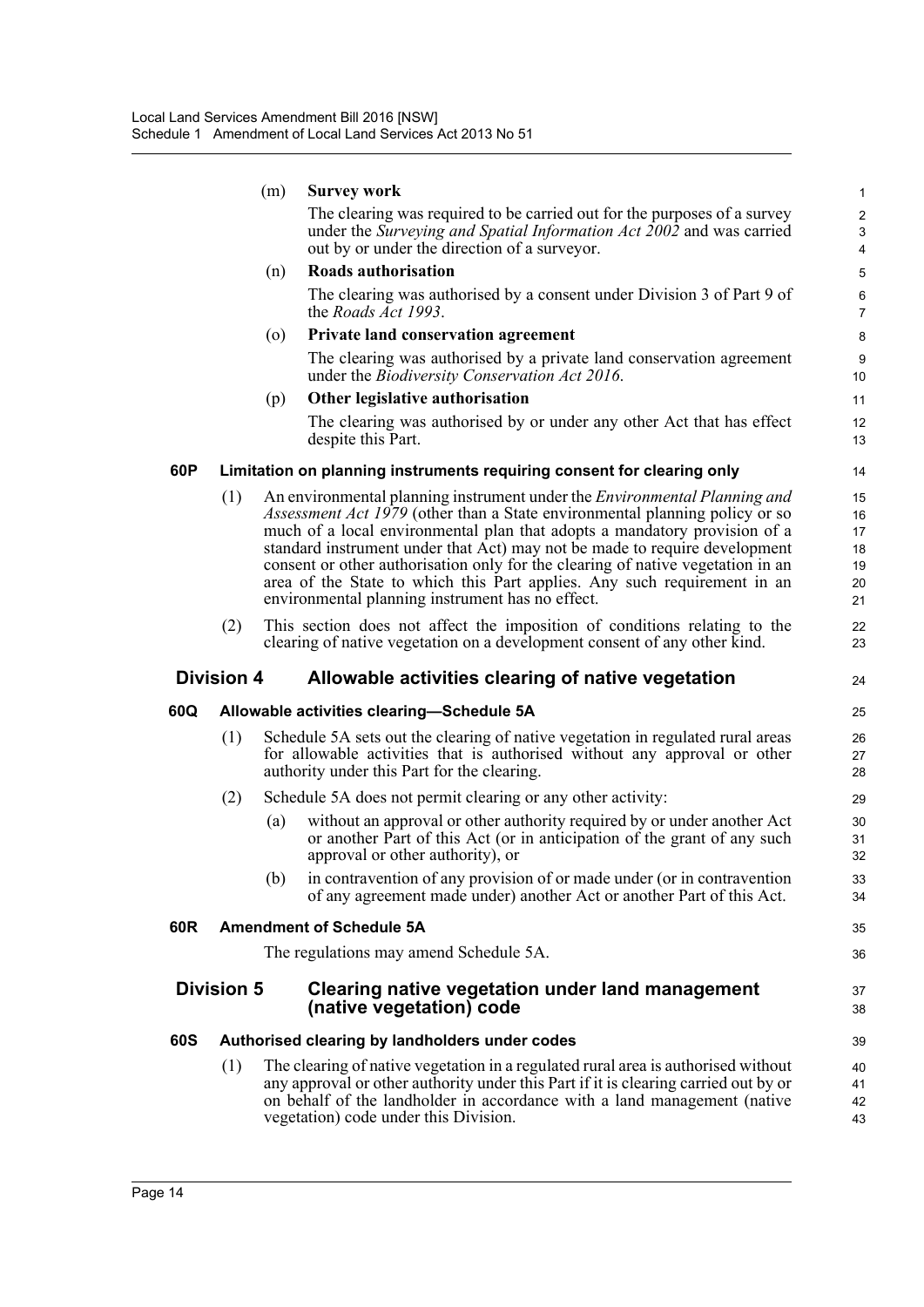(2) The clearing of native vegetation is not authorised by a land management (native vegetation) code in any part of a regulated rural area that is excluded by the regulations or that is excluded by the code concerned.

- (3) Clearing of native vegetation authorised by Division 4 and Schedule 5A is not subject to a land management (native vegetation) code despite anything to the contrary in the code.
- (4) A land management (native vegetation) code does not permit clearing or any other activity:
	- (a) without an approval or other authority required by or under another Act or another Part of this Act, or
	- (b) in contravention of any provision of or made under another Act or another Part of this Act, or
	- (c) if the regulations so provide, without the consent of all landholders or other persons with a specified interest in the land.

#### **60T Responsibility for preparation and making of codes**

- (1) The Minister is responsible for preparing and making land management (native vegetation) codes under this Division.
- (2) The Minister may make a land management (native vegetation) code only with the concurrence of the Minister administering the *Biodiversity Conservation Act 2016*.
- (3) When preparing or giving concurrence to a land management (native vegetation) code, the Minister or the Minister administering that Act (as the case requires) is to have regard to the principles of ecologically sustainable development (described in section 6 (2) of the *Protection of the Environment Administration Act 1991*).

**Note.** Those principles require economic, social and environmental considerations to be effectively integrated in decision-making processes.

(4) A land management (native vegetation) code is to be published on the NSW legislation website.

#### **60U Public consultation on proposed codes**

- (1) Before a land management (native vegetation) code is made, the proposed code is to be made publicly available for a period of at least 4 weeks.
- (2) During the period of public consultation, any person may make a written submission to the Minister on the proposed code. The Minister may (but need not) make publicly available the submissions made on the proposed code (or a summary of or report on any such submissions).
- (3) The Minister is, before making a land management (native vegetation) code, to consider any submissions duly made on the proposed code.
- (4) If substantial changes are proposed to be made to a proposed code following public consultation, the Minister may undertake further public consultation on the revised proposed code.
- (5) A failure to comply with a requirement under this section in relation to a proposed code does not prevent the code being made, or invalidate the code once it is made.
- (6) The regulations may make further provision for or with respect to public consultation under this section.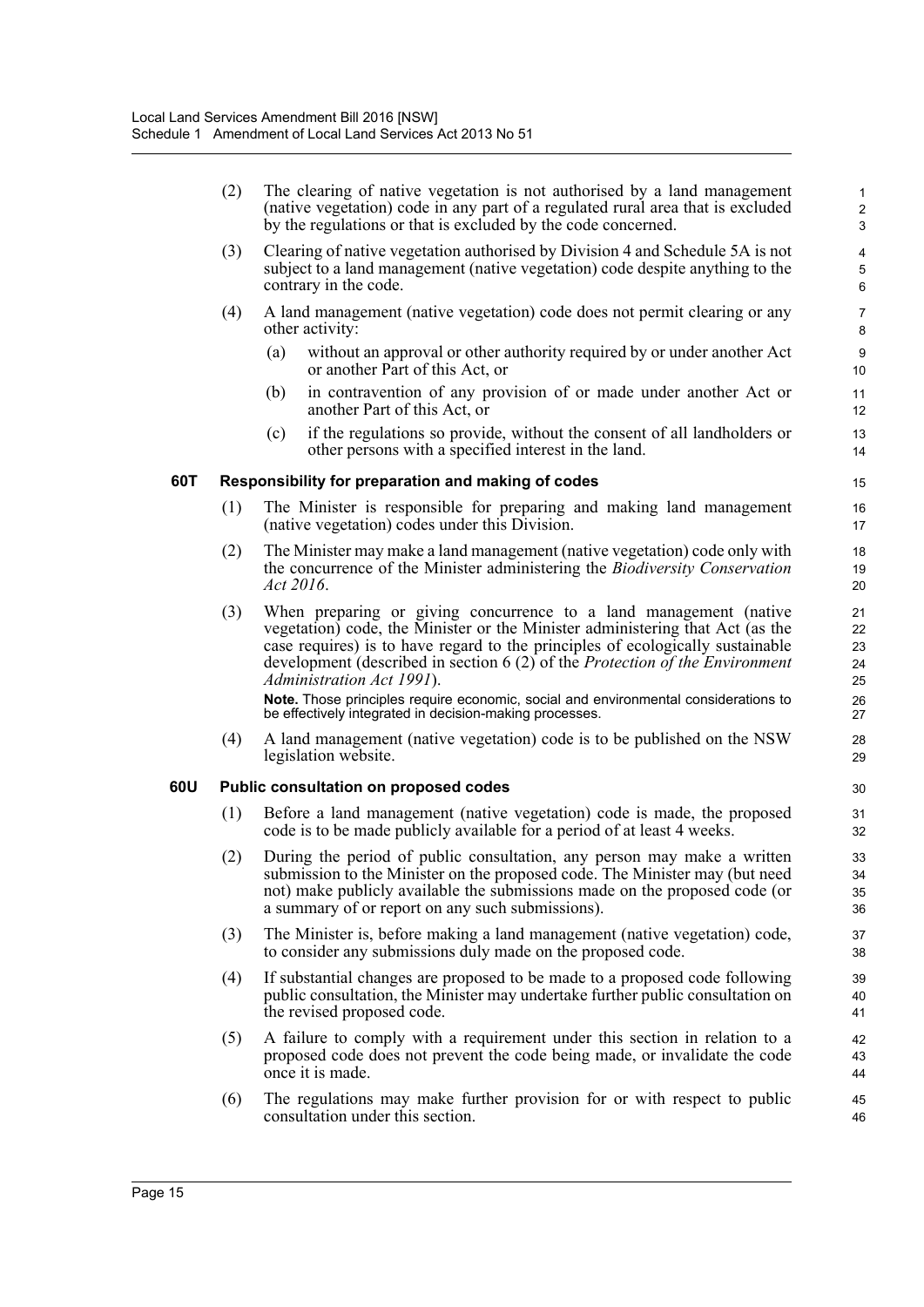#### **60V Amendment or repeal of codes**

(1) A land management (native vegetation) code may be amended or repealed in the same way as a code may be made.

- (2) Public consultation under section 60U applies to the amendment or repeal of a land management (native vegetation) code.
- (3) However, the Minister may:
	- (a) dispense with public consultation on any amendment of a code if satisfied it should be dispensed with because of the minor nature or urgency of the matter, and
	- (b) dispense with the concurrence of the Minister administering the *Biodiversity Conservation Act 2016* on any amendment of a code if satisfied it should be dispensed with because of the minor nature of the matter.

#### **60W Content of codes**

- (1) A land management (native vegetation) code may make provision for or with respect to authorising the clearing of native vegetation on category 2-regulated land.
- (2) A code may, in connection with any clearing authorised by the code:
	- (a) set out the circumstances in which a set aside area for native vegetation is required in connection with any such clearing, and
	- (b) provide for the re-vegetation, weed control and other land management actions on category 1-exempt land or other land to establish or maintain a set aside area or to protect areas that may be impacted by any such clearing, and
	- (c) authorise the re-categorisation of land in connection with any such clearing.
- (3) A code may (without limitation) make provision for or with respect to the following:
	- (a) the clearing of native vegetation in particular regions or other areas,
	- (b) the clearing of native vegetation in connection with particular activities,
	- (c) the clearing of particular kinds of native vegetation,
	- (d) when clearing of native vegetation may or may not be carried out,
	- (e) the clearing of native vegetation that may continue to be carried out for the purposes of rotational farming practices that were in place as at 1 January 1990,
	- (f) the manner in which clearing of native vegetation is to be carried out,
	- (g) the giving of notice to Local Land Services and others before or after the clearing of native vegetation is carried out,
	- (h) voluntary or mandatory certificates from Local Land Services confirming that the clearing may lawfully be carried out and certificates from Local Land Services authorising minor variations of the code (including the duration of any such certificates),
	- (i) the keeping of records relating to the clearing of native vegetation,
	- (j) the conservation of biodiversity,
	- (k) the transition to this Part of clearing and other requirements under property vegetation plans under the *Native Vegetation Act 2003*,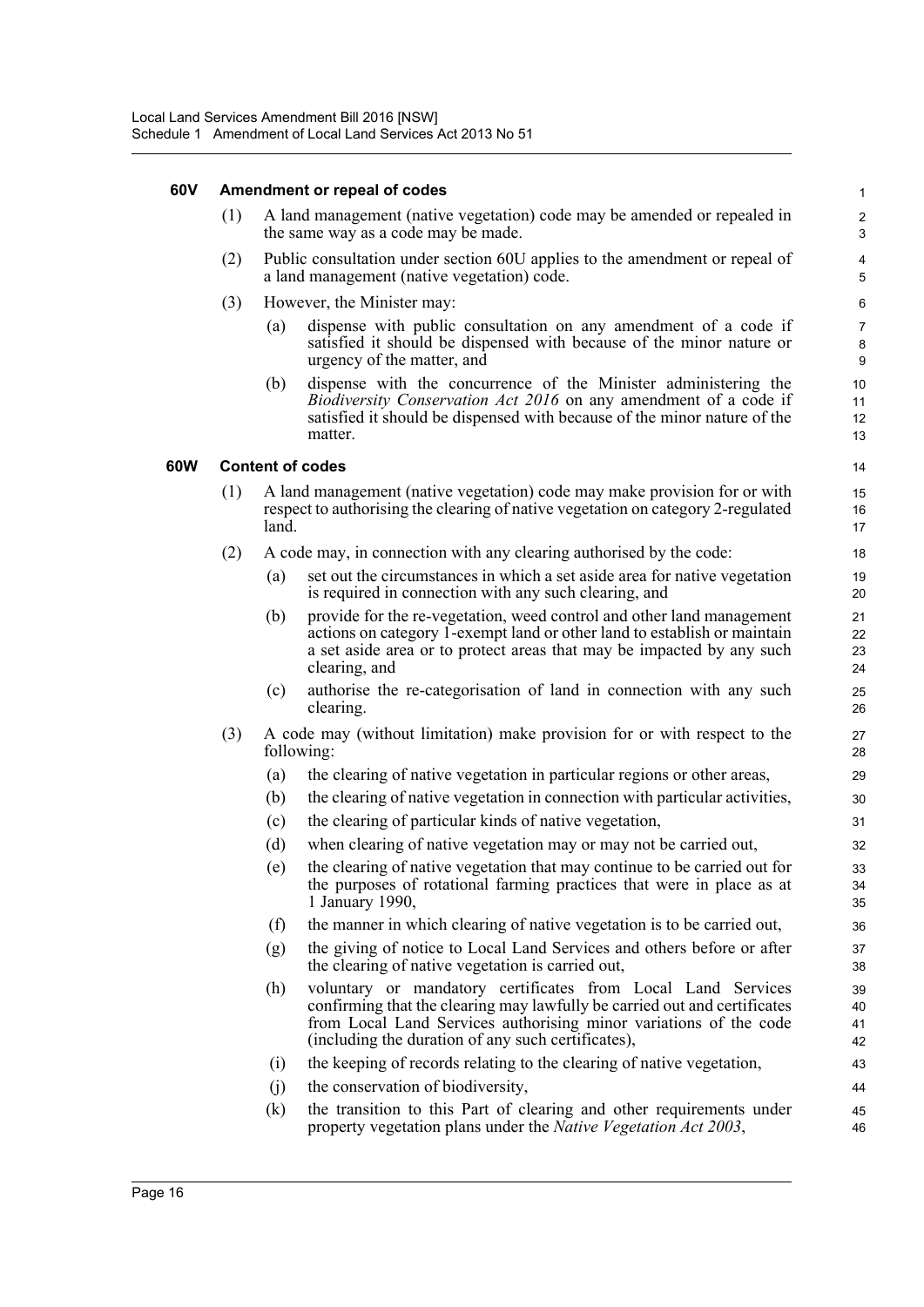|     |     | (1)   | any other matter prescribed by the regulations.                                                                                                                                                                                                                                                                       | 1                     |
|-----|-----|-------|-----------------------------------------------------------------------------------------------------------------------------------------------------------------------------------------------------------------------------------------------------------------------------------------------------------------------|-----------------------|
| 60X |     |       | <b>Notice to Local Land Services of clearing</b>                                                                                                                                                                                                                                                                      | $\overline{c}$        |
|     | (1) |       | The landholder must give, or cause to be given, to Local Land Services notice<br>of the clearing of native vegetation under the authority conferred by a land<br>management (native vegetation) code unless the code exempts the landholder<br>from giving notice of clearing of that kind.<br>Maximum penalty:       | 3<br>4<br>5<br>6<br>7 |
|     |     | (a)   | in the case of a corporation—\$110,000, or                                                                                                                                                                                                                                                                            | 8                     |
|     |     | (b)   | in the case of an individual—\$22,000.                                                                                                                                                                                                                                                                                | 9                     |
|     | (2) |       | The notice is to be given within the time (whether before or after the clearing),<br>and in the form and manner, specified in the land management (native<br>vegetation) code.                                                                                                                                        | 10<br>11<br>12        |
| 60Y |     |       | Certification by Local Land Services prior to clearing-general                                                                                                                                                                                                                                                        | 13                    |
|     | (1) |       | Local Land Services may, on the application of a landholder, issue the<br>following certificates:                                                                                                                                                                                                                     | 14<br>15              |
|     |     | (a)   | a certificate confirming that proposed clearing of native vegetation, by<br>or on behalf of the landholder, of the kind set out in the certificate is<br>compliant with the requirements of a specified land management<br>(native vegetation) code (a <i>voluntary code compliant certificate</i> ),                 | 16<br>17<br>18<br>19  |
|     |     | (b)   | a certificate for the clearing of native vegetation of the kind set out in<br>the certificate that is required under a land management (native<br>vegetation) code before the clearing is carried out under the code (a<br>mandatory code compliant certificate),                                                     | 20<br>21<br>22<br>23  |
|     |     | (c)   | a certificate that authorises minor variations of a land management<br>(native vegetation) code in its application to the landholding concerned<br>of the kind set out in the certificate (an <i>authorised code variation</i><br>certificate).                                                                       | 24<br>25<br>26<br>27  |
|     | (2) | code. | A certificate under this section may adopt relevant terms for the certificate that<br>are prescribed by the regulations or the land management (native vegetation)                                                                                                                                                    | 28<br>29<br>30        |
|     | (3) |       | An authorised code variation certificate may be combined with a voluntary<br>code compliant certificate or a mandatory code compliant certificate.                                                                                                                                                                    | 31<br>32              |
|     | (4) |       | Local Land Services may vary the terms of a certificate under this section by<br>notice in writing to the landholder.                                                                                                                                                                                                 | 33<br>34              |
|     | (5) |       | Local Land Services may revoke a certificate under this section by notice in<br>writing to the landholder.                                                                                                                                                                                                            | 35<br>36              |
|     | (6) |       | A certificate under this section remains in force for the period specified in the<br>certificate unless sooner revoked by Local Land Services or surrendered by the<br>landholder. The relevant land management (native vegetation) code may limit<br>the maximum period that may be so specified in the certificate. | 37<br>38<br>39<br>40  |
|     | (7) |       | A certificate under this section continues to have effect in relation to any<br>clearing of native vegetation that was carried out before the certificate expired<br>or was revoked or surrendered.                                                                                                                   | 41<br>42<br>43        |
|     | (8) |       | A certificate under this section continues to have effect in relation to the<br>completion of the clearing of native vegetation that is carried out after the<br>certificate expires if the clearing authorised by the certificate had been<br>substantially carried out before the expiry of the certificate.        | 44<br>45<br>46<br>47  |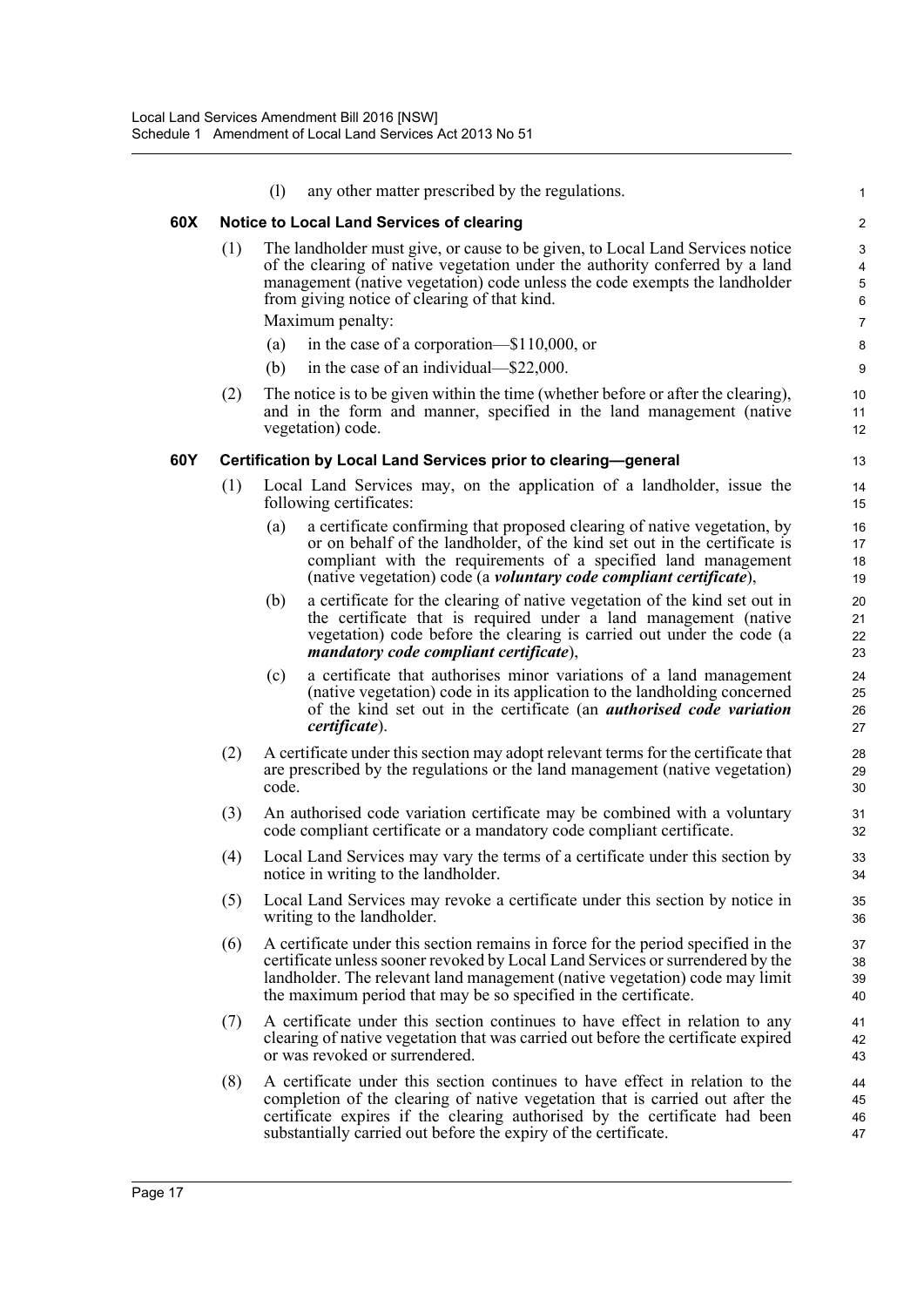|      | (9)  | If the relevant land management (native vegetation) code is amended or<br>repealed after a certificate is issued under this section, the continued clearing<br>of native vegetation in compliance with the certificate is clearing authorised<br>by a land management (native vegetation) code.                                                                                                 | $\mathbf{1}$<br>$\overline{c}$<br>3<br>$\overline{\mathbf{4}}$ |
|------|------|-------------------------------------------------------------------------------------------------------------------------------------------------------------------------------------------------------------------------------------------------------------------------------------------------------------------------------------------------------------------------------------------------|----------------------------------------------------------------|
|      | (10) | A certificate under this section applies to the clearing of native vegetation by<br>or on behalf of the landholder to whom it was issued and by or on behalf of<br>any other person who becomes a landholder of the land concerned after the<br>certificate was issued.                                                                                                                         | 5<br>$\,6\,$<br>$\overline{7}$<br>8                            |
|      | (11) | A landholder is not entitled to any compensation because a certificate issued<br>under this section is revoked or its terms are varied.                                                                                                                                                                                                                                                         | $\boldsymbol{9}$<br>10                                         |
|      | (12) | The regulations may make provision for or with respect to certificates under<br>this section, including for or with respect to the following:                                                                                                                                                                                                                                                   | 11<br>12                                                       |
|      |      | the making of applications for certificates (including information to be<br>(a)<br>provided by the landholder),                                                                                                                                                                                                                                                                                 | 13<br>14                                                       |
|      |      | Note. See section 22 with respect to fees payable in relation to the issue of<br>certificates.                                                                                                                                                                                                                                                                                                  | 15<br>16                                                       |
|      |      | the issue of certificates by authorised persons or bodies on behalf of<br>(b)<br>Local Land Services,                                                                                                                                                                                                                                                                                           | 17<br>18                                                       |
|      |      | the terms and form of certificates,<br>(c)                                                                                                                                                                                                                                                                                                                                                      | 19                                                             |
|      |      | (d)<br>the amendment, revocation or surrender of certificates.                                                                                                                                                                                                                                                                                                                                  | 20                                                             |
|      | (13) | To avoid doubt, Local Land Services is not a determining authority for the<br>purposes of Part 5 of the <i>Environmental Planning and Assessment Act 1979</i><br>when issuing or varying a certificate under this section.                                                                                                                                                                      | 21<br>22<br>23                                                 |
| 60Z  |      | Voluntary and mandatory code compliant certificates                                                                                                                                                                                                                                                                                                                                             | 24                                                             |
|      | (1)  | Local Land Services is to issue a voluntary code compliant certificate or a<br>mandatory code compliant certificate for which a landholder has applied if<br>satisfied that the proposed clearing will be clearing carried out in accordance<br>with the relevant land management (native vegetation) code, and is to refuse<br>to issue that certificate if not so satisfied.                  | 25<br>26<br>27<br>28<br>29                                     |
|      | (2)  | The clearing of native vegetation by or on behalf of a landholder in accordance<br>with a voluntary code compliant certificate or a mandatory code compliant<br>certificate is conclusively presumed to be clearing carried out in accordance<br>with the relevant land management (native vegetation) code.                                                                                    | 30<br>31<br>32<br>33                                           |
|      | (3)  | However, any such certificate may restrict the application of the certificate to<br>specified aspects of the clearing of native vegetation. Any other aspect of the<br>clearing is not conclusively presumed to be clearing carried out in accordance<br>with the relevant land management (native vegetation) code.                                                                            | 34<br>35<br>36<br>37                                           |
|      | (4)  | For the purposes of this section, any clearing is not conclusively presumed to<br>be clearing carried out in accordance with the relevant land management<br>(native vegetation) code if the information provided in the application for the<br>certificate (or pursuant to a request by Local Land Services to determine the<br>application) was false or misleading in a material particular. | 38<br>39<br>40<br>41<br>42                                     |
|      | (5)  | This section does not apply to any contravention of section 60ZC (Provisions<br>relating to set aside areas).                                                                                                                                                                                                                                                                                   | 43<br>44                                                       |
| 60ZA |      | Limitation on issue of mandatory code compliant certificates                                                                                                                                                                                                                                                                                                                                    | 45                                                             |
|      | (1)  | The Minister administering this Division and the Minister administering the<br>Biodiversity Conservation Act 2016 may, by order published jointly in the<br>Gazette, restrict the issue of mandatory code compliant certificates.                                                                                                                                                               | 46<br>47<br>48                                                 |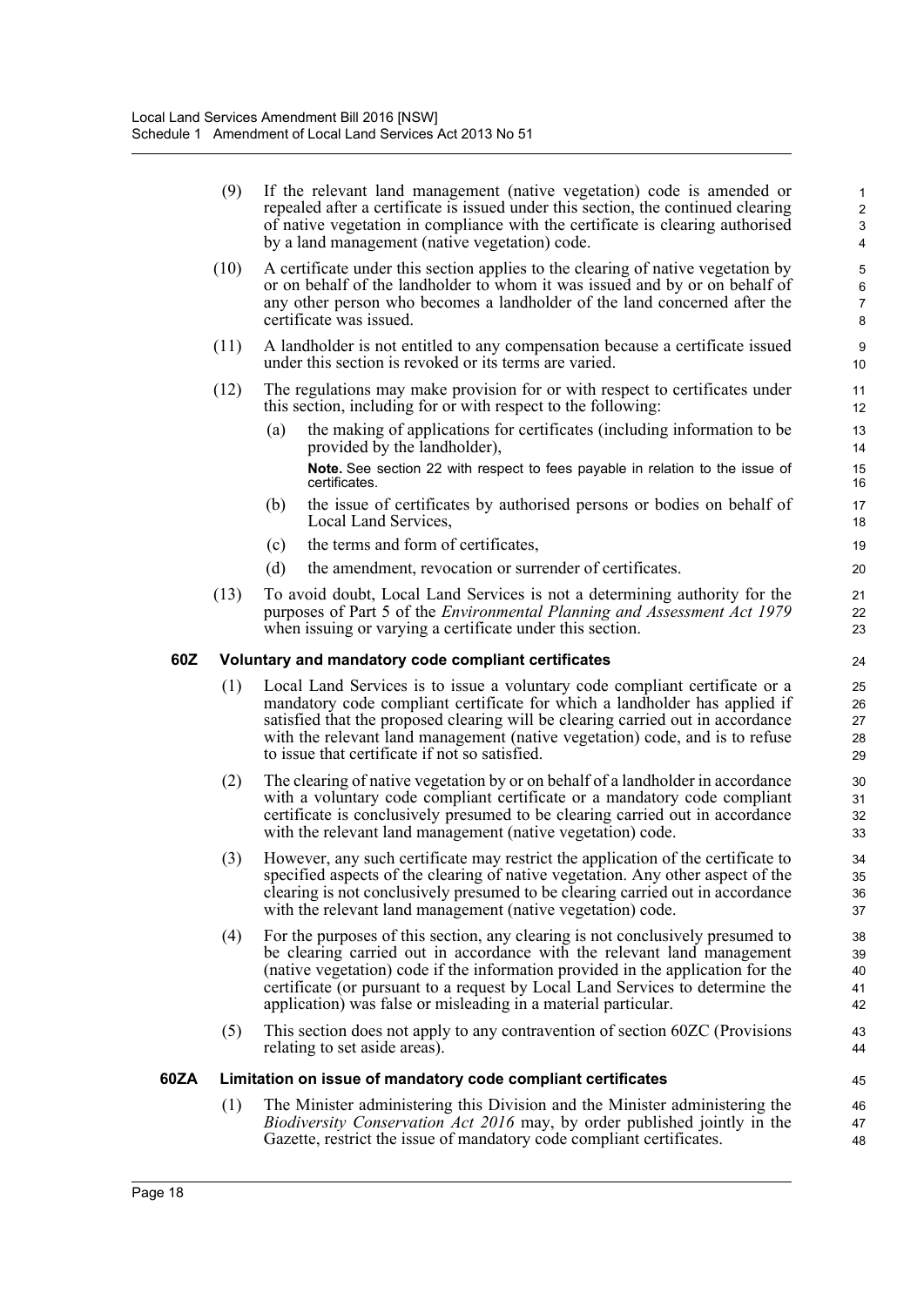(2) Any such restriction may, without limitation, exclude the issue of those certificates in particular areas or all areas and for particular periods or indefinitely.

- (3) Local Land Services is to exercise its functions under this Division subject to any such restriction.
- (4) An order may be made under this section without prior notice to affected landholders and affected landholders are not entitled to any compensation because of the operation of the order.

#### **60ZB Authorised code variation certificates**

- (1) Local Land Services is to issue an authorised code variation certificate for which a landholder has applied if satisfied that:
	- (a) the proposed variation is for a legitimate purpose associated with the management of the land concerned, and
	- (b) the variation is reasonable in the circumstances, and
	- (c) the environmental impact of the variation would only be minor,
	- and is to refuse to issue that certificate if not so satisfied.
- (2) The clearing of native vegetation by or on behalf of a landholder in accordance with a land management (native vegetation) code, as varied by an authorised code variation certificate, is clearing carried out in accordance with that code.
- (3) However, any such clearing is not clearing carried out in accordance with that code to the extent it relies on a variation authorised by the certificate if the information provided in the application for the certificate (or pursuant to a request by Local Land Services to determine the application) was false or misleading in a material particular.

#### **60ZC Provisions relating to set aside areas**

- (1) This section applies where a land management (native vegetation) code requires a set aside area for native vegetation on part of a landholding and clearing of native vegetation on any other part of the landholding is carried out in reliance on the authority conferred by the code. This section does not apply if the clearing of the native vegetation on a set aside area is carried out in accordance with an approval under Division 6. This section applies despite any authorisation to clear native vegetation for an allowable activity under Division 4 and Schedule 5A.
- (2) The land management (native vegetation) code is to contain the requirements for set aside areas under the terms of a mandatory code compliant certificate, including the characteristics of areas suitable to be set aside, the size of the area to be set aside, any re-vegetation or other management actions required or prohibited in the set aside area, when the area is to be set aside and the consent to the set aside of landholders or other persons with a specified interest in the area.
- (3) Clearing under the land management (native vegetation) code may not be carried out until the set aside area is registered on a public register of set aside areas maintained by Local Land Services in accordance with the regulations.
- (4) A set aside area cannot be an area:
	- (a) that is covered by a private land conservation agreement under the *Biodiversity Conservation Act 2016*, or
	- (b) that is set aside from clearing for biodiversity purposes because of any other agreement or any statutory or other legal obligation (other than 47 48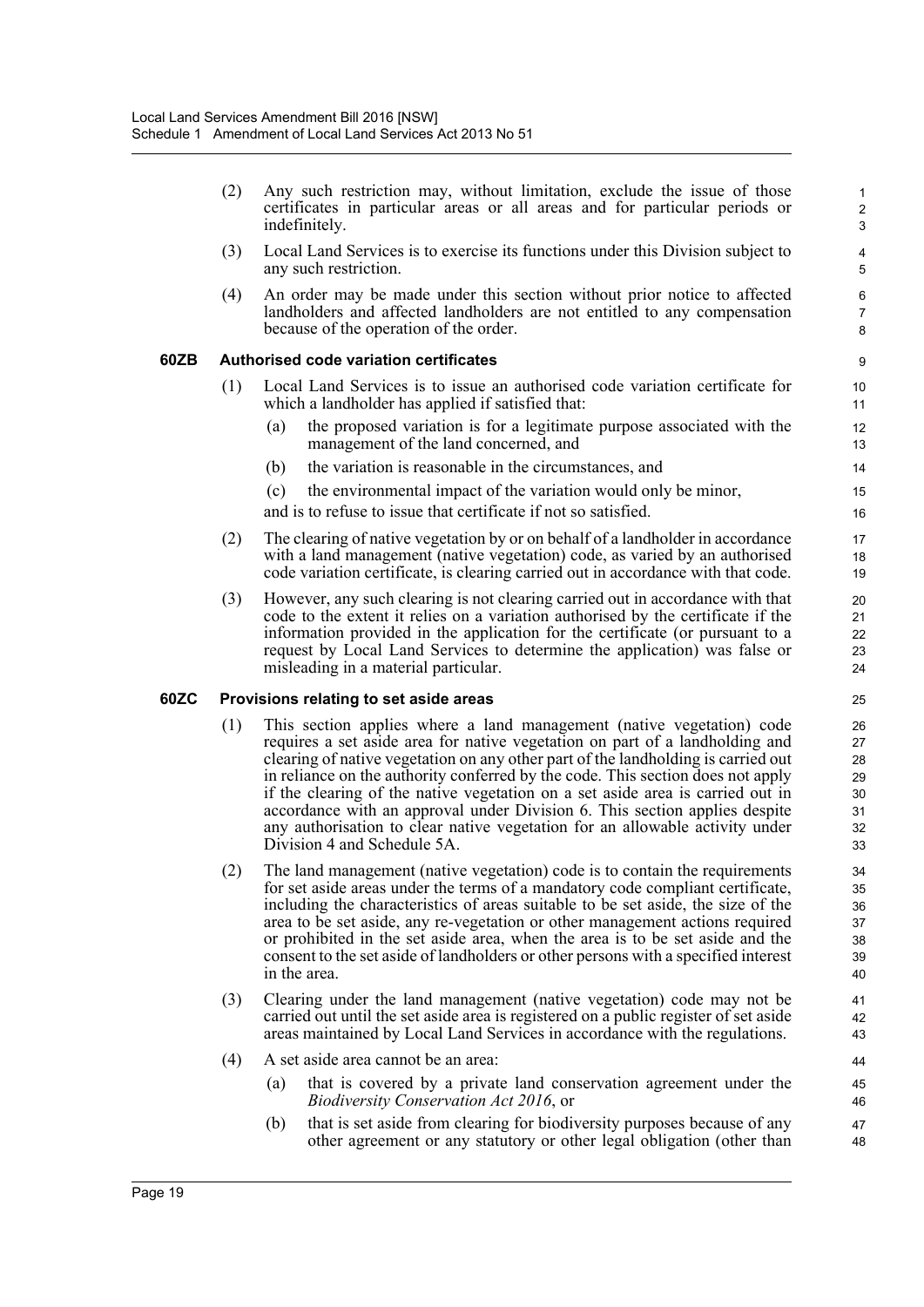under a law of the Commonwealth that relates to the same impacts arising from the same activity), or

- (c) that is of a kind that the regulations exclude from being a set aside area.
- (5) The landholder of any land containing a set aside area (including any future landholder of the area) has the following obligations:
	- (a) the landholder is required to comply with the obligations of the relevant land management (native vegetation) code (and the necessary mandatory code compliant certificate) with respect to establishing the set aside area,
	- (b) the landholder must not clear native vegetation on the set aside area, other than:
		- (i) in the course of land management activities authorised or required by that code or certificate, or
		- (ii) for allowable activities under Schedule 5A that improve the native vegetation on the set aside area as determined under that code and certificate,
	- (c) the landholder must carry out such land management actions as are required by that code or certificate to protect the biodiversity values of the set aside area or other part of the landholding concerned.
- (6) A landholder who contravenes an obligation of the landholder under subsection (5) is guilty of an offence if the set aside area and obligation concerned are recorded on the public register of set aside areas. Maximum penalty:
	- (a) in the case of a corporation—\$1,650,000, or
	- (b) in the case of an individual—\$330,000.
- (7) The obligations of landholders under this section have effect despite section 42 of the *Real Property Act 1900*.
- (8) The regulations may make provision for or with respect to set aside areas, including the following:
	- (a) the registration of set aside areas (and any changes to set aside areas) on the public register of set aside areas and inquiries in connection with information on the register,
	- (b) the notification of set aside areas to relevant local councils,
	- (c) authorising Local Land Services to change the location of a set aside area to an area of equal or higher biodiversity value or to reduce or extinguish a set aside area if clearing on the set aside area under other legislative authority is inconsistent with the continuation of the set aside area,
	- (d) authorising Local Land Services to change or suspend land management activities required to be carried out on set aside areas.

**Note.** The *Environmental Planning and Assessment Act 1979* and the instruments made under that Act (and the biodiversity offsets scheme under the *Biodiversity Conservation Act 2016*) may deal with the obligations of planning authorities with respect to the impact of development on set aside areas and relevant offsets for any loss of biodiversity values associated with clearing for development in a set aside area.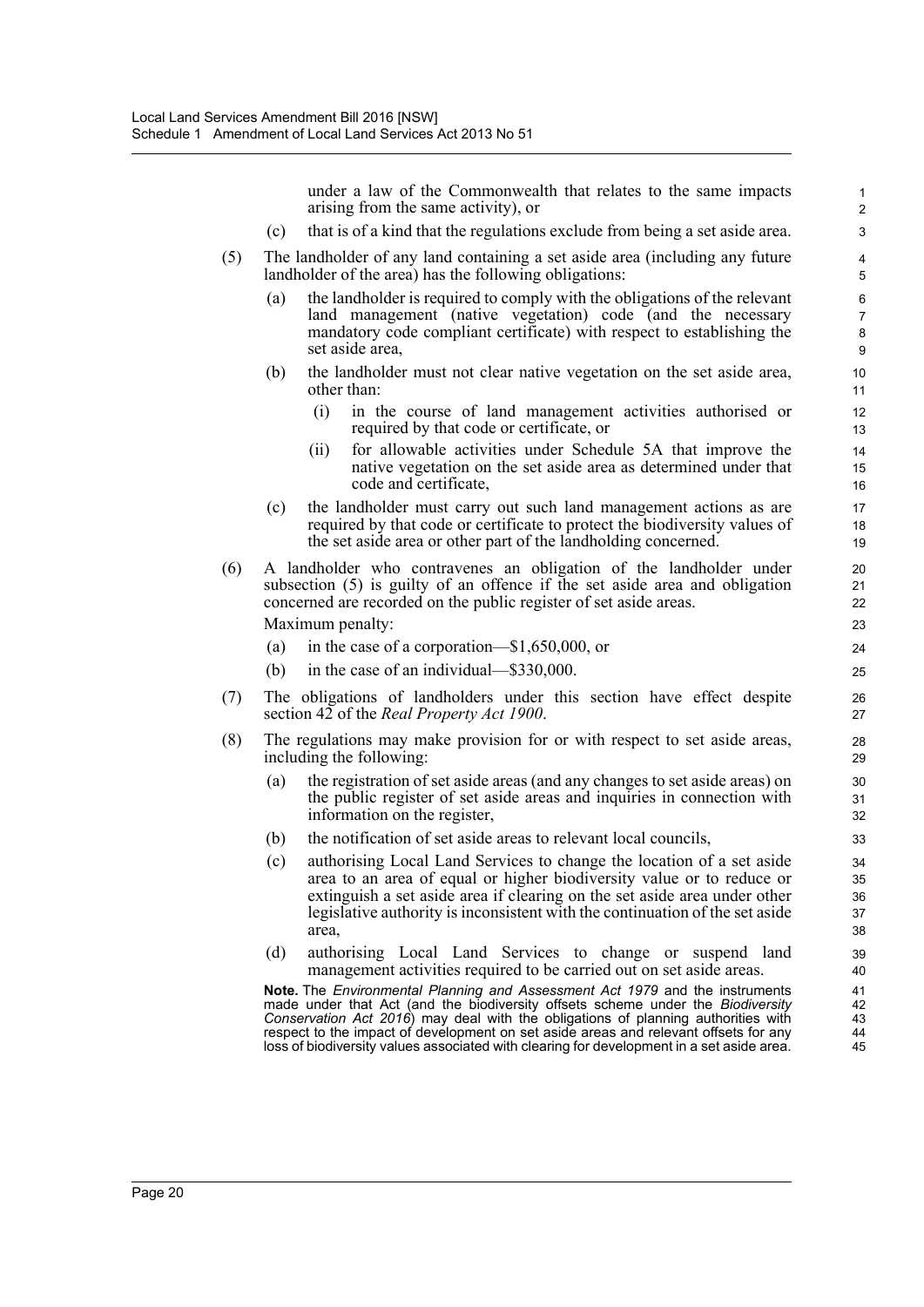#### **Division 6 Approval for clearing native vegetation not otherwise authorised**

#### **60ZD Definitions: Division 6**

In this Division:

*biodiversity development assessment report*—see section 6.12 of the *Biodiversity Conservation Act 2016*. *biodiversity values*—see section 1.5 of the *Biodiversity Conservation Act* 1  $\overline{2}$ 

*<sup>2016</sup>*. *Panel* means the Native Vegetation Panel established under section 60ZE.

#### **60ZE The Panel**

- (1) The Minister is to establish a panel for the purposes of this Division, to be called the Native Vegetation Panel.
- (2) The Panel is to consist of the following 3 members appointed by the Minister:
	- (a) a Chairperson of the Panel, being a person with expertise in planning, public administration or social assessment,
	- (b) a person with expertise in economics, agricultural economics or agricultural land production systems,
	- (c) a person with expertise in ecology or the protection and conservation of biodiversity.
- (3) The Panel has the function of determining applications under this Division for approval to clear native vegetation.
- (4) The Panel is not subject to the direction or control of the Minister (except in relation to the procedure of the Panel or as provided by or under this Act).
- (5) The Panel is a NSW Government agency.
- (6) Schedule 5B contains provisions with respect to the members and procedure of the Panel. The regulations may amend Schedule 5B.
- (7) The Minister may make arrangements for the provision to the Panel of staff and facilities of (and information relating to the administration of this Part held by) Local Land Services or a Public Service agency responsible to the Minister.
- (8) Legal proceedings by or against the Panel are to be taken in the name of the Panel and not by or against the members of the Panel.

#### **60ZF Obtaining approval for clearing of native vegetation**

- (1) An application may be made to the Panel by or on behalf of the landholder for approval to clear native vegetation on land in any area of the State to which this Part applies.
- (2) The Panel may, in accordance with this Division, grant an approval to clear the native vegetation under this Division or refuse the application.
- (3) An approval for the clearing of native vegetation on any land may only be granted under this Division if the land comprises or includes category 2-regulated land.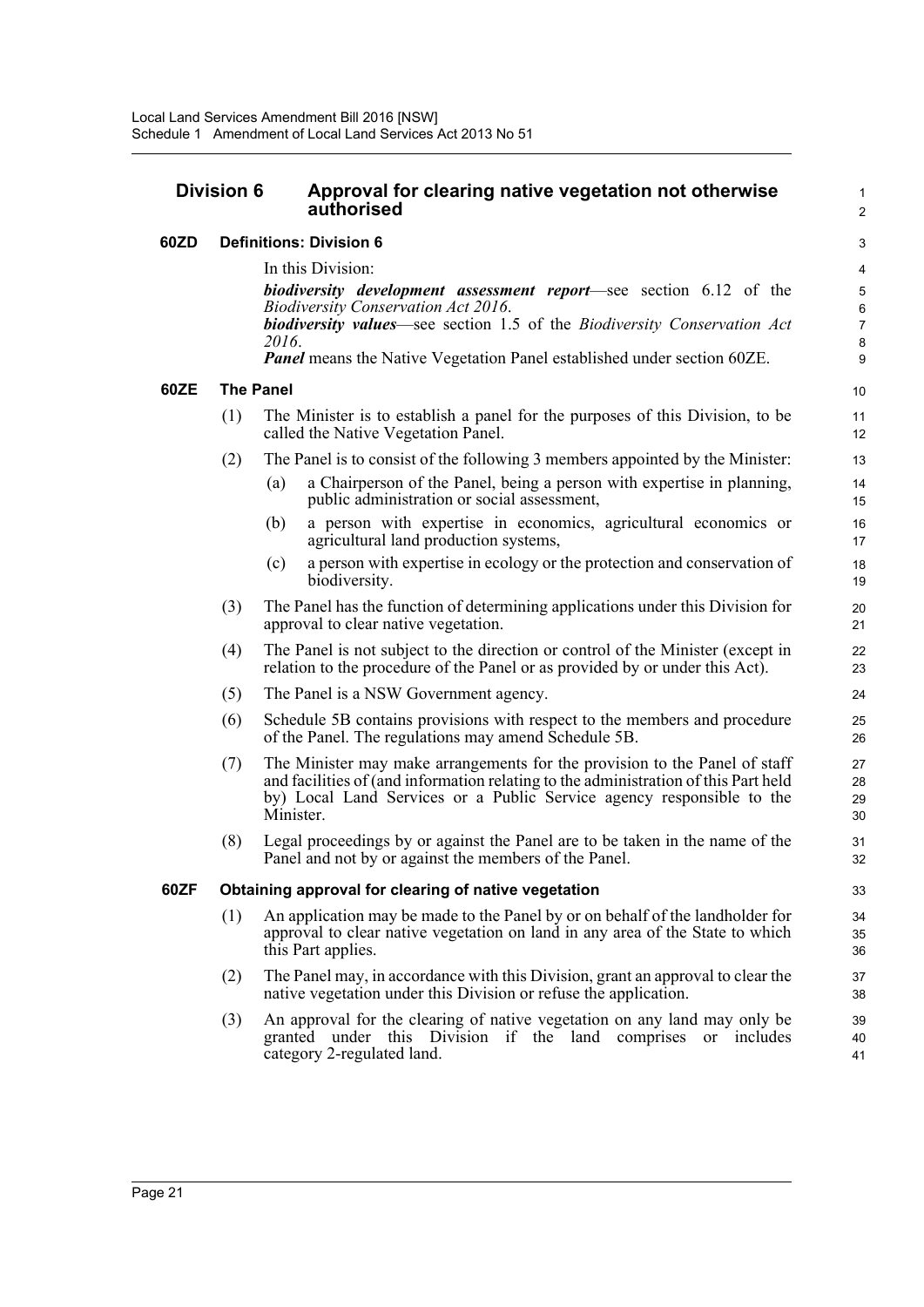- (4) An approval may only be granted under this Division if the land is being cleared for a purpose specified in the application for approval and:
	- (a) the land can be used for that purpose without development consent or State significant infrastructure approval under the *Environmental Planning and Assessment Act 1979*, and

- (b) the clearing of the land is not part of an activity that is carried out by, or that requires the approval of, a determining authority within the meaning of Part 5 of that Act.
- (5) In determining an application for approval under this Division, the Panel is to take into consideration the environmental, social and economic impacts of the proposed clearing (in accordance with the principles of ecologically sustainable development) having regard to the purpose for which the land is to be used after it is cleared. In relation to the environmental impacts, the Panel is to take into consideration (without limitation) the following:
	- (a) the likely impact of the proposed clearing on biodiversity values as set out in a biodiversity development assessment report that has been submitted by the applicant for the approval in accordance with section 60ZG,
	- (b) whether the clearing of the native vegetation is likely to cause or increase soil erosion, salination, acidification, land slip, flooding, pollution or other adverse land or water impacts,
	- (c) any future clearing of native vegetation on the land that has been duly authorised or notified but not yet carried out.
- (6) The Panel must refuse to grant approval under this Division if the Panel is of the opinion that the proposed clearing of native vegetation is likely to have serious and irreversible impacts on biodiversity values. *Serious and irreversible impacts on biodiversity values* means serious and irreversible impacts on biodiversity values as determined under section 6.5 of the *Biodiversity Conservation Act 2016* that would remain after the measures proposed to be taken to avoid or minimise the impact of the proposed clearing on biodiversity values.
- (7) An approval under this Division may be granted subject to such conditions relating to the clearing as are specified in the approval (including in relation to any matter referred to in subsection (5)). However, an approval cannot be granted subject to conditions relating to the use of the land after it has been cleared.

**Note.** The *Environmental Planning and Assessment Act 1979* deals with land use.

- (8) An approval under this Division may be granted even if part of the clearing is otherwise authorised under this Part or under section 60O (Clearing authorised under other legislation etc).
- (9) An approval under this Division may be granted subject to a condition that any development consent under the *Environmental Planning and Assessment Act 1979* that authorises the clearing of native vegetation on the land is surrendered under that Act. Any such development consent may be granted subject to a condition that any approval under this Division is surrendered under this Division.
- (10) An application for approval under this division may be made jointly by or on behalf of a group of landholders. In that case, the application is to be assessed and determined under this Division having regard to the whole area that is the subject of the application.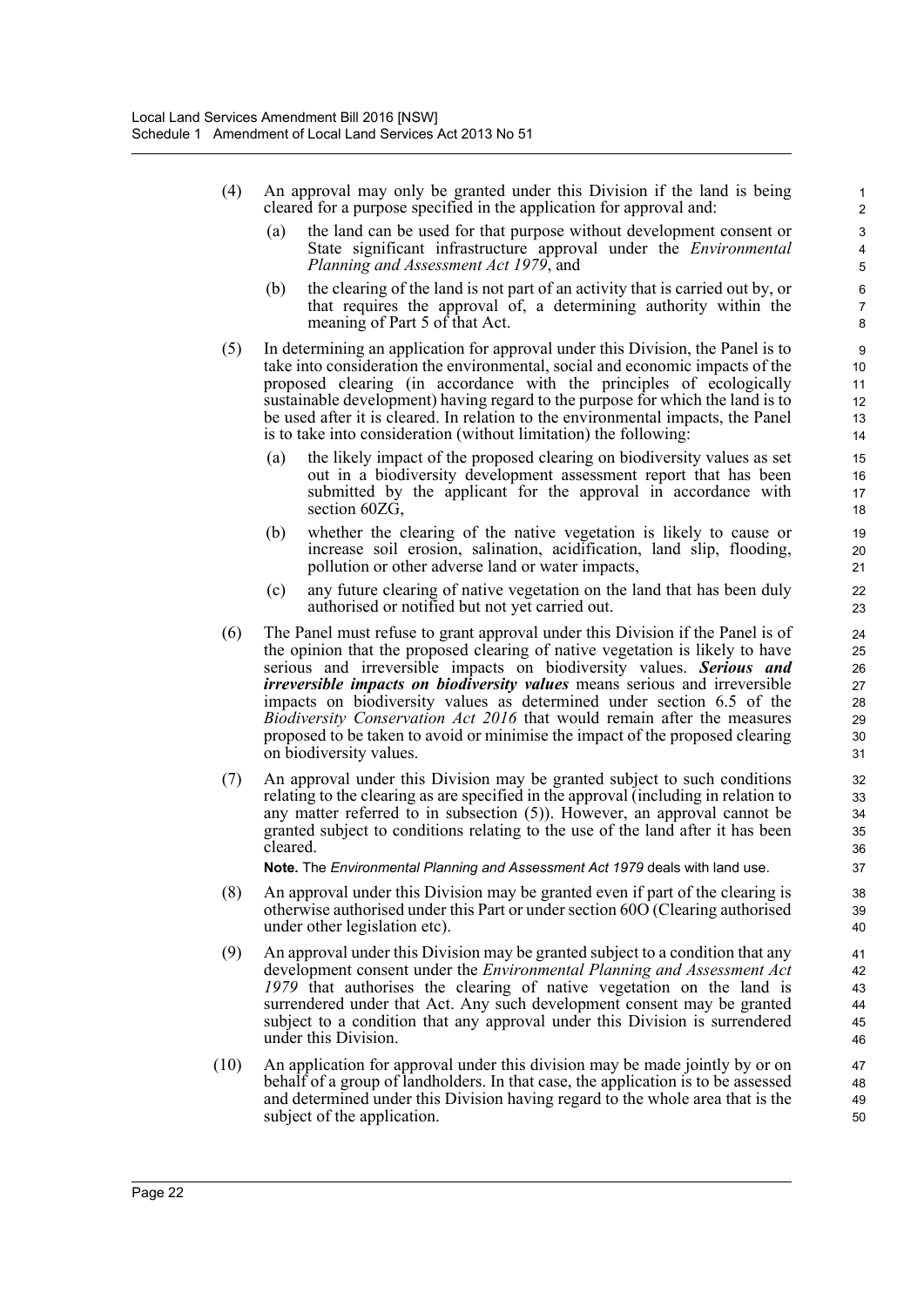(11) The regulations may make provision for or with respect to the fees payable in connection with an application for an approval under this Division.

1 2

#### **60ZG Biodiversity development assessment report and retirement of biodiversity credits**

- (1) An approval may only be granted under this Division if a biodiversity development assessment report in respect of the proposed clearing has been obtained by the applicant for that approval and provided to the Panel.
- (2) The Panel is to provide the Environment Agency Head with a copy of any biodiversity development assessment report that is submitted to the Panel in connection with an application for approval.
- (3) If the Panel decides to grant approval, the conditions of the approval must require the applicant to retire biodiversity credits to offset the residual impact on biodiversity values of the number and class set out in the report (subject to subsection (4)). The residual impact is the impact after the measures that are required to be carried out by the terms or conditions of the approval to avoid or minimise the impact on biodiversity values of the proposed clearing (being measures on which the report was based).

**Note.** Division 6 of Part 6 of the *Biodiversity Conservation Act 2016* enables a person who is required under this section to retire biodiversity credits to make a payment instead to the Biodiversity Conservation Fund of the value of the credits in accordance with the offsets payment calculator.

- (4) The Panel may reduce or increase the number of biodiversity credits that would otherwise be required to be retired if the Panel determines that the reduction or increase is justified having regard to the environmental, social and economic impacts of the proposed clearing and the agricultural purpose for which the land is to be used after it is cleared. The Panel must give reasons for a decision to reduce or increase the biodiversity credits.
- (5) An approval under this Division does not authorise the clearing of native vegetation until any obligation under the approval to retire biodiversity credits has been complied with.
- (6) However, an approval under this Division may provide for the staged clearing of native vegetation and for the corresponding staged retirement of the relevant number of biodiversity credits before each such stage of clearing is carried out.
- (7) For the purposes of this Division, the impact on biodiversity values of proposed clearing includes the impact of clearing or retaining dead vegetation on the land concerned, and accordingly the measures required to be carried out by the terms or conditions of an approval may include the retention of dead vegetation.
- (8) This section does not operate to limit the measures that the Panel may require to avoid or minimise the impacts of proposed clearing or the power of the Panel to refuse to grant approval because of those impacts.

#### **60ZH Regulations and application of planning approval provisions to approvals under this Division**

- (1) The regulations may make provision for or with respect to applications for approvals under this Division and to approvals granted under this Division.
- (2) In particular, the regulations may apply provisions (with or without modification) of the *Environmental Planning and Assessment Act 1979* relating to applications for development consent or to development consent to applications for approvals or to approvals under this Division.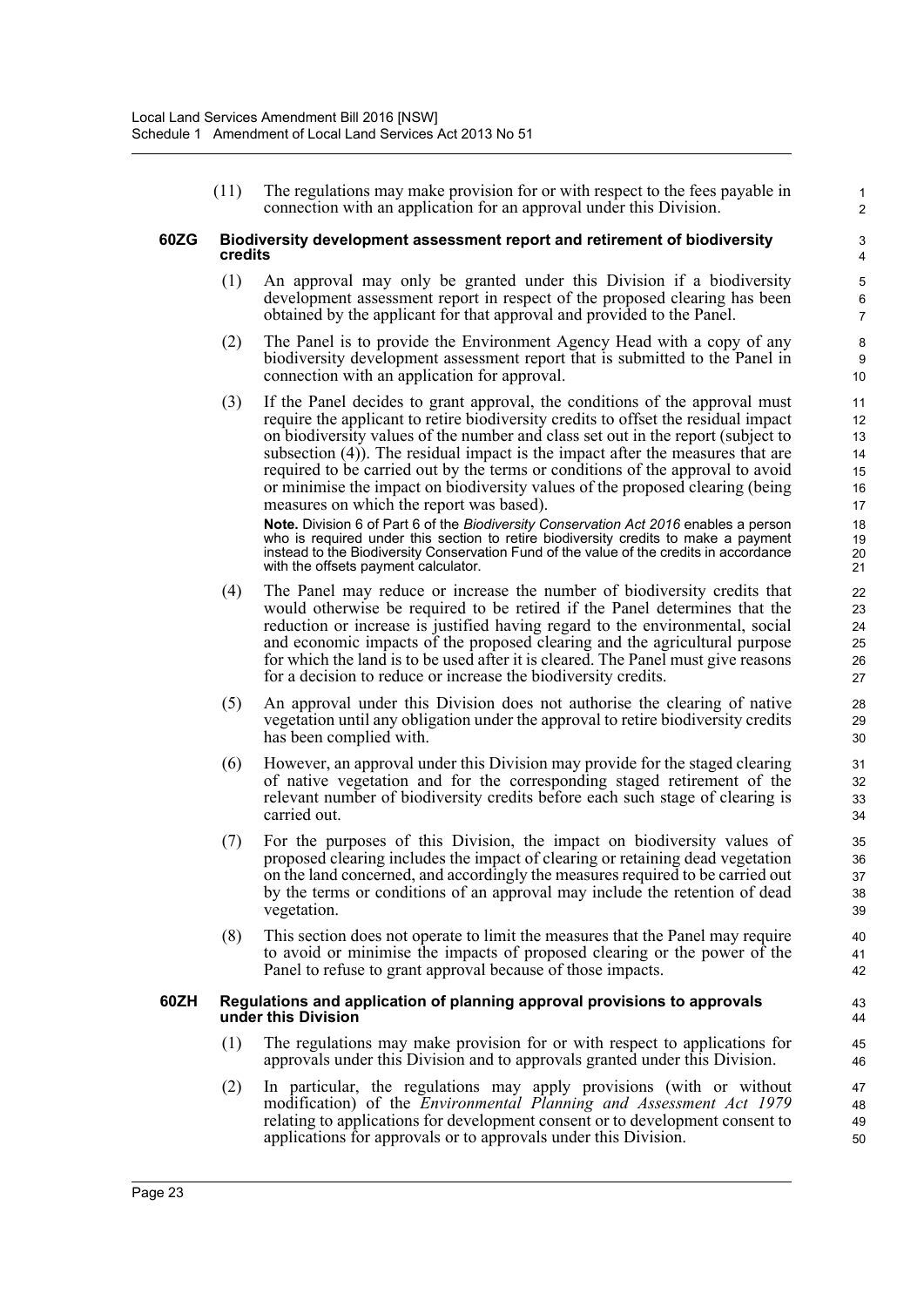#### **60ZI Modification of approvals under this Division**

(1) An application may be made to the Panel for the modification of an approval granted under this Division to clear native vegetation on any land. The application may be made by or on behalf of the landholder concerned.

- (2) A further biodiversity development assessment report is to be provided to the Panel in connection with the application unless the Panel determines that the application will not increase the impact on biodiversity values.
- (3) The biodiversity development assessment report is to be made in relation to the clearing as proposed to be modified, but is to take into account any measures to avoid, minimise or offset the impacts of the proposed clearing to which the modification relates that have already been taken in connection with the approval before its modification.
- (4) The Panel may:
	- (a) grant the application and modify the approval granted under this Division accordingly, or
	- (b) refuse the application.

The Panel may vary the terms of the modification sought by the applicant.

(5) The regulations may make further provision with respect to applications for the modification of approvals under this Division (including exemptions to the application of this section).

#### **60ZJ Appeal against approval decisions**

- (1) A landholder may appeal to the Land and Environment Court against a decision to refuse an application by the landholder for approval under this Division or for the modification of any such approval or against a decision to impose a condition of any such approval.
- (2) An appeal is to be made within the time prescribed by the regulations.
- (3) The regulations may provide that a failure to determine an application for an approval or for the modification of an approval within the period provided by the regulations is taken to be a refusal of the application for the purposes of this section.
- (4) In this section, a reference to a landholder includes a reference to a person who makes a relevant application on behalf of the landholder.

#### **60ZK Miscellaneous provisions relating to approvals**

- (1) An approval under this Division applies to the clearing of native vegetation by or on behalf of the landholder to whom it was granted and by or on behalf of any other person who becomes a landholder of the land concerned after the approval was granted.
- (2) If an application for approval (or for the modification of an approval) under this Division is refused by the Panel, the applicant is to be given the reasons for the decision.
- (3) To avoid doubt, the Panel is not a determining authority for the purposes of Part 5 of the *Environmental Planning and Assessment Act 1979* when granting or modifying an approval under this Division.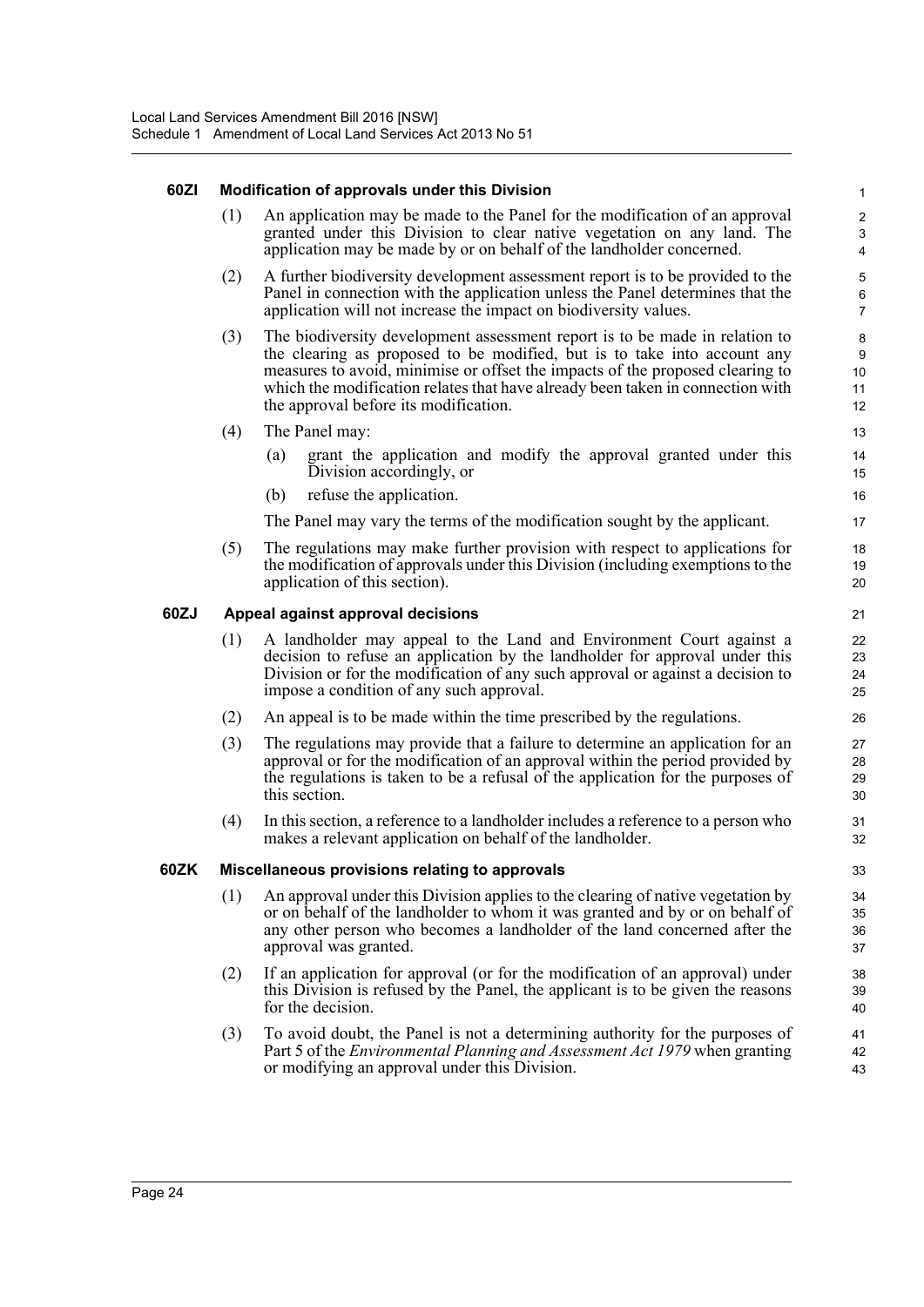| 60ZL |                   | SEPP may apply approvals under this Division to the clearing of native<br>vegetation on urban land                                                                                                                                                                                                                                                                                                                       | $\mathbf{1}$<br>$\overline{2}$              |
|------|-------------------|--------------------------------------------------------------------------------------------------------------------------------------------------------------------------------------------------------------------------------------------------------------------------------------------------------------------------------------------------------------------------------------------------------------------------|---------------------------------------------|
|      | (1)               | A State environmental planning policy under the <i>Environmental Planning and</i><br>Assessment Act 1979 may apply the provisions of this Division to any urban<br>area of the State that is not an area of the State to which this Part applies.                                                                                                                                                                        | $\mathsf 3$<br>$\overline{\mathbf{4}}$<br>5 |
|      | (2)               | The provisions of this Division may be so applied, with or without<br>modifications or additions.                                                                                                                                                                                                                                                                                                                        | 6<br>$\overline{7}$                         |
|      | <b>Division 7</b> | <b>Miscellaneous</b>                                                                                                                                                                                                                                                                                                                                                                                                     | 8                                           |
| 60ZM |                   | <b>Enforcement under Biodiversity Conservation Act 2016</b>                                                                                                                                                                                                                                                                                                                                                              | 9                                           |
|      | (1)               | The <i>Biodiversity Conservation Act 2016</i> contains provisions relating to the<br>enforcement of this Part and Schedule 5A.<br>Note. The following provisions of that Act apply (to the extent specified in those<br>provisions) to the enforcement of this Part:<br>Part 11 (Regulatory compliance mechanisms),<br>(a)<br>(b)<br>Part 12 (Investigation powers),<br>Part 13 (Criminal and civil proceedings).<br>(c) | 10<br>11<br>12<br>13<br>14<br>15<br>16      |
|      | (2)               | Accordingly:<br>functions under Part 11 (Powers of authorised officers) are not<br>(a)<br>exercisable in relation to any matter arising under this Part or<br>Schedule 5A,<br>proceedings for an offence against this Part or the regulations under this<br>(b)                                                                                                                                                          | 17<br>18<br>19<br>20<br>21                  |
|      |                   | Part cannot be instituted under Part 12 (Enforcement provisions) and<br>that Part does not apply to any such alleged offence.                                                                                                                                                                                                                                                                                            | 22<br>23                                    |
| 60ZN |                   | Local Land Services to report on rates of allowable clearing                                                                                                                                                                                                                                                                                                                                                             | 24                                          |
|      | (1)               | Local Land Services is to publicly report on an annual basis on its estimate of<br>the overall rate of clearing of native vegetation in regulated rural areas:<br>as a result of clearing for allowable activities under Division 4 and<br>(a)<br>Schedule 5A, and<br>as a result of clearing authorised by a land management (native<br>(b)<br>vegetation) code under Division 5.                                       | 25<br>26<br>27<br>28<br>29<br>30            |
|      | (2)               | Local Land Services may include that report in its annual report under the<br>Annual Reports (Statutory Bodies) Act 1984.                                                                                                                                                                                                                                                                                                | 31<br>32                                    |
| 60ZO |                   | Local Land Services to maintain public information registers in relation to<br>native vegetation management                                                                                                                                                                                                                                                                                                              | 33<br>34                                    |
|      | (1)               | Local Land Services is to maintain and make publicly available registers of the<br>following ( <i>public information registers</i> ):                                                                                                                                                                                                                                                                                    | 35<br>36                                    |
|      |                   | aggregate information about notices given under section 60X (Notice to<br>(a)<br>Local Land Services of clearing),                                                                                                                                                                                                                                                                                                       | 37<br>38                                    |
|      |                   | aggregate information about certificates<br>60Y<br>under<br>section<br>(b)<br>(Certification by Local Land Services prior to clearing—general),                                                                                                                                                                                                                                                                          | 39<br>40                                    |
|      |                   | aggregate information about certificates under Schedule 5A to which<br>(c)<br>section 60Y applies,                                                                                                                                                                                                                                                                                                                       | 41<br>42                                    |
|      |                   | approvals (and any modification of approvals) granted under<br>(d)<br>Division 6,                                                                                                                                                                                                                                                                                                                                        | 43<br>44                                    |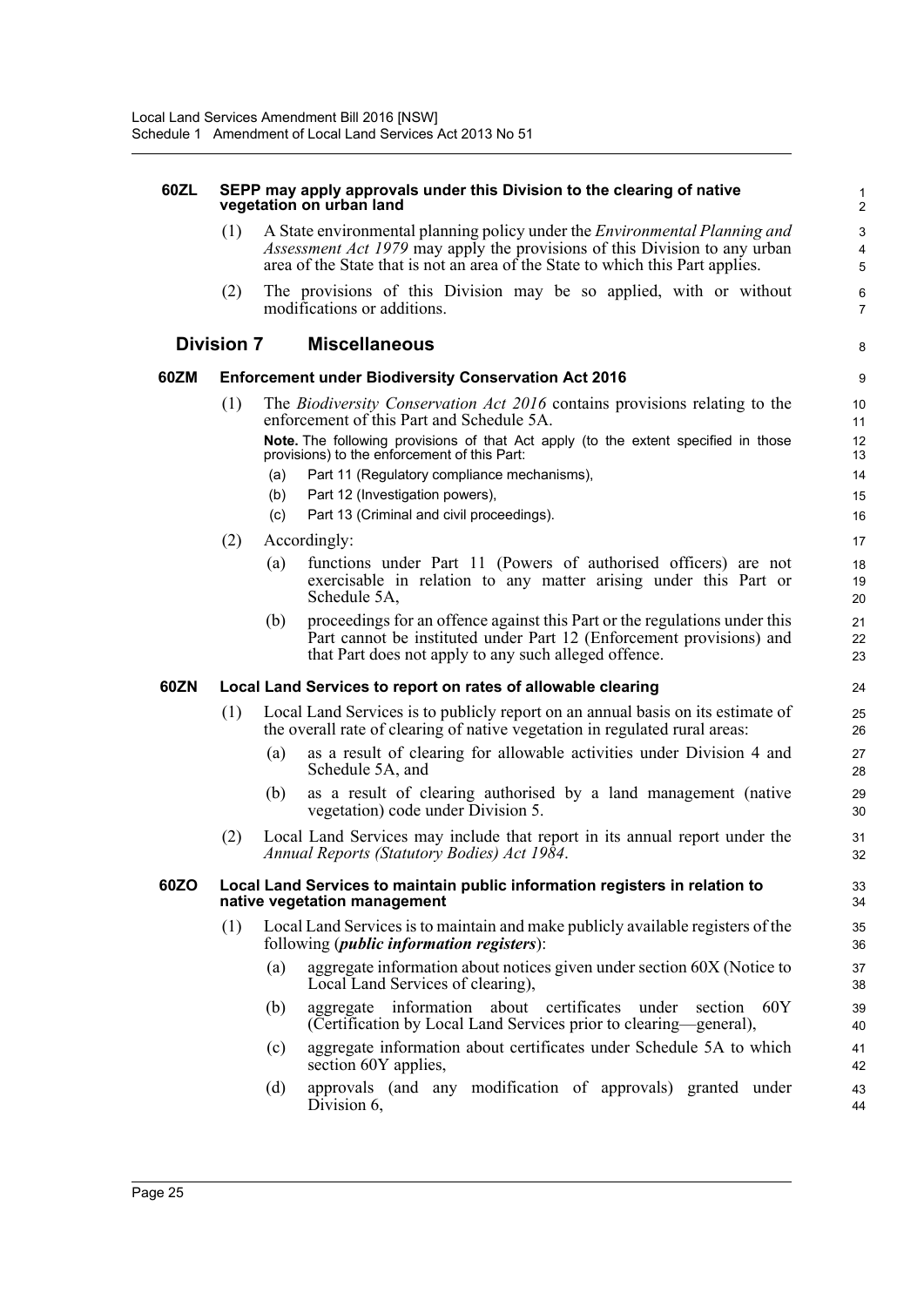|     |      |                    | applications for approval (or for modifications of approvals) that have<br>(e)<br>been refused and the reasons for the refusal.                                                                                                                                                                                                   | $\mathbf{1}$<br>2                |
|-----|------|--------------------|-----------------------------------------------------------------------------------------------------------------------------------------------------------------------------------------------------------------------------------------------------------------------------------------------------------------------------------|----------------------------------|
|     |      |                    | Aggregate information about notices or certificates is to be compiled on a<br>regional basis and is not to identify the particular landholder who gave the<br>notice or to whom the certificate was issued (or the address of the landholding<br>concerned).                                                                      | 3<br>4<br>$\mathbf 5$<br>$\,6\,$ |
|     |      | (2)                | Public information registers are to be made available on or from a government<br>website maintained by Local Land Services.                                                                                                                                                                                                       | $\overline{7}$<br>8              |
|     |      | (3)                | Where a public information register contains only aggregate information in<br>relation to notices or certificates, Local Land Services is required to make<br>arrangements with other public authorities to enable them to obtain access to<br>individual notices or certificates for the purposes of exercising their functions. | $9\,$<br>10<br>11<br>12          |
|     |      | (4)                | The regulations may make further provision for or with respect to public<br>information registers (including the information required to be included in, or<br>excluded from, the registers and the correction of the registers).                                                                                                 | 13<br>14<br>15                   |
|     | 60ZP |                    | <b>Regulations: Part 5A</b>                                                                                                                                                                                                                                                                                                       | 16                               |
|     |      | (1)                | Regulations made under Divisions 1, 2, 4 and 5 are to be made on the joint<br>recommendation of the Minister and the Minister administering the<br><b>Biodiversity Conservation Act 2016.</b>                                                                                                                                     | 17<br>18<br>19                   |
|     |      | (2)                | In addition to any other regulations specifically authorised by this Part, the<br>regulations may make provision for or with respect to the clearing of native<br>vegetation authorised by or under this Part.                                                                                                                    | 20<br>21<br>22                   |
| [4] |      |                    | <b>Section 69 Relationship to other Acts</b>                                                                                                                                                                                                                                                                                      | 23                               |
|     |      |                    | Omit "contrary to the <i>Native Vegetation Act 2003"</i> .                                                                                                                                                                                                                                                                        | 24                               |
|     |      |                    | Insert instead "contrary to Part 5A or to the <i>Biodiversity Conservation Act 2016</i> ".                                                                                                                                                                                                                                        | 25                               |
| [5] |      |                    | Section 130 Minister may make pest control orders                                                                                                                                                                                                                                                                                 | 26                               |
|     |      |                    | Omit "protected fauna or a threatened species" from section 130 (5).                                                                                                                                                                                                                                                              | 27                               |
|     |      |                    | Insert instead "a protected animal or an animal or fish of a threatened species under the<br>Biodiversity Conservation Act 2016 or Part 7A of the Fisheries Management Act 1994".                                                                                                                                                 | 28<br>29                         |
| [6] |      |                    | Section 211 Review of Act (other than native vegetation provisions)                                                                                                                                                                                                                                                               | 30                               |
|     |      |                    | Insert after section 211 $(4)$ :                                                                                                                                                                                                                                                                                                  | 31                               |
|     |      | (5)                | Part 5A and Schedules 5A and 5B are not required to be reviewed under this<br>section.                                                                                                                                                                                                                                            | 32<br>33                         |
| [7] |      | <b>Section 212</b> |                                                                                                                                                                                                                                                                                                                                   | 34                               |
|     |      |                    | Insert after section 211:                                                                                                                                                                                                                                                                                                         | 35                               |
|     | 212  |                    | Review of native vegetation provisions of this Act                                                                                                                                                                                                                                                                                | 36                               |
|     |      | (1)                | The Minister is to review Part 5A and Schedules 5A and 5B to determine<br>whether the policy objectives of those provisions remain valid and whether the<br>terms of those provisions remain appropriate for securing those objectives.                                                                                           | 37<br>38<br>39                   |
|     |      | (2)                | The review is to be undertaken in conjunction with the review of the<br><i>Biodiversity Conservation Act 2016</i> that is undertaken under that Act by the<br>Minister administering that Act.                                                                                                                                    | 40<br>41<br>42                   |
|     |      |                    |                                                                                                                                                                                                                                                                                                                                   |                                  |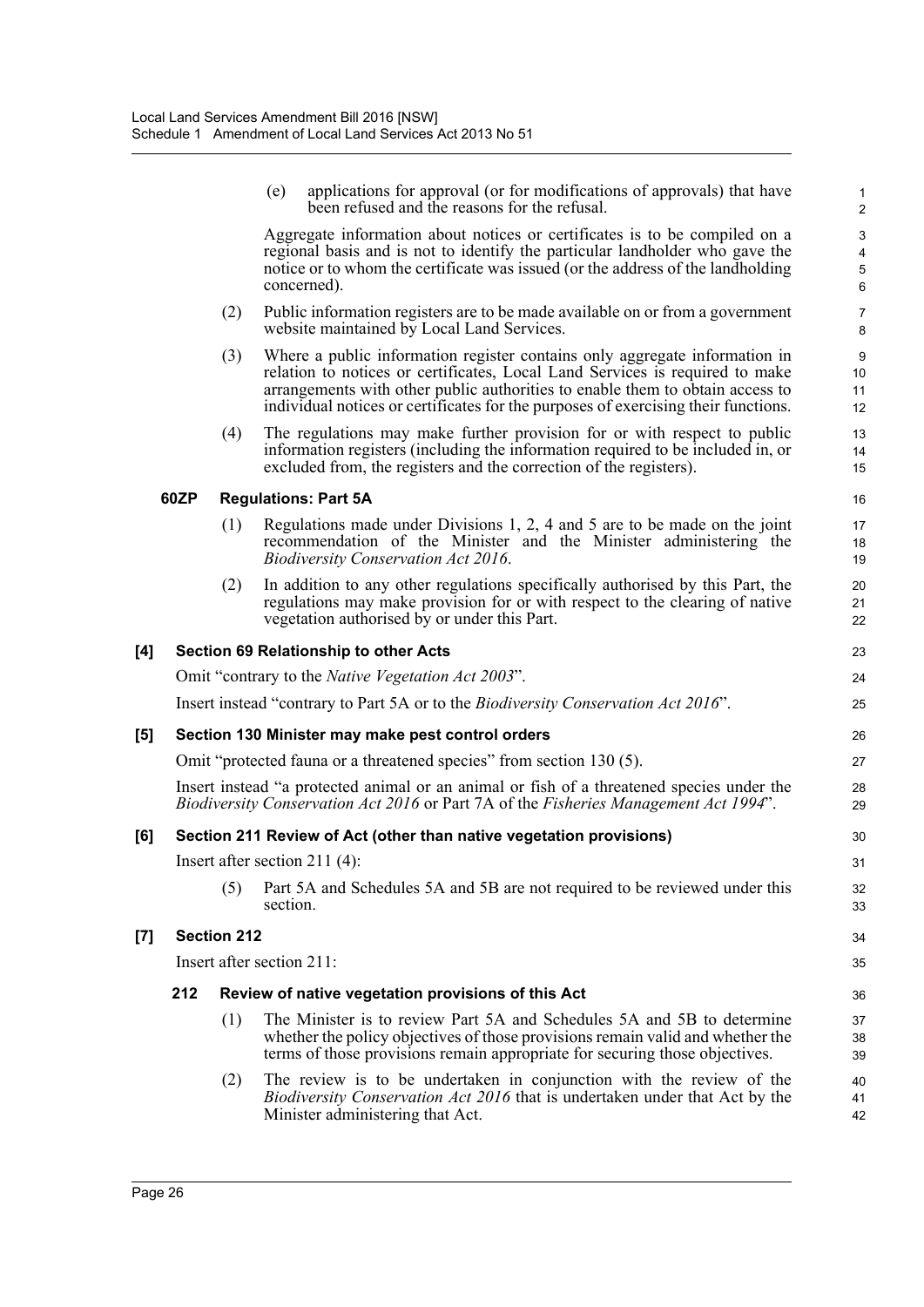|     |             | (3)                |                          | The review is to be undertaken as soon as possible after the period of 5 years<br>from the commencement of Part 5A and Schedules 5A and 5B.                                                                                                                                                                                                                                                                                                                                                                                   | $\mathbf{1}$<br>$\overline{2}$               |
|-----|-------------|--------------------|--------------------------|-------------------------------------------------------------------------------------------------------------------------------------------------------------------------------------------------------------------------------------------------------------------------------------------------------------------------------------------------------------------------------------------------------------------------------------------------------------------------------------------------------------------------------|----------------------------------------------|
|     |             | (4)                |                          | A report on the outcome of the review is to be tabled in each House of<br>Parliament within 12 months after the end of the period of 5 years.                                                                                                                                                                                                                                                                                                                                                                                 | $\mathbf 3$<br>4                             |
| [8] |             | <b>Schedule 5A</b> |                          |                                                                                                                                                                                                                                                                                                                                                                                                                                                                                                                               | 5                                            |
|     |             |                    | Insert after Schedule 5: |                                                                                                                                                                                                                                                                                                                                                                                                                                                                                                                               | 6                                            |
|     |             |                    | <b>Schedule 5A</b>       | Allowable activities clearing of native<br>vegetation                                                                                                                                                                                                                                                                                                                                                                                                                                                                         | $\overline{7}$<br>8                          |
|     |             |                    |                          | (Section 60Q)                                                                                                                                                                                                                                                                                                                                                                                                                                                                                                                 | 9                                            |
|     | Part 1      |                    |                          | <b>Preliminary</b>                                                                                                                                                                                                                                                                                                                                                                                                                                                                                                            | 10                                           |
|     | 1           |                    | <b>Application</b>       |                                                                                                                                                                                                                                                                                                                                                                                                                                                                                                                               | 11                                           |
|     |             | (1)                |                          | This Schedule sets out the clearing of native vegetation for allowable activities<br>that is authorised without any other approval under Part 5A of this Act in a<br>regulated rural area (that is, an area of the State to which that Part applies that<br>is category 2-regulated land on the native vegetation regulatory map).                                                                                                                                                                                            | 12<br>13<br>14<br>15                         |
|     |             | (2)                |                          | Section 600 sets out other clearing that is authorised by legislative and other<br>provisions.                                                                                                                                                                                                                                                                                                                                                                                                                                | 16<br>17                                     |
|     |             |                    |                          | Note. Section 60Q provides that this Schedule does not authorise clearing or other<br>activities without obtaining any authority required by or under, or in contravention of,<br>other Acts (including provisions of this Act other than Part 5A).                                                                                                                                                                                                                                                                           | 18<br>19<br>20                               |
|     | $\mathbf 2$ |                    |                          | Only landholders authorised to clear                                                                                                                                                                                                                                                                                                                                                                                                                                                                                          | 21                                           |
|     |             | (1)                |                          | Clearing of native vegetation authorised by this Schedule to be carried out on<br>a landholding may only be carried out by or on behalf of the landholder (unless<br>this Schedule provides to the contrary).                                                                                                                                                                                                                                                                                                                 | 22<br>23<br>24                               |
|     |             | (2)                |                          | If this Schedule authorises the clearing of native vegetation by an<br>infrastructure owner or other person who is not the landholder, this Schedule<br>does not authorise the entry onto land to carry out the clearing.                                                                                                                                                                                                                                                                                                     | 25<br>26<br>27                               |
|     | 3           |                    |                          | The allowable activity zones                                                                                                                                                                                                                                                                                                                                                                                                                                                                                                  | 28                                           |
|     |             |                    |                          | The allowable activity zones for the purposes of this Schedule are as follows:                                                                                                                                                                                                                                                                                                                                                                                                                                                | 29                                           |
|     |             |                    | (a)                      | <b>Coastal Zone</b>                                                                                                                                                                                                                                                                                                                                                                                                                                                                                                           | 30                                           |
|     |             |                    |                          | The local government areas of Ballina, Bega Valley, Bellingen, Byron,<br>Central Coast, Clarence Valley (to the east of the line that follows<br>Summerland Way from the north, then Armidale Road until its<br>intersection with Orara Way, then Orara Way), Coffs Harbour,<br>Eurobodalla, Kempsey, Kiama, Lake Macquarie, Lismore, Maitland,<br>Mid-Coast (except the former area of Gloucester), Nambucca, Port<br>Macquarie-Hastings, Port Stephens, Richmond Valley, Shellharbour,<br>Shoalhaven, Tweed and Wollongong. | 31<br>32<br>33<br>34<br>35<br>36<br>37<br>38 |
|     |             |                    | (b)                      | <b>Central Zone</b>                                                                                                                                                                                                                                                                                                                                                                                                                                                                                                           | 39                                           |
|     |             |                    |                          | The local government areas (except any areas or parts of an area in the<br>Western Zone) of Albury, Armidale Regional, Balranald, Bathurst<br>Regional, Berrigan, Bland, Blayney, Blue Mountains, Bogan, Cabonne,<br>Carrathool, Cessnock, Clarence Valley (to the west of the line that<br>follows Summerland Way from the north, then Armidale Road until its                                                                                                                                                               | 40<br>41<br>42<br>43<br>44                   |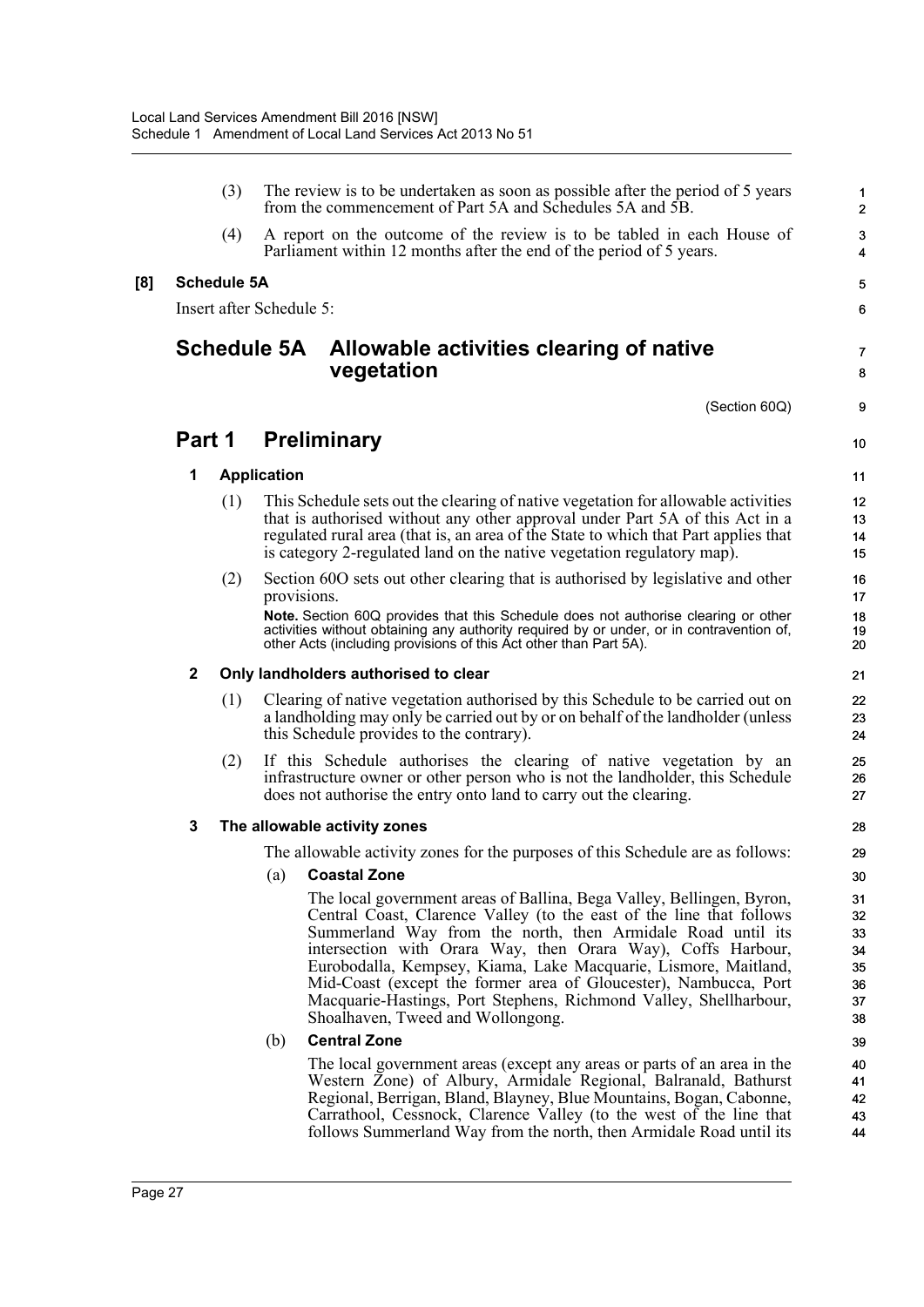intersection with Orara Way, then Orara Way), Coolamon, Coonamble, Cootamundra-Gundagai Regional, Cowra, Dubbo Regional, Dungog, Edward River, Federation, Forbes, Gilgandra, Glen Innes Severn, Goulburn Mulwaree, Greater Hume, Griffith, Gunnedah, Gwydir, Hay, Hilltops, Inverell, Junee, Kyogle, Lachlan, Leeton, Lithgow, Liverpool Plains, Lockhart, Mid-Coast (but only the former area of Gloucester), Mid-Western Regional, Moree Plains, Murray River, Murrumbidgee, Muswellbrook, Narrabri, Narrandera, Narromine, Oberon, Orange, Parkes, Queanbeyan-Palerang Regional, Singleton, Snowy Monaro Regional, Snowy Valleys, Tamworth Regional, Temora, Tenterfield, Upper Hunter, Upper Lachlan, Uralla, Wagga Wagga, Walcha, Walgett, Warren, Warrumbungle, Weddin, Wingecarribee, Wollondilly and Yass Valley.

#### (c) **Western Zone**

The Western Division of the State (within the meaning of the *Crown Lands Act 1989*).

#### **4 Definition of "small holding"**

For the purposes of this Schedule, a *small holding* is a single landholding in the same ownership that has an area of less than:

- (a) in the case of the Western Zone—40 hectares, or
- (b) in any other case—10 hectares.

#### **5 Measurement of maximum distances for clearing**

- (1) For the purposes of this Schedule, the maximum distance of clearing of native vegetation comprises:
	- (a) in the case of linear infrastructure—the total width of clearing that is authorised for the infrastructure, or
	- (b) in the case of fixed point infrastructure—the maximum distance of clearing that is authorised measured from the perimeter of the infrastructure.
- (2) For fixed point infrastructure, clearing of native vegetation is authorised for the area occupied by the infrastructure in addition to the authorised maximum distance of clearing from the perimeter of the infrastructure.

#### **6 No stacking of maximum distances for clearing**

- (1) The maximum distances of clearing of native vegetation authorised by this Schedule in relation to linear or fixed point infrastructure are not cumulative.
- (2) Accordingly, if the maximum distance for an item of infrastructure overlaps with the maximum distance for another item of infrastructure on the land concerned, those distances are not to be combined to form a composite distance or area. For example, if a road is situated next to a pipeline, the maximum distance of clearing is not the sum of the maximum distance for the road and the maximum distance for the pipeline.

#### **7 Clearing only to minimum extent necessary**

The clearing of native vegetation that is authorised by this Schedule for any purpose only authorises clearing to the minimum extent necessary for that purpose.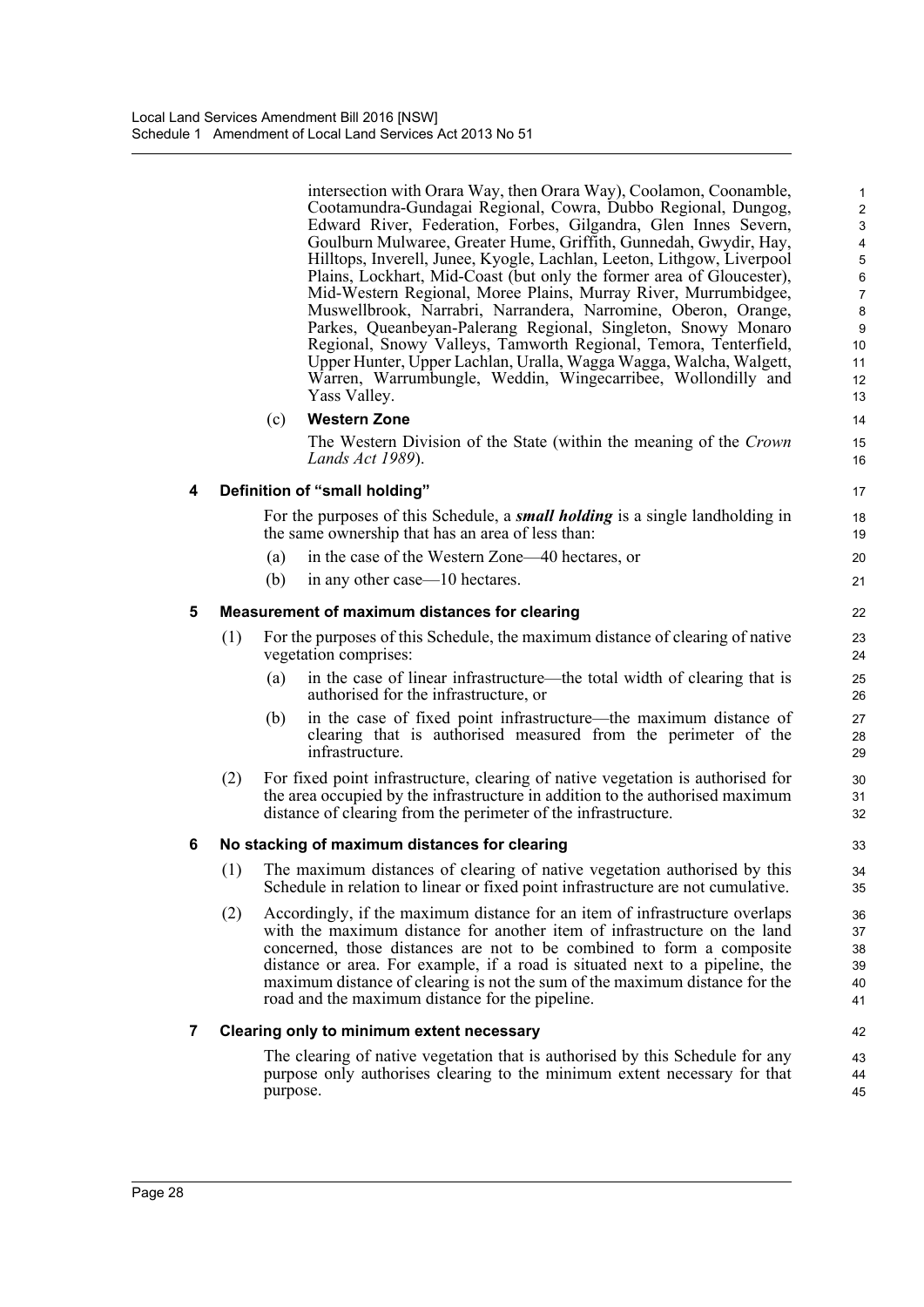#### **8 Separate items of infrastructure to be constructed so as to reduce overall distance of clearing**

| (1) | This Schedule does not authorise clearing of native vegetation in relation to an<br>item of infrastructure constructed by a landholder on the same landholding as<br>another item of infrastructure for which clearing is authorised by this Schedule<br>if: |
|-----|--------------------------------------------------------------------------------------------------------------------------------------------------------------------------------------------------------------------------------------------------------------|
|     |                                                                                                                                                                                                                                                              |

(a) the item of infrastructure could have been constructed closer to the other item of infrastructure so as to reduce the overall distance of clearing for both items of infrastructure to the smallest overall distance, and

- (b) the landholder does not provide a reasonable justification for the location of the item of infrastructure constructed by the landholder.
- (2) This clause applies only if the item of infrastructure was constructed after the commencement of Part 5A of this Act.

#### **9 Clearing for maximum distance that straddles different holdings**

A maximum distance of clearing authorised by this Schedule in relation to an item of infrastructure on a landholding applies even if part of the clearing within that maximum distance is carried out on an adjoining landholding.

#### **10 Local Land Services may increase maximum clearing distances**

- (1) Local Land Services may, on application by a landholder, issue a certificate that increases a maximum distance specified in this Schedule in its application to the land concerned.
- (2) Local Land Services is to issue that certificate if it is satisfied that:
	- (a) the proposed increase is for a legitimate purpose associated with the management of the land concerned, and
	- (b) the increase is reasonable in the circumstances, and
	- (c) the environmental impact of the increase would only be minor,

and is to refuse to issue that certificate if it is not so satisfied.

- (3) The maximum distance in its application to the land concerned is increased in accordance with that certificate while it remains in force.
- (4) Section 60Y (Certification by Local Land Services prior to clearing—general) also applies to a certificate issued under this clause.

#### **11 Exclusion of land subject to remediation direction, stop work order etc**

Despite anything to the contrary in this Schedule, clearing of native vegetation is not authorised on land that is subject to an order under Part 11 (Regulatory compliance mechanisms) of the *Biodiversity Conservation Act 2016*.

## **Part 2 Clearing for allowable activities—general**

**Note.** Part 4 of this Schedule sets out special provisions that apply to category 2-vulnerable regulated land.

#### **12 Application**

This Part sets out the clearing of native vegetation that is generally authorised on land.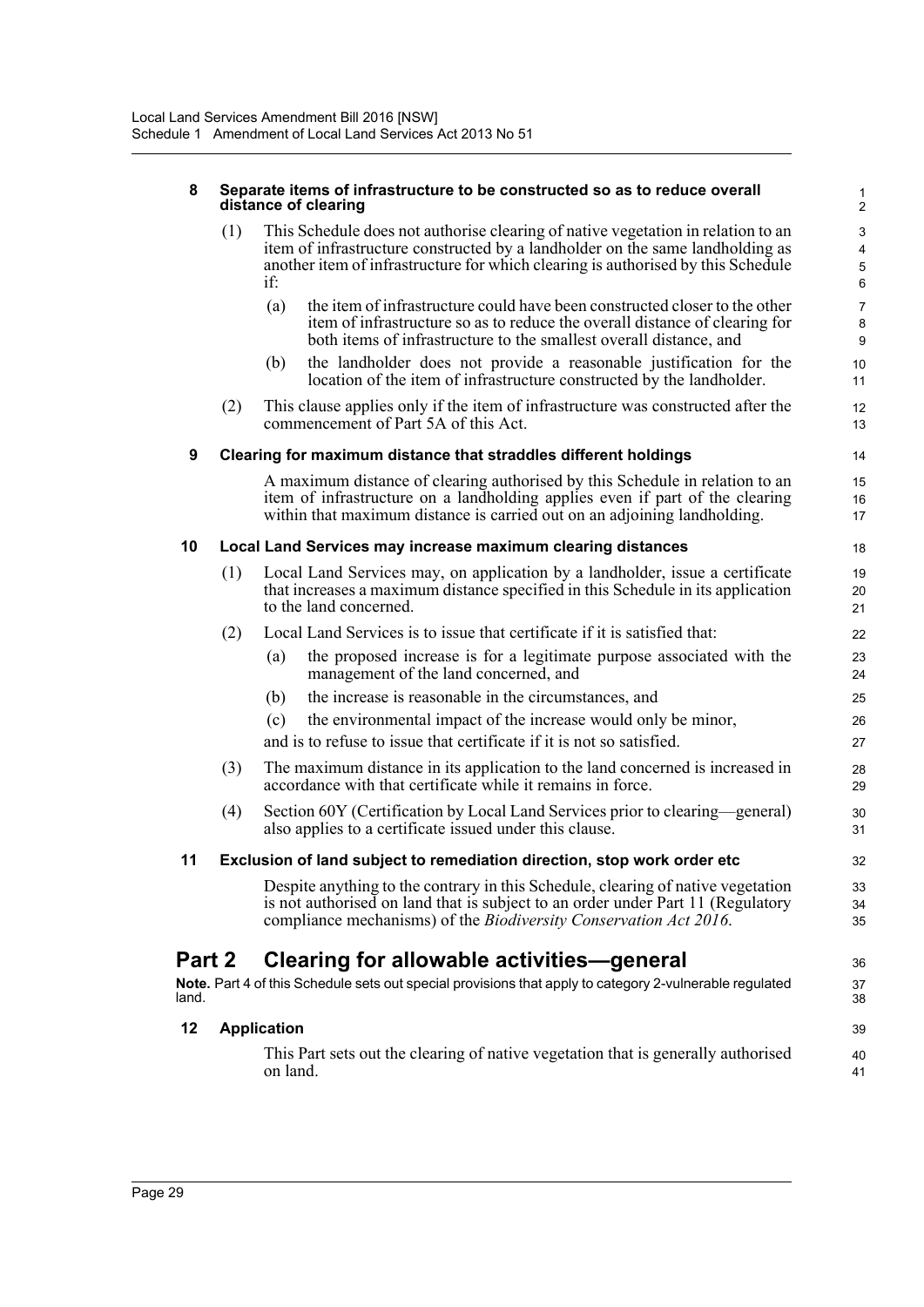| 13 |     | <b>Imminent risk</b>                                                                                                                                                                                                                                                                                                                 |                            |  |  |  |
|----|-----|--------------------------------------------------------------------------------------------------------------------------------------------------------------------------------------------------------------------------------------------------------------------------------------------------------------------------------------|----------------------------|--|--|--|
|    |     | Clearing of native vegetation that is reasonably necessary to remove or reduce<br>an imminent risk of serious personal injury or damage to property.                                                                                                                                                                                 | $\boldsymbol{2}$<br>3      |  |  |  |
| 14 |     | <b>Construction timber</b>                                                                                                                                                                                                                                                                                                           |                            |  |  |  |
|    | (1) | Clearing of native vegetation to obtain timber for the purpose of, and used in,<br>the construction, operation or maintenance of rural infrastructure on the same<br>landholding from which the native vegetation was cleared.                                                                                                       | 5<br>6<br>$\overline{7}$   |  |  |  |
|    | (2) | The clearing must not cause land degradation, including soil erosion, rising<br>water tables, increase in salinity, mass movement by gravity of soil or rock,<br>stream bank instability and any process that results in declining water quality.                                                                                    | 8<br>9<br>10               |  |  |  |
|    | (3) | The native vegetation must not comprise (or be likely to comprise):                                                                                                                                                                                                                                                                  | 11                         |  |  |  |
|    |     | a threatened species or part of a threatened ecological community or the<br>(a)<br>habitat of a threatened species under the Biodiversity Conservation Act<br>2016, or                                                                                                                                                               | 12<br>13<br>14             |  |  |  |
|    |     | the habitat of threatened species, populations or ecological communities<br>(b)<br>of fish under the Fisheries Management Act 1994.                                                                                                                                                                                                  | 15<br>16                   |  |  |  |
|    |     | This subclause does not apply to habitat that the landholder concerned does<br>not know is habitat of the relevant kind.                                                                                                                                                                                                             | 17<br>18                   |  |  |  |
|    | (4) | The clearing of native vegetation to obtain timber for use in the construction,<br>operation or maintenance of rural infrastructure is not authorised if timber<br>suitable for the purpose could be obtained from any other clearing that is<br>authorised under this Schedule or by a land management (native vegetation)<br>code. | 19<br>20<br>21<br>22<br>23 |  |  |  |
| 15 |     | <b>Collection of firewood</b>                                                                                                                                                                                                                                                                                                        | 24                         |  |  |  |
|    | (1) | Clearing native vegetation on land for the purpose of obtaining firewood for<br>use by the landholder on that land or on other land of the landholder.                                                                                                                                                                               | 25<br>26                   |  |  |  |
|    | (2) | Clearing for that purpose is not authorised if the firewood could be obtained<br>from any other clearing authorised under this Schedule or by a land<br>management (native vegetation) code.                                                                                                                                         | 27<br>28<br>29             |  |  |  |
|    | (3) | The native vegetation must not comprise (or be likely to comprise):                                                                                                                                                                                                                                                                  | 30                         |  |  |  |
|    |     | a threatened species or part of a threatened ecological community or the<br>(a)<br>habitat of a threatened species under the <i>Biodiversity Conservation Act</i><br>2016, or                                                                                                                                                        | 31<br>32<br>33             |  |  |  |
|    |     | the habitat of threatened species, populations or ecological communities<br>(b)<br>of fish under the <i>Fisheries Management Act 1994</i> .                                                                                                                                                                                          | 34<br>35                   |  |  |  |
|    |     | This subclause does not apply to habitat that the landholder concerned does<br>not know is habitat of the relevant kind.                                                                                                                                                                                                             | 36<br>37                   |  |  |  |
| 16 |     | <b>Exempt farm forestry</b>                                                                                                                                                                                                                                                                                                          | 38                         |  |  |  |
|    |     | Clearing of native vegetation that is exempt farm forestry within the meaning<br>of section 6 of the Plantations and Reafforestation Act 1999.                                                                                                                                                                                       | 39<br>40                   |  |  |  |
| 17 |     | <b>Planted native vegetation</b>                                                                                                                                                                                                                                                                                                     | 41                         |  |  |  |
|    | (1) | The clearing of native vegetation that has been planted.                                                                                                                                                                                                                                                                             | 42                         |  |  |  |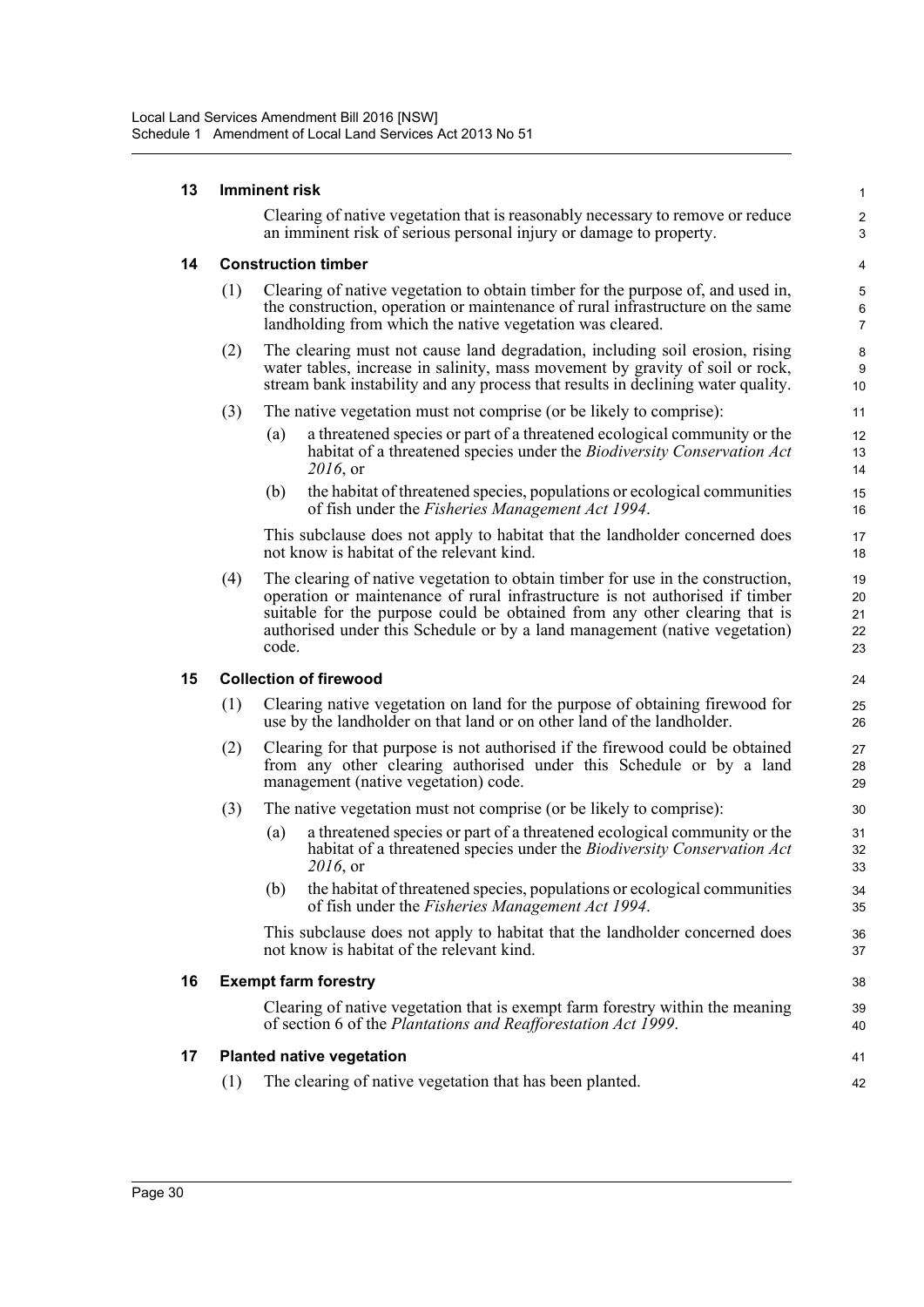|    | (2) |                     | Clearing for that purpose is not authorised if the native vegetation was planted<br>with the assistance of public funds granted for any purpose other than for<br>forestry purposes.                                                                                                                                                                                                                                                                             | $\mathbf{1}$<br>$\mathbf{2}$<br>3 |
|----|-----|---------------------|------------------------------------------------------------------------------------------------------------------------------------------------------------------------------------------------------------------------------------------------------------------------------------------------------------------------------------------------------------------------------------------------------------------------------------------------------------------|-----------------------------------|
| 18 |     |                     | <b>Traditional Aboriginal cultural activities</b>                                                                                                                                                                                                                                                                                                                                                                                                                | 4                                 |
|    |     |                     | Clearing native vegetation for a traditional Aboriginal cultural activity (other<br>than a commercial cultural activity).                                                                                                                                                                                                                                                                                                                                        | 5<br>6                            |
| 19 |     |                     | <b>Environmental protection works</b>                                                                                                                                                                                                                                                                                                                                                                                                                            | 7                                 |
|    | (1) |                     | Clearing native vegetation for the purpose of environmental protection works.                                                                                                                                                                                                                                                                                                                                                                                    | 8                                 |
|    | (2) |                     | <b>Environmental protection works</b> means works associated with the<br>rehabilitation of land towards its natural state or any work to protect land from<br>environmental degradation, and includes re-vegetation or bush regeneration<br>works, wetland protection works, erosion protection works, dune restoration<br>works and the like, but does not include coastal protection works (within the<br>meaning of the <i>Coastal Protection Act 1979</i> ). | 9<br>10<br>11<br>12<br>13<br>14   |
| 20 |     | <b>Public works</b> |                                                                                                                                                                                                                                                                                                                                                                                                                                                                  | 15                                |
|    | (1) |                     | Clearing native vegetation for the construction, operation or maintenance of<br>infrastructure by a public or local authority in the exercise of its land<br>management activities.                                                                                                                                                                                                                                                                              | 16<br>17<br>18                    |
|    | (2) |                     | The native vegetation must not comprise (or be likely to comprise):                                                                                                                                                                                                                                                                                                                                                                                              | 19                                |
|    |     | (a)                 | a threatened species or part of a threatened ecological community or the<br>habitat of a threatened species under the Biodiversity Conservation Act<br>2016, or                                                                                                                                                                                                                                                                                                  | 20<br>21<br>22                    |
|    |     | (b)                 | the habitat of threatened species, populations or ecological communities<br>of fish under the <i>Fisheries Management Act 1994</i> .                                                                                                                                                                                                                                                                                                                             | 23<br>24                          |
|    | (3) |                     | For the purposes of this clause, <i>infrastructure</i> includes cemeteries.                                                                                                                                                                                                                                                                                                                                                                                      | 25                                |
| 21 |     | <b>Gravel pits</b>  |                                                                                                                                                                                                                                                                                                                                                                                                                                                                  | 26                                |
|    | (1) |                     | Clearing native vegetation for the construction, operation or maintenance of<br>gravel pits.                                                                                                                                                                                                                                                                                                                                                                     | 27<br>28                          |
|    | (2) |                     | The clearing of native vegetation for gravel pits is authorised only if:                                                                                                                                                                                                                                                                                                                                                                                         | 29                                |
|    |     | (a)                 | the clearing is carried out by or on behalf of a local council, and                                                                                                                                                                                                                                                                                                                                                                                              | 30                                |
|    |     | (b)                 | the clearing is, in the case of each gravel pit, limited to a single area of<br>land of no more than:                                                                                                                                                                                                                                                                                                                                                            | 31<br>32                          |
|    |     |                     | in relation to the construction, operation or maintenance of gravel<br>(i)<br>pits in the Western Zone—5 hectares, and                                                                                                                                                                                                                                                                                                                                           | 33<br>34                          |
|    |     |                     | in relation to the construction, operation or maintenance of gravel<br>(ii)<br>pits (other than in the Western Zone)—2 hectares, and                                                                                                                                                                                                                                                                                                                             | 35<br>36                          |
|    |     | (c)                 | the native vegetation must not comprise (or be likely to comprise):                                                                                                                                                                                                                                                                                                                                                                                              | 37                                |
|    |     |                     | a threatened species or threatened ecological community or the<br>(i)<br>habitat of a threatened species under the <i>Biodiversity</i><br>Conservation Act 2016, or                                                                                                                                                                                                                                                                                              | 38<br>39<br>40                    |
|    |     |                     | a protected plant under the <i>Biodiversity Conservation Act 2016</i> ,<br>(ii)<br>or                                                                                                                                                                                                                                                                                                                                                                            | 41<br>42                          |
|    |     |                     | habitat of threatened species, populations or ecological<br>(iii)<br>communities of fish under the <i>Fisheries Management Act 1994</i> ,<br>and                                                                                                                                                                                                                                                                                                                 | 43<br>44<br>45                    |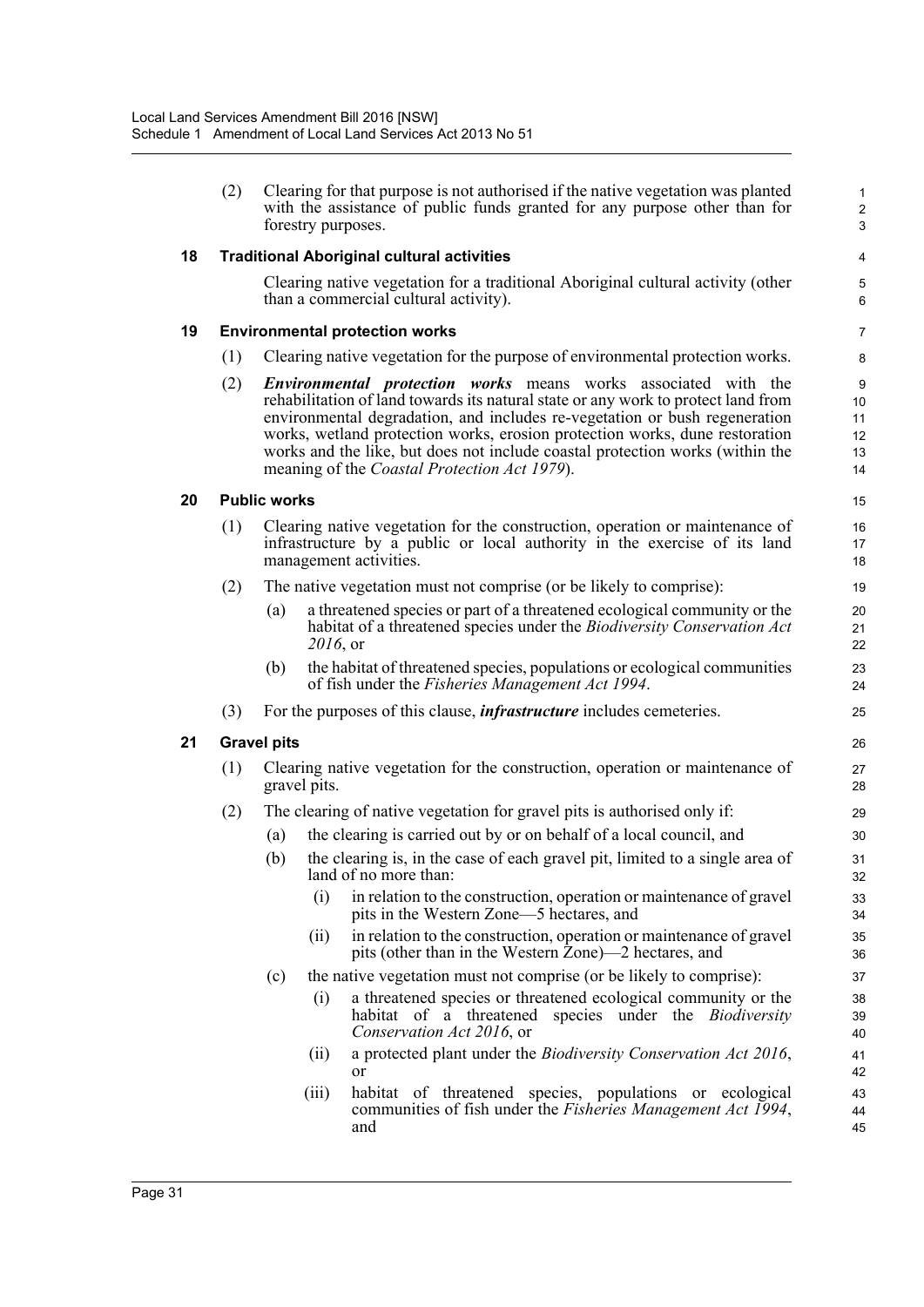|    |     | (d)         | the clearing is carried out in a way that does not harm any animal that is<br>(or is part of) a threatened species or threatened ecological community<br>under the <i>Biodiversity Conservation Act 2016</i> or that is a protected<br>animal under that Act, and                                                       | $\mathbf{1}$<br>$\overline{c}$<br>3<br>4 |
|----|-----|-------------|-------------------------------------------------------------------------------------------------------------------------------------------------------------------------------------------------------------------------------------------------------------------------------------------------------------------------|------------------------------------------|
|    |     | (e)         | the clearing is carried out in conjunction with a restoration program or<br>other arrangements that will ensure the restoration of native vegetation<br>on the cleared land of the same or a similar species as the native<br>vegetation cleared and to the same or a similar extent as existed on the<br>cleared land. | 5<br>6<br>7<br>8<br>9                    |
| 22 |     |             | <b>Telecommunications infrastructure</b>                                                                                                                                                                                                                                                                                | 10                                       |
|    | (1) |             | Clearing native vegetation for the construction, operation or maintenance of<br>telecommunications infrastructure.                                                                                                                                                                                                      | 11<br>12                                 |
|    | (2) |             | The clearing is authorised if carried out by or on behalf of the owner of the<br>infrastructure (in addition to by or on behalf of the landholder).                                                                                                                                                                     | 13<br>14                                 |
| 23 |     |             | <b>Private power lines</b>                                                                                                                                                                                                                                                                                              | 15                                       |
|    |     |             | Clearing native vegetation that is reasonably necessary for the construction,<br>operation or maintenance of privately owned power lines on private land.                                                                                                                                                               | 16<br>17                                 |
| 24 |     |             | <b>Electricity transmission infrastructure</b>                                                                                                                                                                                                                                                                          | 18                                       |
|    | (1) |             | Clearing native vegetation for the maintenance of public utilities associated<br>with the transmission of electricity.                                                                                                                                                                                                  | 19<br>20                                 |
|    | (2) |             | The maintenance of those public utilities includes the following activities but<br>only when those activities are being undertaken by or at the written direction<br>of the body in which the public utility concerned is vested or that has the<br>responsibility for that public utility's safe operation:            | 21<br>22<br>23<br>24                     |
|    |     | (a)         | maintaining the necessary safety clearances under power lines<br>(conductors and structures) and around communication sites associated<br>with the supply of electricity,                                                                                                                                               | 25<br>26<br>27                           |
|    |     | (b)         | minimising fuel loads under power lines to minimise the chance of<br>smoke from a fire resulting in a line trip,                                                                                                                                                                                                        | 28<br>29                                 |
|    |     | (c)         | maintaining existing access roads and tracks.                                                                                                                                                                                                                                                                           | 30                                       |
|    | (3) | activities: | The maintenance of those public utilities does not include any of the following                                                                                                                                                                                                                                         | 31<br>32                                 |
|    |     | (a)         | construction of new access roads or tracks,                                                                                                                                                                                                                                                                             | 33                                       |
|    |     | (b)         | removal of low growing groundcover,                                                                                                                                                                                                                                                                                     | 34                                       |
|    |     | (c)         | maintaining safety clearances from power lines that exceed either of the<br>following:                                                                                                                                                                                                                                  | 35<br>36                                 |
|    |     |             | (i)<br>the maximum distance set out in the following table:                                                                                                                                                                                                                                                             | 37                                       |

| Nominal operating voltage of power<br>line | <b>Maximum clearing</b><br>distance |
|--------------------------------------------|-------------------------------------|
| Not more than 11 kV                        | 20 metres                           |
| Above 11 kV up to and including 33 kV      | 25 metres                           |
| Above 33 kV up to and including 66 kV      | 30 metres                           |
| Above 66 kV up to and including 132 kV     | 45 metres                           |
| Above 132 kV up to and including 330 kV    | 60 metres                           |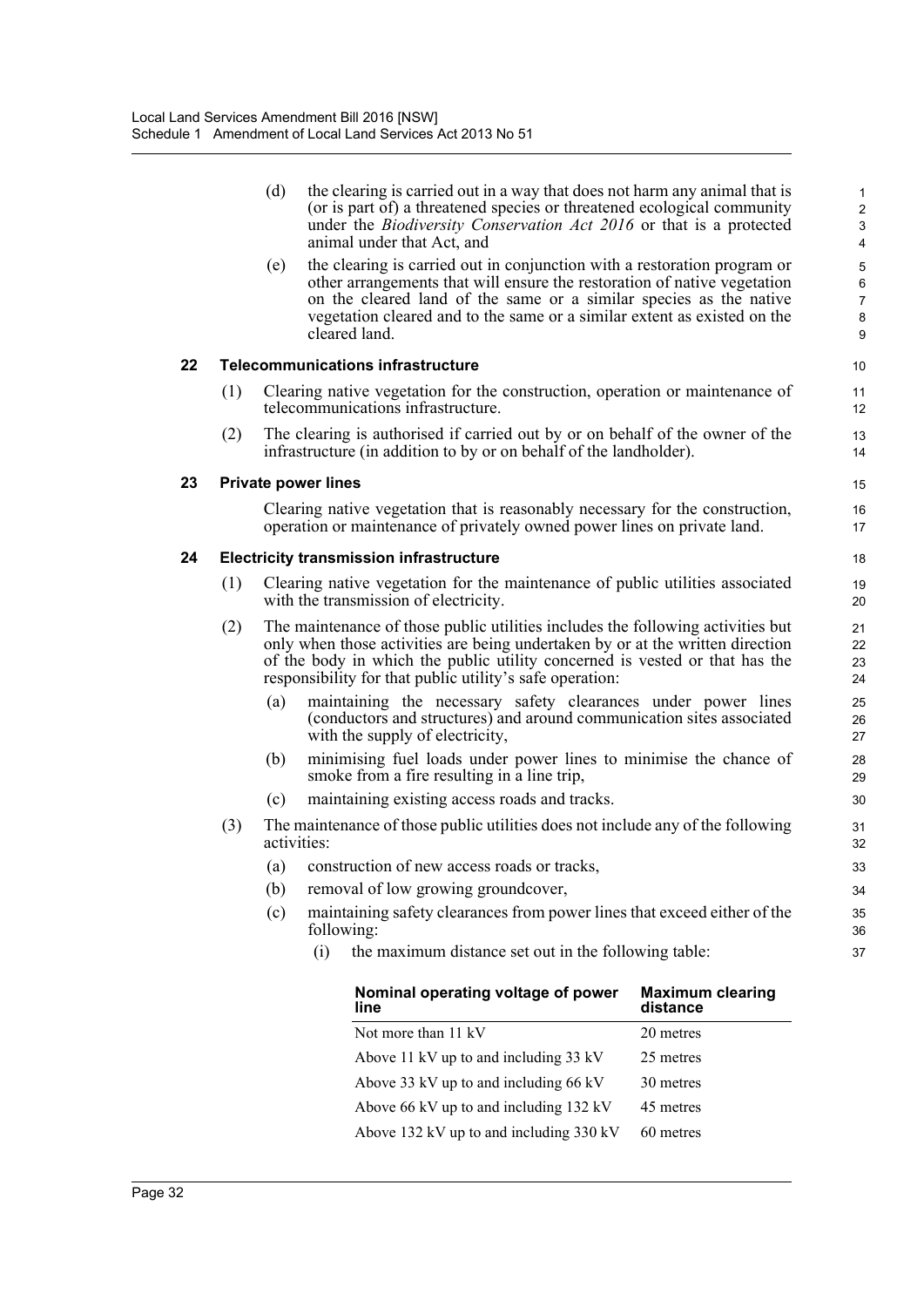|        |                  |                            | Nominal operating voltage of power<br>line                                                                                                                                                                                                                                                                                                                                                                                                                                         | <b>Maximum clearing</b><br>distance |
|--------|------------------|----------------------------|------------------------------------------------------------------------------------------------------------------------------------------------------------------------------------------------------------------------------------------------------------------------------------------------------------------------------------------------------------------------------------------------------------------------------------------------------------------------------------|-------------------------------------|
|        |                  |                            | Above 330 kV                                                                                                                                                                                                                                                                                                                                                                                                                                                                       | 70 metres                           |
|        |                  | (ii)                       | the minimum distance that will ensure reliability of supply under<br>all loading and environmental conditions and minimise the risk of<br>arcing.                                                                                                                                                                                                                                                                                                                                  |                                     |
| 25     |                  | <b>Sustainable grazing</b> |                                                                                                                                                                                                                                                                                                                                                                                                                                                                                    |                                     |
|        | (1)              |                            | Clearing of native vegetation during the course of sustainable grazing.                                                                                                                                                                                                                                                                                                                                                                                                            |                                     |
|        | (2)              | grasslands.                | Sustainable grazing is grazing by livestock, and the management of grasslands<br>used for grazing, that is not likely to result in the substantial long-term decline<br>in the structure and composition of native vegetation. Management of<br>grasslands includes (without limitation) the over-sowing or fertilisation of                                                                                                                                                       |                                     |
| 26     | <b>Airstrips</b> |                            |                                                                                                                                                                                                                                                                                                                                                                                                                                                                                    |                                     |
|        | (1)              | an airstrip.               | Clearing of native vegetation for the construction, operation or maintenance of                                                                                                                                                                                                                                                                                                                                                                                                    |                                     |
|        | (2)              |                            | The clearing is limited to the minimum clearing required to meet civil aviation<br>standards for airstrips.                                                                                                                                                                                                                                                                                                                                                                        |                                     |
| 27     |                  | <b>Firebreaks</b>          |                                                                                                                                                                                                                                                                                                                                                                                                                                                                                    |                                     |
|        |                  |                            | Clearing of native vegetation for a firebreak in the Western Zone to a<br>maximum distance of 100 metres where the native vegetation predominantly<br>comprises mallee species.                                                                                                                                                                                                                                                                                                    |                                     |
| Part 3 |                  |                            | <b>Clearing for rural infrastructure</b>                                                                                                                                                                                                                                                                                                                                                                                                                                           |                                     |
| land.  |                  |                            | Note. Part 4 of this Schedule sets out special provisions that apply to category 2-vulnerable regulated                                                                                                                                                                                                                                                                                                                                                                            |                                     |
| 28     |                  | <b>Application</b>         |                                                                                                                                                                                                                                                                                                                                                                                                                                                                                    |                                     |
|        |                  |                            | This Part sets out the clearing of native vegetation that is authorised on land<br>for rural infrastructure to which this Part applies.                                                                                                                                                                                                                                                                                                                                            |                                     |
| 29     |                  |                            | Definition of "rural infrastructure"                                                                                                                                                                                                                                                                                                                                                                                                                                               |                                     |
|        | (1)              |                            | For the purposes of this Schedule:                                                                                                                                                                                                                                                                                                                                                                                                                                                 |                                     |
|        |                  | (a)                        | <i>infrastructure</i> is a building, structure or work, and                                                                                                                                                                                                                                                                                                                                                                                                                        |                                     |
|        |                  | (b)                        | <i>rural infrastructure</i> is infrastructure of a kind referred to in this clause<br>that is used for the purposes of, or in connection with, an activity that is<br>being carried out in a regulated rural area or other area of the State to<br>which Part 5A of this Act applies, but only if the activity may be carried<br>out without development consent or State significant infrastructure<br>approval under the <i>Environmental Planning and Assessment Act 1979</i> . |                                     |
|        | (2)              |                            | In the Western and Central Zones (other than on small holdings),<br>infrastructure includes (but is not limited to) the following:                                                                                                                                                                                                                                                                                                                                                 |                                     |
|        |                  | (a)                        | fences, roads, tracks, irrigation channels or pipelines, stock or domestic<br>water supply pipelines, soil conservation earthworks, cut lines for stock<br>movement, bore drains, drains to water storages, telephone lines or<br>cables, power lines or cables or areas for movement of large machinery,                                                                                                                                                                          |                                     |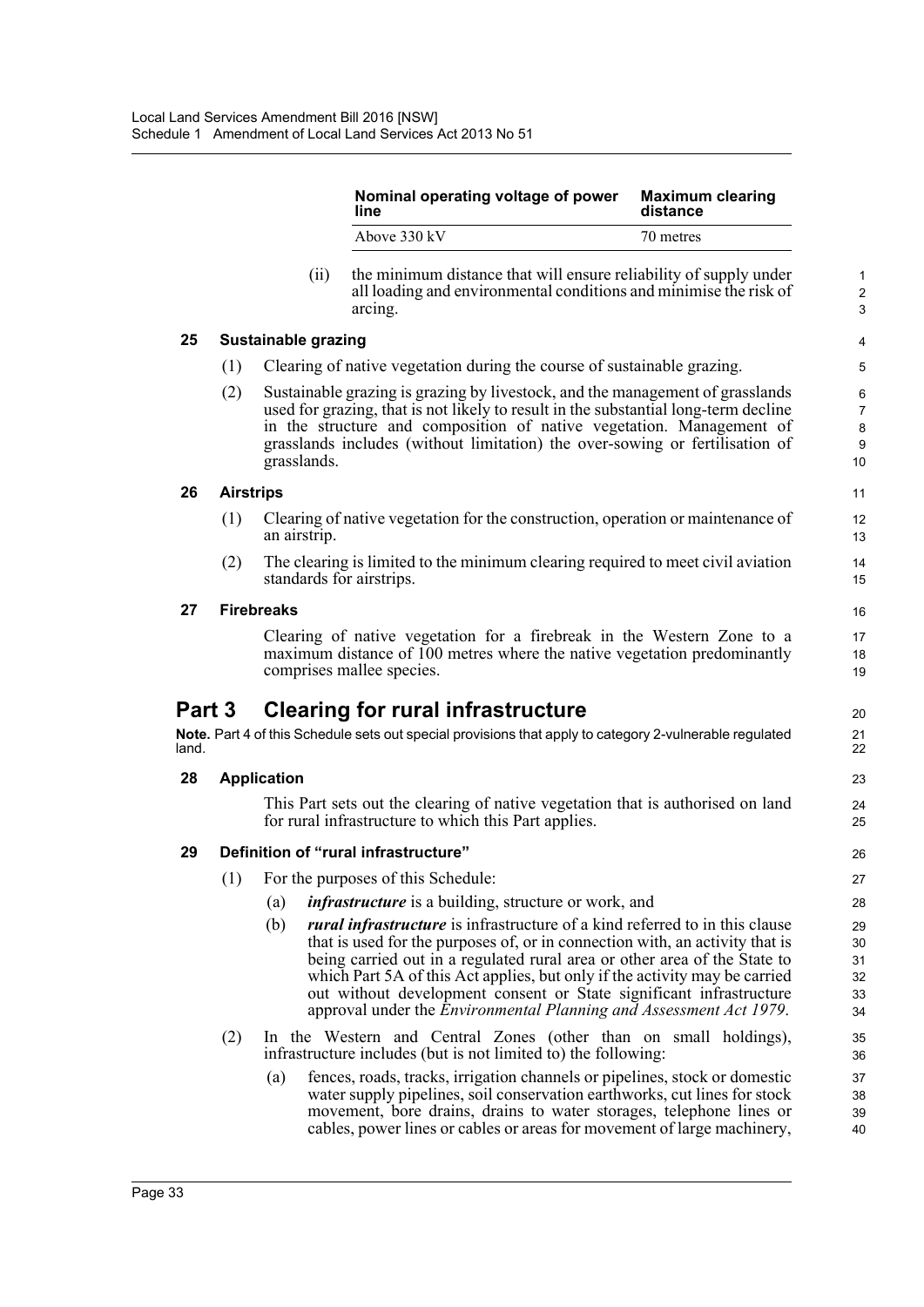(b) shearing, machinery, grain, hay or similar sheds, stock handling facilities, dams, ground tanks, windmills, bores, pumps, tanks or water points.

The infrastructure is limited to stationary infrastructure, and does not include any moveable component of infrastructure that extends the area of operation of the infrastructure when it is used.

- (3) In the Coastal Zone (other than on small holdings), infrastructure is limited to the following:
	- (a) permanent boundary fences, permanent internal fences, roads, tracks or pipelines,
	- (b) shearing or machinery sheds, tanks, dams, stockyards, bores, pumps, water points or windmills.
- (4) On small holdings in any Zone, infrastructure is limited to the following:
	- (a) permanent boundary fences, permanent internal fences, roads, tracks or pipelines,
	- (b) windmills, bores, stockyards, buildings other than habitable buildings, dams, pumps, tanks or water points.
- (5) Local Land Services may, on application by a landholder in the Coastal Zone or of a small holding, issue a certificate that infrastructure on the land concerned includes any additional infrastructure specified in the certificate. While the certificate remains in force, this clause has effect as if the additional infrastructure concerned was infrastructure in relation to the land concerned.
- (6) Local Land Services is to issue that certificate if it is satisfied that the additional infrastructure is required by the landholder for a genuine agricultural activity purpose, and is to refuse to issue that certificate if it is not so satisfied.
- (7) Section 60Y (Certification by Local Land Services prior to clearing—general) also applies to a certificate issued under this clause.

#### **30 Clearing for construction, operation or maintenance of rural infrastructure allowable**

The clearing of native vegetation for the construction, operation or maintenance of rural infrastructure on land if:

- (a) the infrastructure is rural infrastructure in the relevant Zone or holding in which it is located, and
- (b) the clearing does not exceed the maximum distance of clearing authorised by this Part in relation to the rural infrastructure.

#### **31 Maximum authorised clearing for rural infrastructure**

The maximum distance of clearing for rural infrastructure that is authorised by this Part is as follows:

- (a) in the Western Zone (except on small holdings and for temporary fences)—40 metres,
- (b) in the Central Zone (except on small holdings and for temporary fences)—30 metres,
- (c) in the Coastal Zone (except on small holdings and for temporary fences)—15 metres,
- (d) on a small holding or for temporary fences (in any Zone)—12 metres.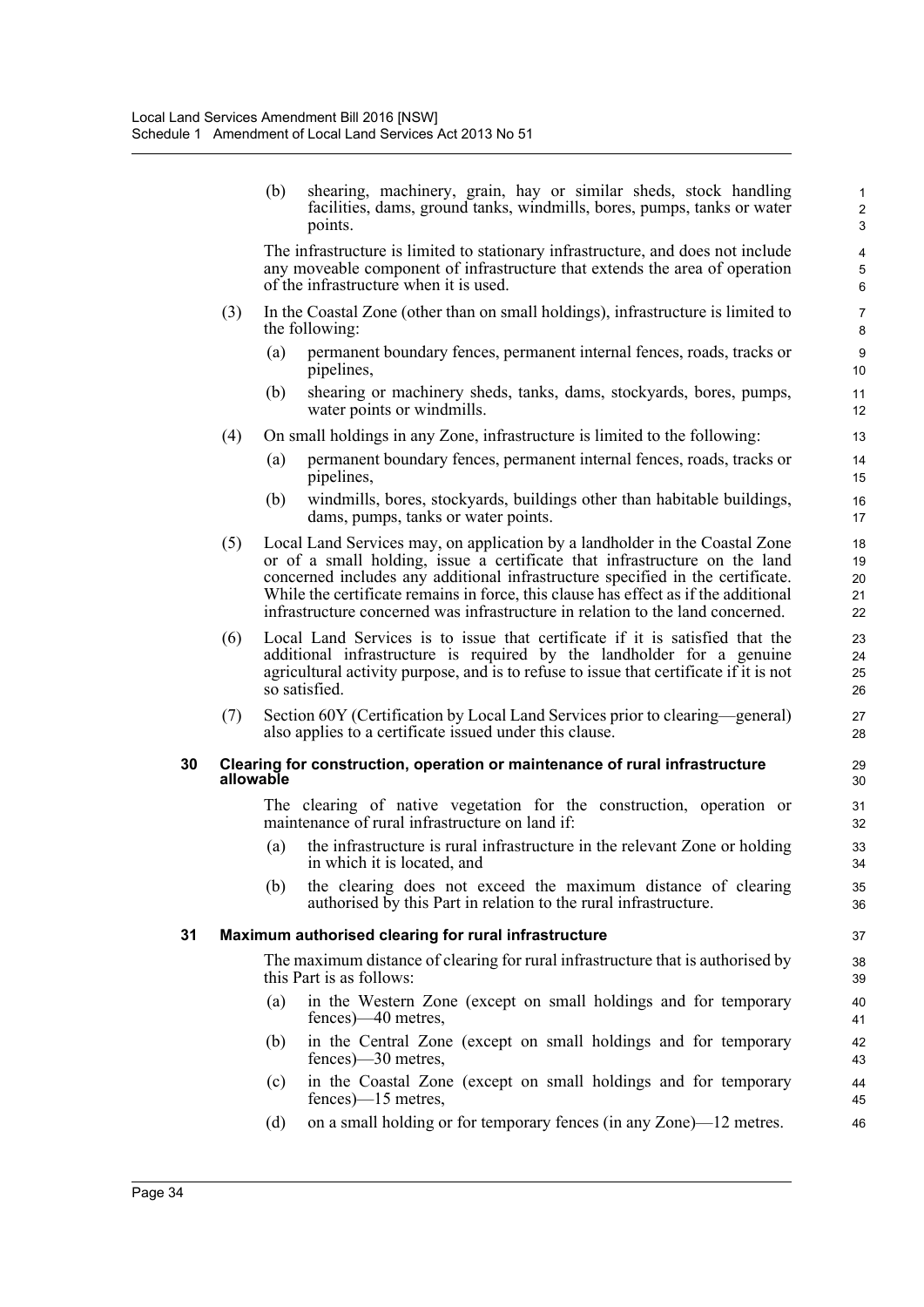#### **32 Landholders of large holdings may be authorised to use allowable activities rules applicable to adjoining zones**

(1) Local Land Services may, on application by a landholder, issue a certificate that the applicable maximum distances of authorised clearing under this Part for a landholding (other than a small holding) are the maximum distances for an adjoining allowable activity zone.

18 19

- (2) Local Land Services is to issue that certificate if it is satisfied that the landholding displays landscape characteristics consistent with the adjoining zone, and is to refuse to issue that certificate if it is not so satisfied.
- (3) While the certificate remains in force, this Part has effect as if the land concerned was situated in the adjoining zone.
- (4) Section 60Y (Certification by Local Land Services prior to clearing—general) also applies to a certificate issued under this clause.

#### **33 Stockyards**

Clearing for stockyards is not authorised by this Part if the stockyard can reasonably be placed on another part of the landholding that does not require the clearing of native vegetation or that is category 1-exempt land.

### **Part 4 Special provisions applying to category 2-vulnerable regulated land**

#### **34 Application**

This Part sets out the only clearing of native vegetation (and of dead and non-native vegetation) that is authorised on category 2-vulnerable regulated land.

#### **35 Protected riparian land—special provisions relating to any clearing**

(1) The clearing of native vegetation for allowable activities under the other Parts of this Schedule does not apply to the clearing of native vegetation on category 2-vulnerable regulated land that is shown on the native vegetation regulatory map as protected riparian land, and the clearing authorised by this clause applies instead.

#### (2) **Imminent risk**

Clearing of native vegetation that is reasonably necessary to remove or reduce an imminent risk of serious personal injury or damage to property.

#### (3) **Environmental protection works**

Clearing native vegetation for the purpose of environmental protection works.

*Environmental protection works* means works associated with the rehabilitation of land towards its natural state or any work to protect land from environmental degradation, and includes re-vegetation or bush regeneration works, wetland protection works, erosion protection works, dune restoration works and the like, but does not include coastal protection works (within the meaning of the *Coastal Protection Act 1979*).

#### (4) **Electricity transmission infrastructure**

The clearing of native vegetation for the maintenance of public utilities associated with the transmission of electricity.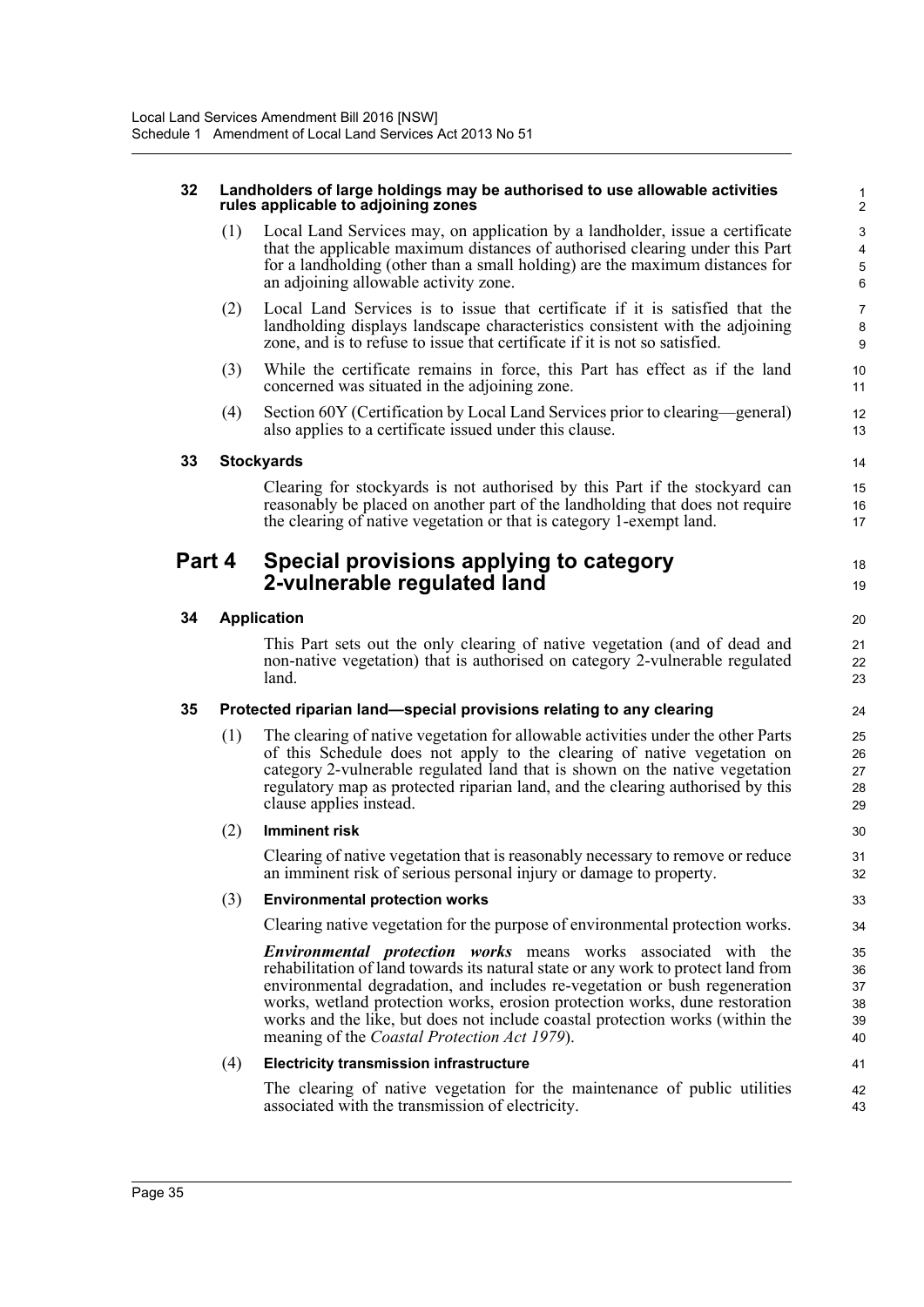The maintenance of those public utilities includes the following activities, but only when those activities are being undertaken by or at the written direction of the body in which the public utility concerned is vested or that has the responsibility for that public utility's safe operation:

- (a) maintaining the necessary safety clearances under power lines (conductors and structures) and around communication sites associated with the supply of electricity,
- (b) minimising fuel loads under power lines to minimise the chance of smoke from a fire resulting in a line trip,
- (c) maintaining existing access roads and tracks.

The maintenance of those public utilities does not include any of the following activities:

- (a) construction of new access roads or tracks,
- (b) removal of low growing groundcover,
- (c) maintaining safety clearances from power lines that exceed either of the following:
	- (i) the maximum distance set out in the following table:

| Nominal operating voltage of power<br>line | <b>Maximum clearing</b><br>distance |
|--------------------------------------------|-------------------------------------|
| Not more than 11 kV                        | 20 metres                           |
| Above 11 kV up to and including 33 kV      | 25 metres                           |
| Above 33 kV up to and including 66 kV      | 30 metres                           |
| Above 66 kV up to and including 132 kV     | 45 metres                           |
| Above 132 kV up to and including 330 kV    | 60 metres                           |
| Above 330 kV                               | 70 metres                           |

(ii) the minimum distance that will ensure reliability of supply under all loading and environmental conditions and minimise the risk of arcing.

#### (5) **Permanent boundary fence**

The clearing of native vegetation for the construction or maintenance of boundary fencing, with a maximum distance of clearing for the purposes of a boundary fence not exceeding 6 metres.

#### (6) **Permanent internal or temporary fence**

The clearing of native vegetation for the construction or maintenance of fencing (other than boundary fencing) to improve the management of the land, with a maximum distance of clearing for the purposes of a fence not exceeding 6 metres and only for fencing that is reasonably required to be constructed on the land.

#### (7) **Farm access track**

The clearing of native vegetation for the construction or maintenance of farm tracks, with a total width of clearing not exceeding 6 metres and only if:

(a) the track is reasonably required to access sites within or on the other side of the land, and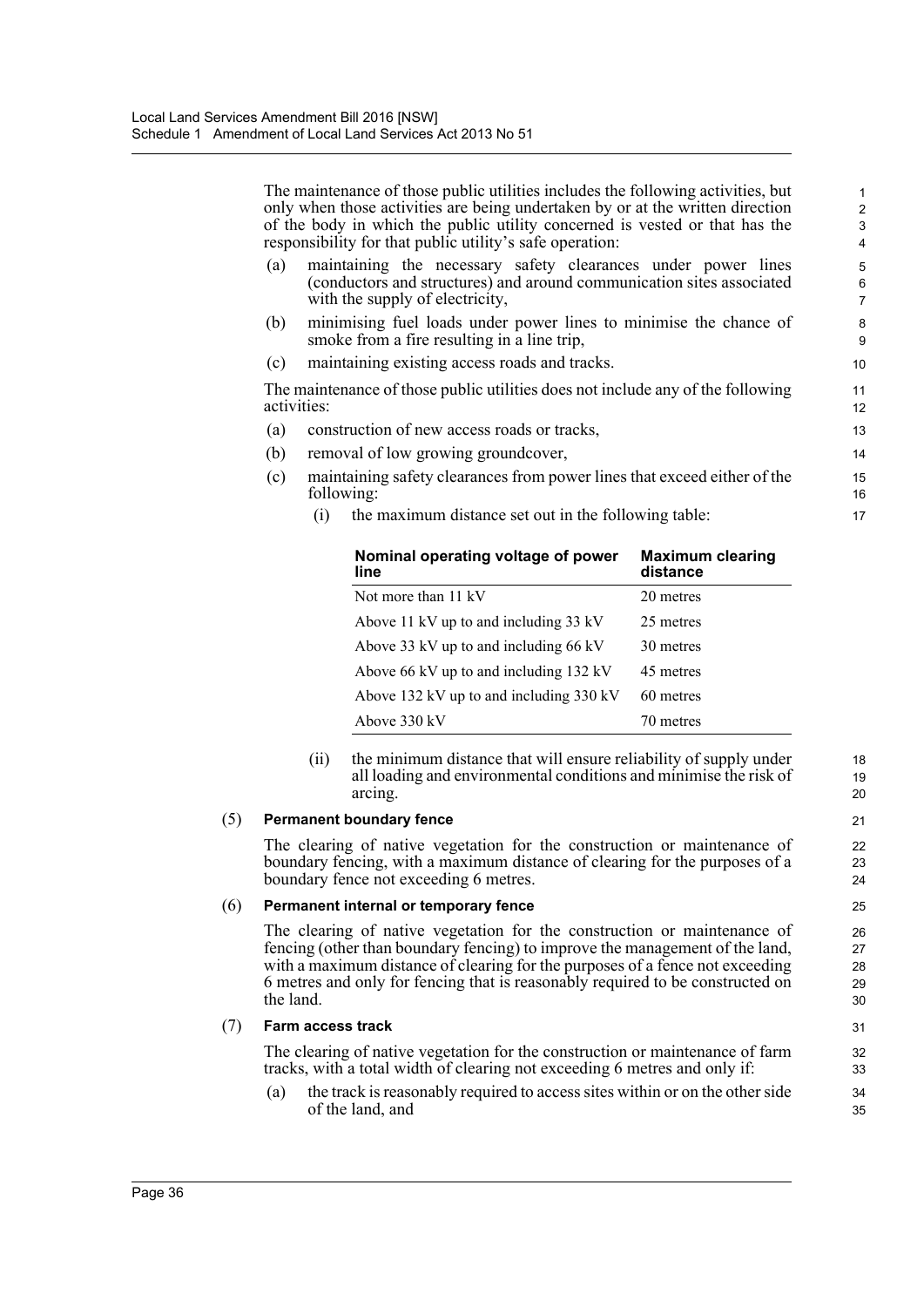|        |                    | (b)                     | the route of the track minimises the clearing that is required to be<br>undertaken on the land.                                                                                                                                                                                                                                             | $\mathbf{1}$<br>2                              |
|--------|--------------------|-------------------------|---------------------------------------------------------------------------------------------------------------------------------------------------------------------------------------------------------------------------------------------------------------------------------------------------------------------------------------------|------------------------------------------------|
|        | (8)                |                         | <b>Sustainable grazing</b>                                                                                                                                                                                                                                                                                                                  | 3                                              |
|        |                    |                         | Clearing of native vegetation during the course of sustainable grazing.                                                                                                                                                                                                                                                                     | 4                                              |
|        |                    |                         | Sustainable grazing is grazing by livestock, and the management of grasslands<br>used for grazing, that is not likely to result in the substantial long-term decline<br>in the structure and composition of native vegetation. Management of<br>grasslands includes (without limitation) the over-sowing or fertilisation of<br>grasslands. | 5<br>$\,6\,$<br>$\overline{7}$<br>$\bf 8$<br>9 |
| 36     |                    |                         | Steep or highly erodible land (including former mapped State protected land)—<br>additional limitations on clearing native vegetation (including dead or<br>non-native plants)                                                                                                                                                              | 10<br>11<br>12                                 |
|        | (1)                |                         | This clause applies to category 2-vulnerable regulated land that is shown on<br>the native vegetation regulatory map as steep or highly erodible land or that<br>was, immediately before the repeal of clause 4 of Schedule 3 to the Native<br>Vegetation Act 2003, State protected land within the meaning of that clause.                 | 13<br>14<br>15<br>16                           |
|        | (2)                |                         | Clearing of native vegetation (and dead or non-native plants) on land to which<br>this clause applies is subject to the limitations on clearing that applied, before<br>the commencement of Part 5A of this Act, under clause 4 of Schedule 3 to the<br><i>Native Vegetation Act 2003</i> in relation to State protected land.              | 17<br>18<br>19<br>20                           |
|        | <b>Schedule 5B</b> |                         |                                                                                                                                                                                                                                                                                                                                             | 21                                             |
|        |                    |                         | Insert in appropriate order:                                                                                                                                                                                                                                                                                                                | 22                                             |
|        |                    |                         |                                                                                                                                                                                                                                                                                                                                             |                                                |
|        | <b>Schedule 5B</b> |                         | Provisions relating to members and<br>procedure of the Panel                                                                                                                                                                                                                                                                                | 23<br>24                                       |
|        |                    |                         | (Section 60ZE)                                                                                                                                                                                                                                                                                                                              | 25                                             |
| Part 1 |                    |                         | <b>Preliminary</b>                                                                                                                                                                                                                                                                                                                          | 26                                             |
| 1      |                    | <b>Definitions</b>      |                                                                                                                                                                                                                                                                                                                                             | 27                                             |
|        |                    |                         | In this Schedule:                                                                                                                                                                                                                                                                                                                           | 28                                             |
|        |                    |                         | <i>member</i> means the chairperson or other member of the Panel.                                                                                                                                                                                                                                                                           | 29                                             |
|        |                    |                         | Panel means the Native Vegetation Panel established under section 60ZE.                                                                                                                                                                                                                                                                     | 30                                             |
| Part 2 |                    |                         | <b>Provisions relating to members of Panel</b>                                                                                                                                                                                                                                                                                              | 31                                             |
| 2      |                    |                         | <b>Terms of office of members</b>                                                                                                                                                                                                                                                                                                           | 32                                             |
|        | (1)                |                         | A member of the Panel holds office, subject to this Act and the regulations, for<br>such period (not exceeding 3 years) as is specified in the member's instrument<br>of appointment.                                                                                                                                                       | 33<br>34<br>35                                 |
|        | (2)                |                         | A member is eligible (if otherwise qualified) for re-appointment.                                                                                                                                                                                                                                                                           | 36                                             |
| 3      |                    | <b>Part-time office</b> |                                                                                                                                                                                                                                                                                                                                             | 37                                             |

**[9]**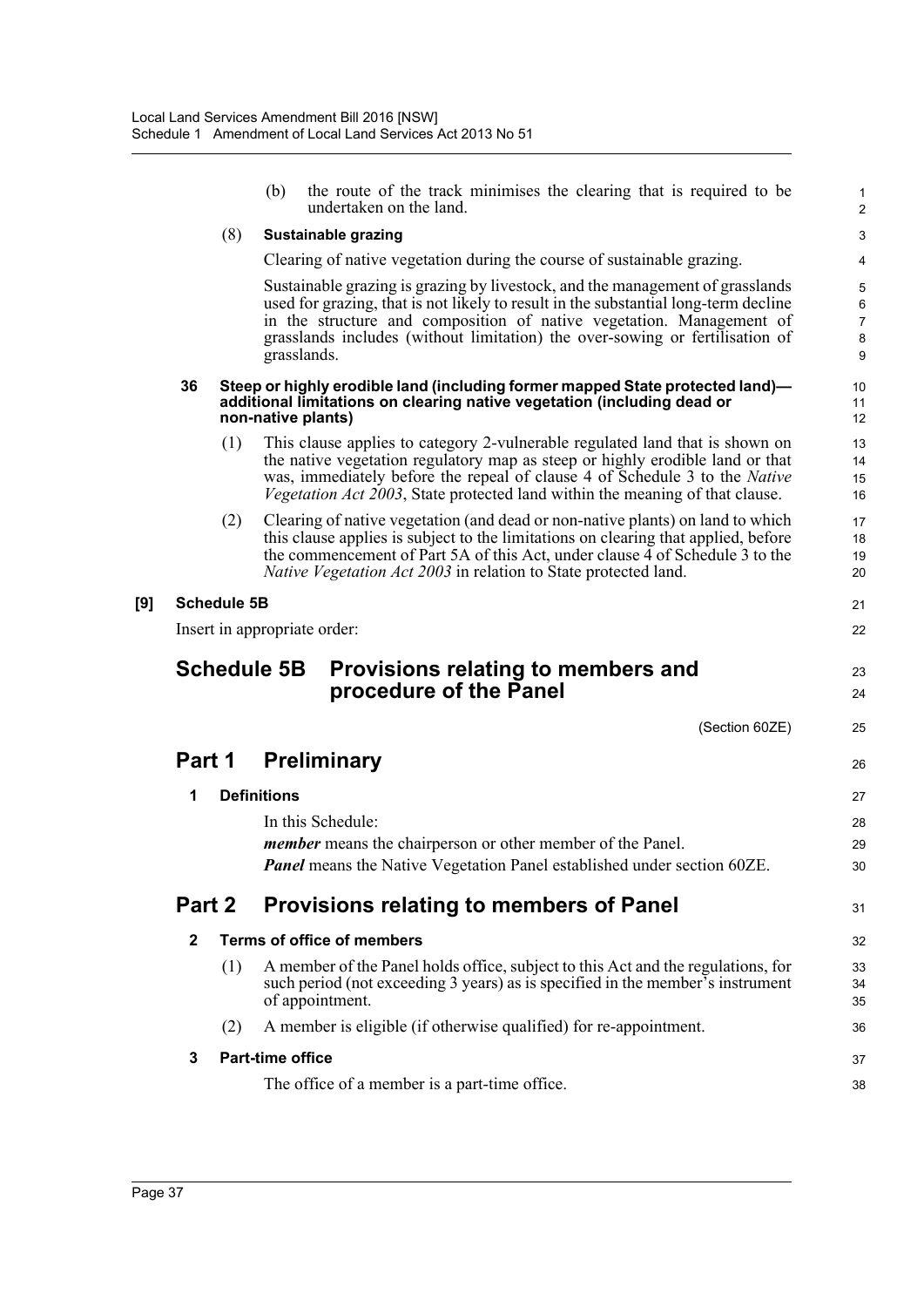#### **4 Remuneration of members**

A member is entitled to be paid such remuneration (including travelling and subsistence allowances) as the Minister may from time to time determine in respect of the member.

#### **5 Alternate members**

- (1) The Minister may, from time to time, appoint a person to be the alternate of a member, and may revoke any such appointment.
- (2) In the absence of a member, the member's alternate may, if available, act in the place of the member.
- (3) While acting in the place of a member, a person has all the functions of the member and is taken to be a member.
- (4) A person while acting in the place of a member is entitled to be paid such remuneration (including travelling and subsistence allowances) as the Minister may from time to time determine in respect of the person.
- (5) The alternate of a member who is the chairperson has the member's functions as chairperson.

#### **6 Removal from office of members**

- (1) The Minister may remove a member from office at any time for any reason and without notice. However, the Minister must provide a written statement of the reasons for removing the member from office and make the statement publicly available.
- (2) The Minister may remove a member from office if the Independent Commission Against Corruption, in a report referred to in section 74C of the *Independent Commission Against Corruption Act 1988*, recommends that consideration be given to the removal of the member from office because of corrupt conduct by the member.

#### **7 Vacancy in office of member**

- (1) The office of a member becomes vacant if the member:
	- (a) dies, or
	- (b) completes a term of office and is not re-appointed, or
	- (c) resigns the office by instrument in writing addressed to the Minister, or
	- (d) is removed from office under this or any other Act, or
	- (e) is absent from 3 consecutive meetings of the Panel of which reasonable notice has been given to the member, except on leave granted by the Panel or unless the member is excused by the Panel for having been absent from those meetings, or
	- (f) becomes bankrupt, applies to take the benefit of any law for the relief of bankrupt or insolvent debtors, compounds with his or her creditors or makes an assignment of his or her remuneration for their benefit, or
	- (g) becomes a mentally incapacitated person, or
	- (h) is convicted in New South Wales of an offence that is punishable by imprisonment for 12 months or more or is convicted elsewhere than in New South Wales of an offence that, if committed in New South Wales, would be an offence so punishable.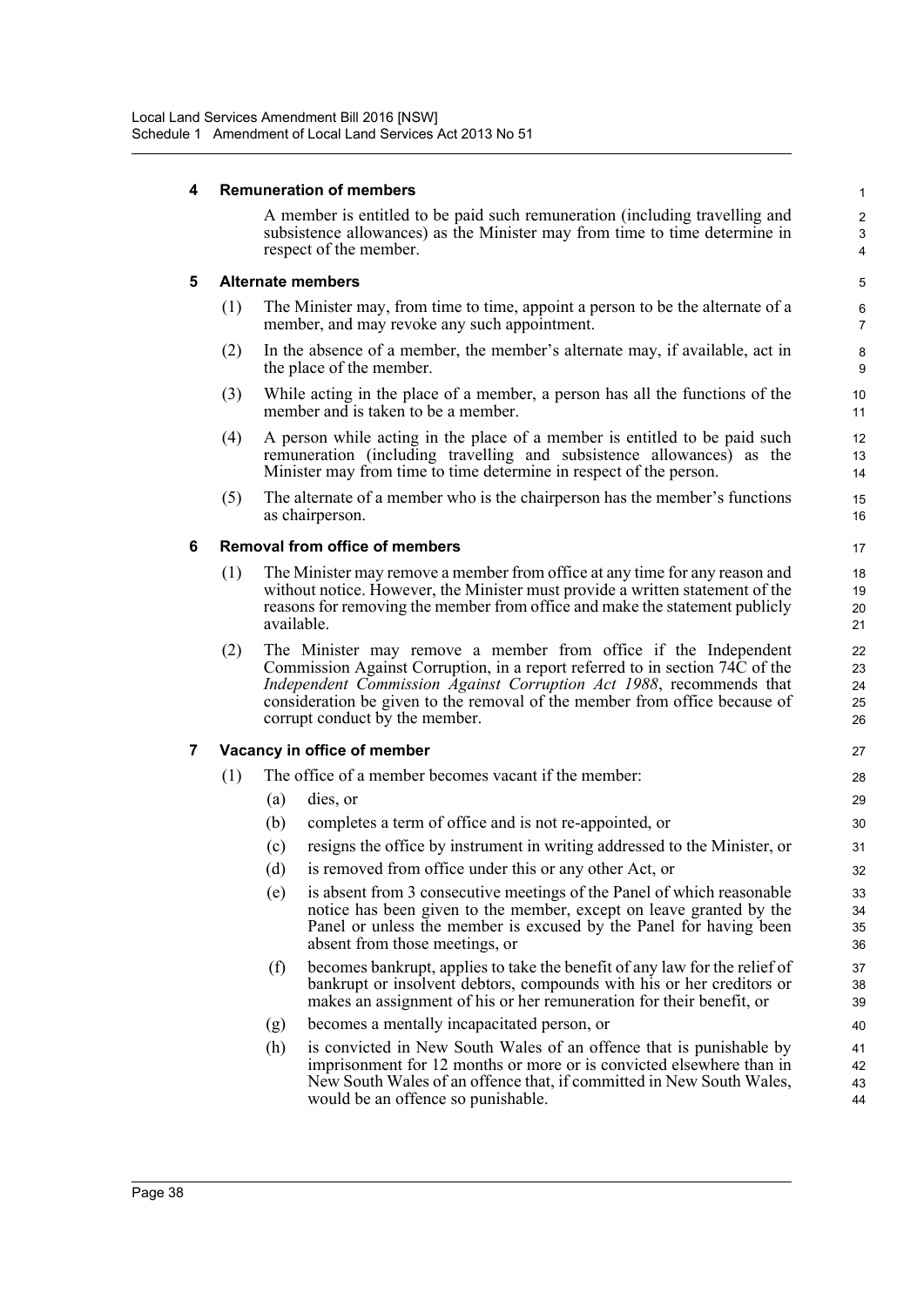|        | (2)    | If the office of a member becomes vacant, a person may, subject to this Act<br>and the regulations, be appointed to fill the vacancy.                                                                                                                                                          | $\mathbf{1}$<br>$\overline{2}$    |
|--------|--------|------------------------------------------------------------------------------------------------------------------------------------------------------------------------------------------------------------------------------------------------------------------------------------------------|-----------------------------------|
| 8      |        | <b>Effect of certain other Acts</b>                                                                                                                                                                                                                                                            | 3                                 |
|        | (1)    | The provisions of the <i>Government Sector Employment Act 2013</i> relating to the<br>employment of Public Service employees do not apply to the appointment or<br>office of a member.                                                                                                         | $\overline{\mathbf{4}}$<br>5<br>6 |
|        | (2)    | If by or under any Act provision is made:                                                                                                                                                                                                                                                      | $\overline{7}$                    |
|        |        | requiring a person who is the holder of a specified office to devote the<br>(a)<br>whole of his or her time to the duties of that office, or                                                                                                                                                   | $\bf 8$<br>$\boldsymbol{9}$       |
|        |        | prohibiting the person from engaging in employment outside the duties<br>(b)<br>of that office,                                                                                                                                                                                                | 10<br>11                          |
|        |        | the provision does not operate to disqualify the person from holding that office<br>and also the office of a member or from accepting and retaining any<br>remuneration payable to the person under this Schedule as a member.                                                                 | 12<br>13<br>14                    |
| Part 3 |        | <b>Provisions relating to procedure of Panel</b>                                                                                                                                                                                                                                               | 15                                |
| 9      |        | <b>General procedure</b>                                                                                                                                                                                                                                                                       | 16                                |
|        |        | The procedure for the calling of meetings of the Panel and for the conduct of<br>business at those meetings is, subject to this Act and the regulations, to be as<br>determined by the Panel.                                                                                                  | 17<br>18<br>19                    |
| 10     | Quorum |                                                                                                                                                                                                                                                                                                | 20                                |
|        |        | The quorum for a meeting of the Panel is 3 members.                                                                                                                                                                                                                                            | 21                                |
| 11     |        | <b>Presiding member</b>                                                                                                                                                                                                                                                                        | 22                                |
|        | (1)    | The chairperson is to preside at a meeting of the Panel.                                                                                                                                                                                                                                       | 23                                |
|        | (2)    | The chairperson has a deliberative vote and, in the event of an equality of<br>votes, has a second or casting vote.                                                                                                                                                                            | 24<br>25                          |
| 12     | Voting |                                                                                                                                                                                                                                                                                                | 26                                |
|        |        | A decision supported by a majority of the votes cast at a meeting of the Panel<br>at which a quorum is present is the decision of the Panel.                                                                                                                                                   | 27<br>28                          |
| 13     |        | Transaction of business outside meetings or by telephone etc                                                                                                                                                                                                                                   | 29                                |
|        | (1)    | The Panel may, if it thinks fit, transact any of its business by the circulation of<br>papers among all the members of the Panel for the time being, and a resolution<br>in writing approved in writing by a majority of those members is taken to be a<br>decision of the Panel.              | 30<br>31<br>32<br>33              |
|        | (2)    | The Panel may, if it thinks fit, transact any of its business at a meeting at which<br>members (or some members) participate by telephone, closed-circuit<br>television or other means, but only if any member who speaks on a matter<br>before the meeting can be heard by the other members. | 34<br>35<br>36<br>37              |
|        | (3)    | For the purposes of:                                                                                                                                                                                                                                                                           | 38                                |
|        |        | the approval of a resolution under subclause (1), or<br>(a)                                                                                                                                                                                                                                    | 39                                |
|        |        | (b)<br>a meeting held in accordance with subclause (2),                                                                                                                                                                                                                                        | 40                                |
|        |        | the chairperson and each member of the Panel have the same voting rights as<br>they have at an ordinary meeting of the Panel.                                                                                                                                                                  | 41<br>42                          |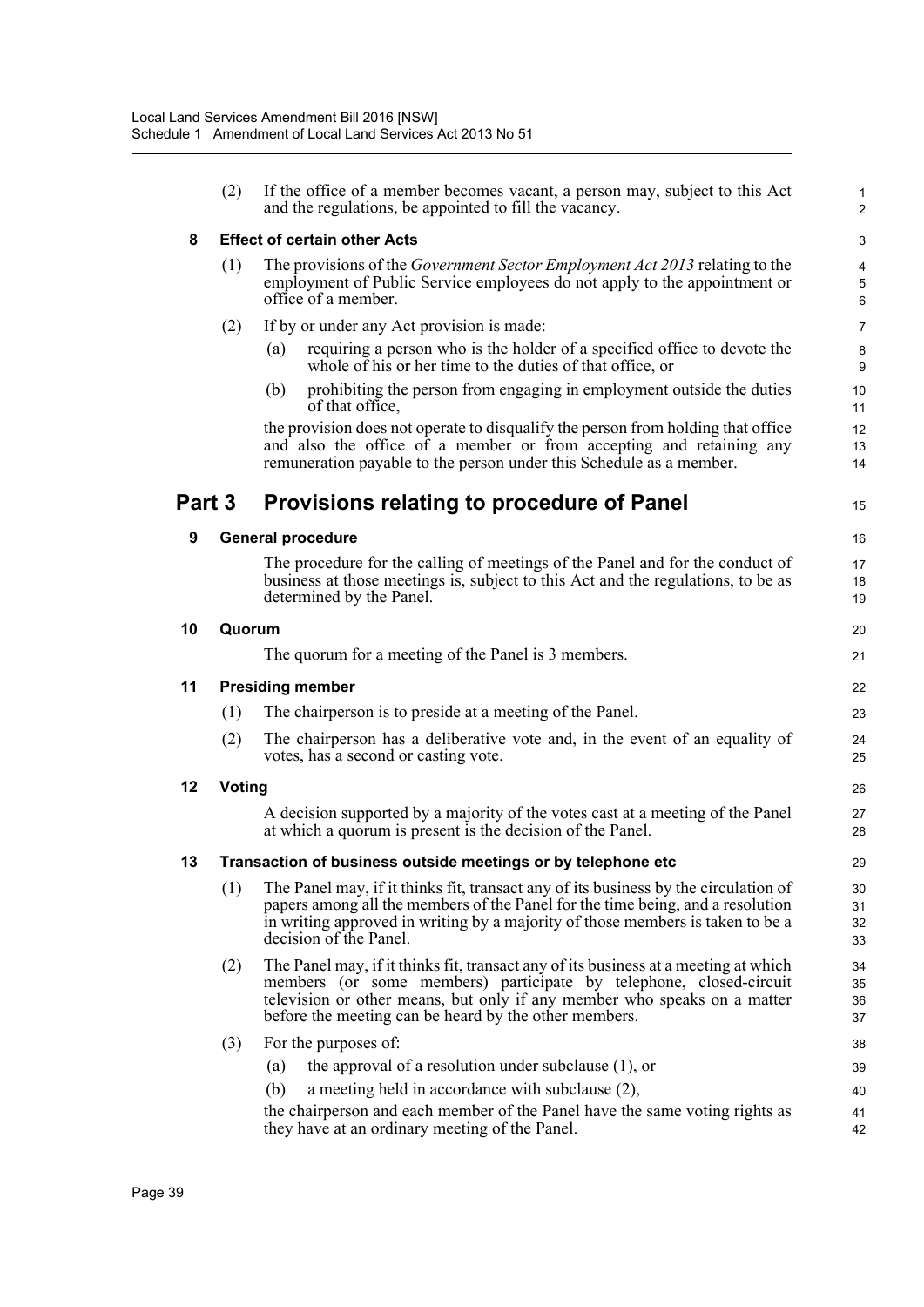(4) A resolution approved under subclause (1) is to be recorded in the minutes of the meetings of the Panel.

(5) Papers may be circulated among the members for the purposes of subclause (1) by electronic transmission of the information in the papers concerned.

#### **14 Disclosure of pecuniary interests**

- (1) If:
	- (a) a member has a pecuniary interest in a matter being considered or about to be considered at a meeting of the Panel, and
	- (b) the interest appears to raise a conflict with the proper performance of the member's duties in relation to the consideration of the matter,

the member must, as soon as possible after the relevant facts have come to the member's knowledge, disclose the nature of the interest at a meeting of the Panel.

- (2) A member has a pecuniary interest in a matter if the pecuniary interest is the interest of:
	- (a) the member, or
	- (b) the member's spouse or de facto partner or a relative of the member, or a partner or employer of the member, or
	- (c) a company or other body of which the member, or a nominee, partner or employer of the member, is a member.
- (3) However, a member is not taken to have a pecuniary interest in a matter as referred to in subclause  $(2)$  (b) or  $(c)$ :
	- (a) if the member is unaware of the relevant pecuniary interest of the spouse, de facto partner, relative, partner, employer or company or other body, or
	- (b) just because the member is a member of, or is employed by, a council or a statutory body or is employed by the Crown, or
	- (c) just because the member is a member of a company or other body that has a pecuniary interest in the matter, so long as the member has no beneficial interest in any shares of the company or body.
- (4) A disclosure by a member at a meeting of the Panel that the member, or a spouse, de facto partner, relative, partner or employer of the member:
	- (a) is a member, or is in the employment, of a specified company or other body, or
	- (b) is a partner, or is in the employment, of a specified person, or
	- (c) has some other specified interest relating to a specified company or other body or to a specified person,

is a sufficient disclosure of the nature of the interest in any matter relating to that company or other body or to that person which may arise after the date of the disclosure and which is required to be disclosed under subclause (1).

(5) Particulars of any disclosure made under this clause must be recorded by the Panel and that record must be open at all reasonable hours to inspection by any person.